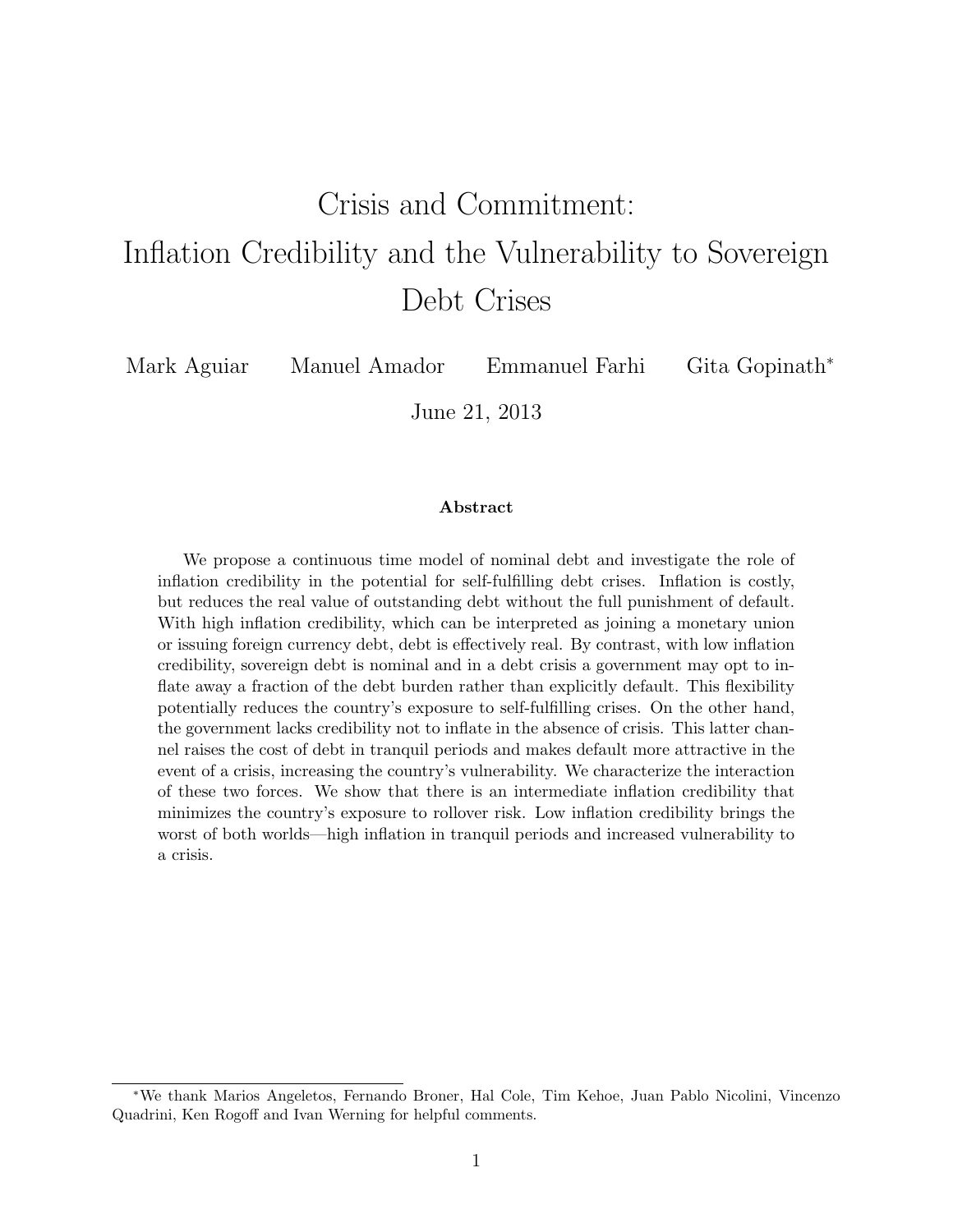## <span id="page-1-2"></span>1 Introduction

Several countries' debt-to-GDP ratios are near or above record levels. These include the U.S, U.K, Japan, Greece, Spain, Portugal, Ireland, and Italy, among others. Some of these countries, such as those on the periphery of the euro area, have experienced dramatic spikes in yields on their debt, while others, such as the U.S., U.K, and Japan, have not. One factor that is often held responsible for this difference is that the latter countries directly control the supply of the currency in which they issue debt.<sup>[1](#page-1-0)</sup> The euro-area economies, as well as emerging markets that issue debt in foreign currency, must repay debt solely through real fiscal surpluses. The US, UK, and Japan, on the other hand, have the option of lowering the real burden of nominal debt through inflation. A plausible conjecture is that the availability of this additional instrument makes domestic-currency debt less susceptible to outright default, and therefore less susceptible to self-fulfilling debt crisis. In this paper we explore the validity of this conjecture.

We develop a tractable, continuous-time model of self-fulfilling debt crises with nominal bonds, building on the canonical models of [Calvo](#page-50-0)  $(1988)$  and [Cole and Kehoe](#page-50-1)  $(2000)$ .<sup>[2](#page-1-1)</sup> A benevolent government in a small open economy makes decisions over time without commitment. In every period, it chooses inflation, a level of borrowing, and whether to repay or default. Explicit default incurs real costs, modeled here as a drop in endowment and permanent exclusion from financial markets. Exploiting nominal bonds' vulnerability to ex post inflation is not costless, either, as in practice inflation involves real economic distortions as well. We embed these costs in the government's objective function, and refer to the relative weight on inflation disutility as the economy's "inflation credibility." Our environment nests foreign currency debt as the limiting case in which inflation costs become arbitrarily large, rendering nominal bonds effectively real.

Our model highlights the fact that partial default via inflation versus explicit default may have asymmetric costs, and the key comparative static is in regard to the relative costs of inflation. A useful feature of separating the costs of full default from those of inflation is that a country can credibly commit not to partially default through inflation by

<span id="page-1-1"></span><span id="page-1-0"></span><sup>1</sup>See [De Grauwe](#page-50-2) [\(2011\)](#page-50-2) and [Krugman](#page-50-3) [\(2011\)](#page-50-3) for recent policy discussions.

<sup>2</sup>The literature on self-fulfilling debt crises is large, some of which is surveyed and discussed in [Aguiar](#page-50-4) [and Amador](#page-50-4) [\(in progress\)](#page-50-4). In addition to [Calvo](#page-50-0) [\(1988\)](#page-50-0) and [Cole and Kehoe](#page-50-1) [\(2000\)](#page-50-1), our paper is related to [Da-Rocha et al.](#page-50-5) [\(forthcoming\)](#page-50-5) which models the interplay of devaluation expectations and default in a model in which debt is denominated in foreign goods and the government chooses both a real exchange rate and a debt policy. Another closely related paper is [Araujo et al.](#page-50-6) [\(2012\)](#page-50-6), which considers the welfare gains or costs from issuing debt in local versus foreign currency. They model the costs of local currency debt as arising from an exogenous shock to inflation. Our model focuses on the joint dynamics of debt and inflation. Recent papers exploring themes involving currency denomination of debt or self-fulfilling crises include [Corsetti and](#page-50-7) [Dedola](#page-50-7) [\(2013\)](#page-50-7), [Jeanne](#page-50-8) [\(2011\)](#page-50-8), [Jeanne and Wang](#page-50-9) [\(2013\)](#page-50-9), [Kocherlakota](#page-50-10) [\(2011\)](#page-50-10) and [Roch and Uhlig](#page-51-0) [\(2011\)](#page-51-0).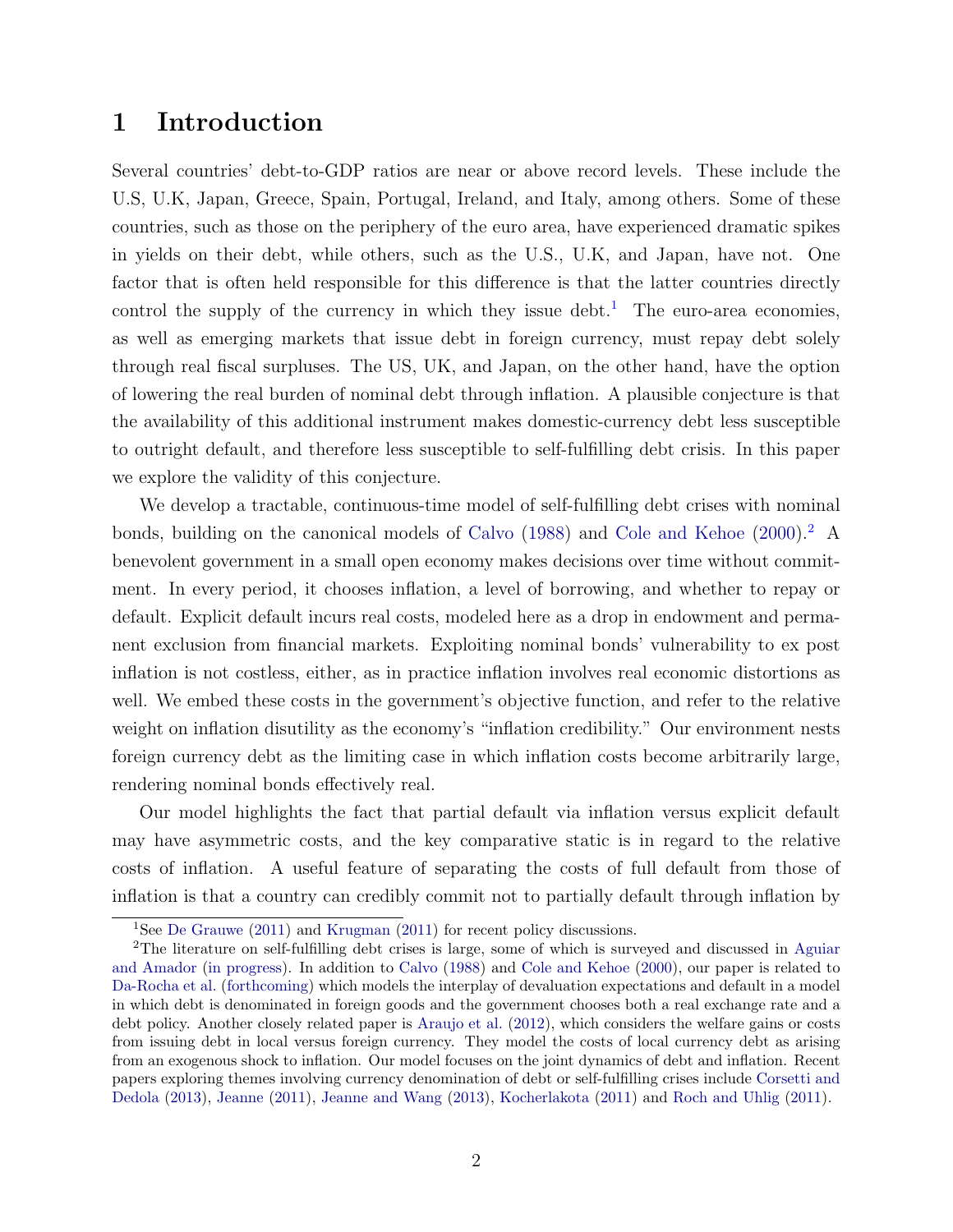issuing bonds in foreign currency; a similar commitment technology for explicit default is not as readily available. We therefore can address the positive and normative implications of issuing domestic versus foreign currency bonds in an environment of limited commitment, and how this tradeoff varies with the level of inflation commitment when the government issues domestic-currency bonds.

In equilibrium, risk-neutral foreign investors purchase sovereign bonds at prices that reflect anticipated government decisions to repay, default, or inflate. In turn, the government's optimal policy depends on the equilibrium interest rate, raising the possibility of self-fulfilling debt crises. Our environment allows us to explore how the degree of inflation credibility alters the country's vulnerability to self-fulfilling debt crises. A main finding of the analysis is that inflation credibility—and by implication the choice of domestic versus foreign currency bonds—has an ambiguous impact on the possibility of a self-fulfilling debt crises and on welfare.

To provide intuition for the ambiguous role of inflation credibility in preventing selffulfilling debt crises, consider the case of real bonds and a zero-one default decision. If creditors fail to roll over bonds, the government is faced with a choice of default versus repaying the entire principal on all maturing debt. For large enough debt levels, outright default is preferable, and this may be the case even if the government were willing to service interest payments rather than default, raising the possibility of multiple equilibria. On the other hand, if the debt is denominated in domestic currency, the government has a third option; namely, inflate away part of the principal and repay the rest. What is perhaps the conventional wisdom regarding debt crises is that this third option lowers the burden of repayment and eliminates the desirability of full default, at least for a range of debt stocks. That is, adding another policy instrument (partial default through inflation) reduces the occurrence of outright default. However, this conclusion must be tempered by the fact that the lack of commitment to bond repayments also extends to inflation. If the commitment to low inflation is weak, then high inflation will be the government's policy even in the absence of a crisis. This drives up the nominal interest rate in the non-crisis equilibrium, making default relatively attractive in all equilibria. This latter effect can generate an environment in which nominal bonds are more vulnerable to self-fulfilling runs; that is, the option for partial default makes outright default more likely.

More precisely, we establish a threshold for inflation credibility below which an economy is more vulnerable to crises for a larger range of debt. A middle-range of inflation credibility generates the conventional wisdom of less vulnerability. It is this level of credibility at which the economy can best approximate the state-contingent policy of low inflation in tranquil periods and high inflation in response to a liquidity crisis. High inflation credibility renders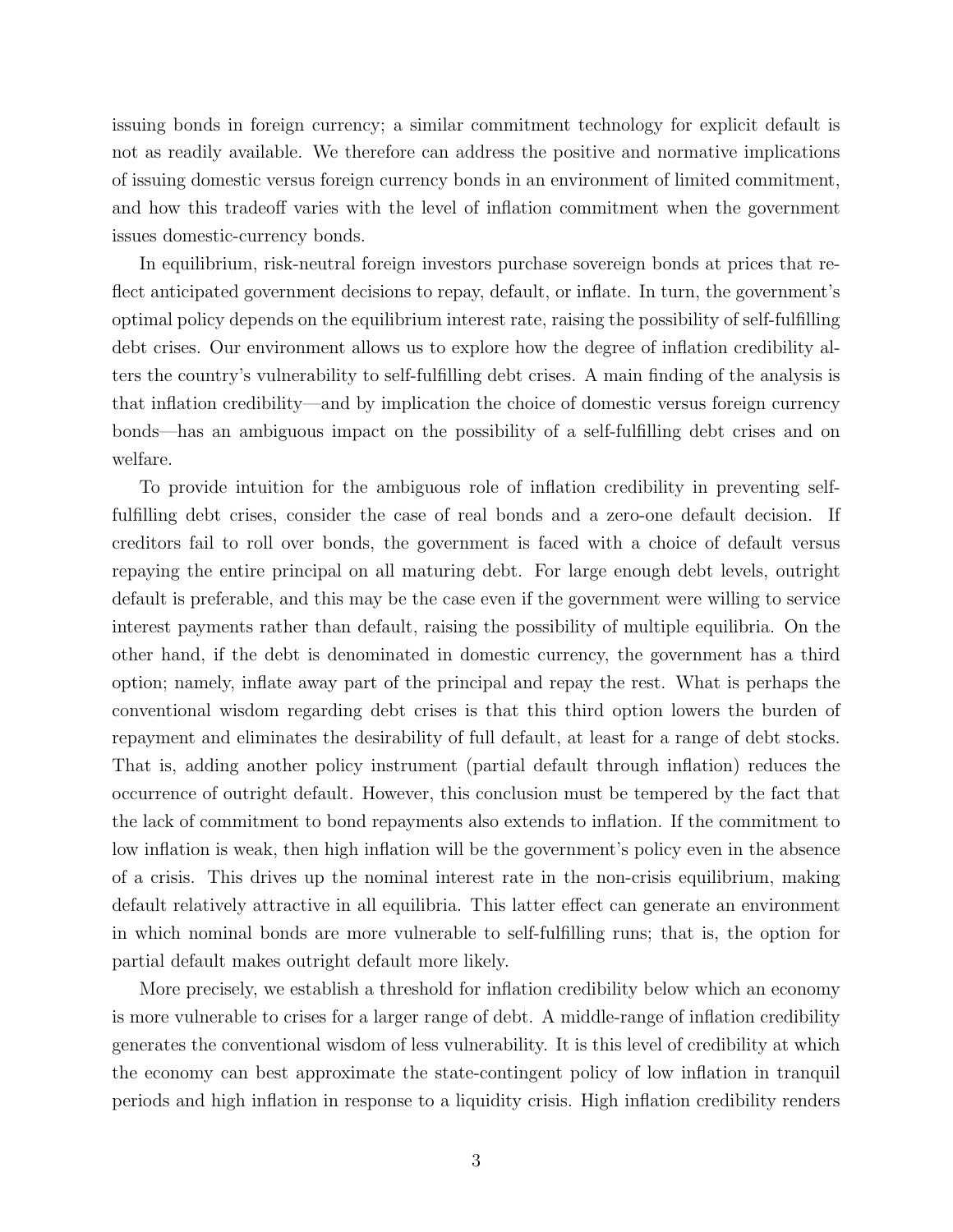nominal bonds into real bonds, recovering the [Cole and Kehoe](#page-50-1) [\(2000\)](#page-50-1) analysis.

In terms of welfare, when inflation credibility is low issuing foreign currency (real) bonds is preferable to domestic currency (nominal) bonds. This follows because with domestic currency debt, the vulnerability to a crisis is greater and inflation is high in all equilibria. This rationalizes the empirical fact that emerging markets typically issue bonds to foreign investors solely in foreign currency, the so-called "original sin." Borrowing in domestic currency also reduces the country's equilibrium borrowing limit, reminiscent of the debt intolerance highlighted in the empirical literature that emerging markets encounter solvency issues at relatively low ratios of debt-to-GDP. On the other hand, a moderate level of inflation credibility makes nominal bonds strictly preferable for intermediate levels of debt, where the reduction in crisis vulnerability is at work.

In some contexts, there may exist a richer set of options in designing institutions that govern monetary and fiscal policy. Delegation of certain economic decisions to agents with different objectives has long been understood to be a possible solution to lack of credibility. In the event such delegation is feasible, our analysis suggests that an attractive option is to delegate the conduct of policy to an institution that places a very high cost on inflation in normal times and a very low cost in crisis times. Such an institution delivers inflation only when it is needed, when confronted with a rollover crises. It is so successful at doing so that it eliminates rollover crises altogether and guarantees no inflation in equilibrium. However, such solutions are sometimes met with skepticism because of the inherent difficulty in building institutions that follow objectives that conflict with those of the government.

The remainder of the paper is organized as follows. Section [2](#page-3-0) introduces the environment; section [3](#page-8-0) analyzes the equilibrium in the absence of self-fulfilling crises; section [4](#page-19-0) introduces the possibility of self-fulfilling rollover crises and performs our main comparative statics and welfare comparisons; and section [5](#page-42-0) concludes. All proofs are in the appendix.

### <span id="page-3-0"></span>2 Environment

#### 2.1 Preferences and Endowment

We consider a continuous-time, small-open-economy environment. There is a single, freelytraded consumption good which has an international price normalized to 1. The economy is endowed with  $y$  units of the good each period. We consider an environment in which income is deterministic, and for simplicity assume that  $y$  is independent of time. The local currency price (relative to the world price) at time t is denoted  $P_t = P(t) = P(0)e^{\int_0^t \pi(t)dt}$ , where  $\pi(t)$  denotes the rate of inflation at time t. To set a notational convention, we let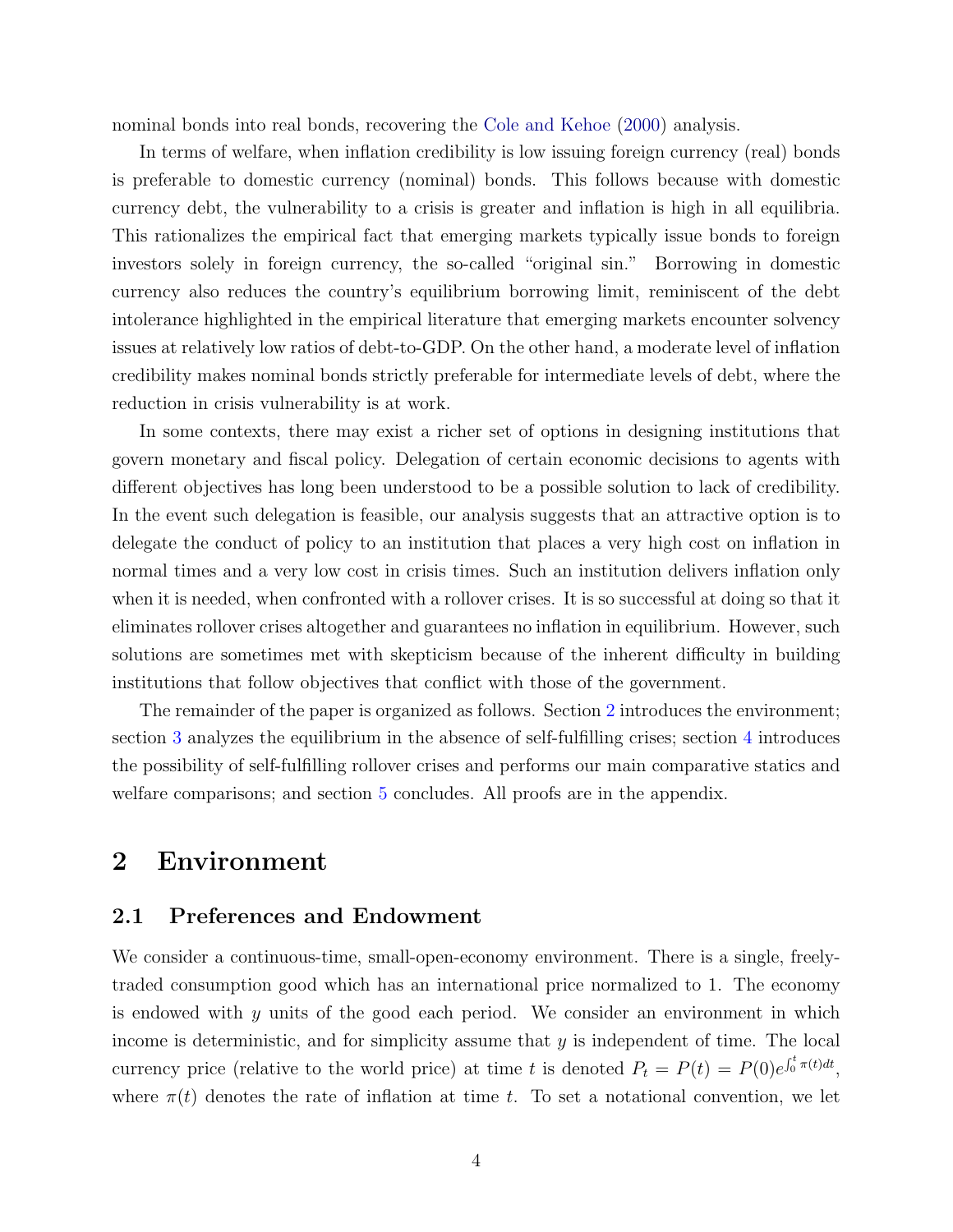$\pi : [0, \infty) \to \mathbb{R}_+$  denote inflation as function of time and let  $\pi(t)$  or  $\pi_t$  denote the evaluation of  $\pi$  at time t. When convenient, we use  $\pi \in R_+$  to denote a particular inflation choice. A similar convention is used for other variables of interest, like consumption and debt.

The government has preferences over paths for aggregate consumption and domestic inflation,  $x(t) = (c(t), \pi(t)) \in \mathbb{R}^2_+$ , given by:

$$
U = \int_0^\infty e^{-\rho t} v(x(t)) dt = \int_0^\infty e^{-\rho t} \left( u\left(c(t)\right) - \psi(\pi(t)) \right) dt.
$$
 (U)

Utility over consumption satisfies the usual conditions,  $u' > 0, u'' < 0$ ,  $\lim_{c \downarrow 0} u'(c) = \infty$ , plus an upper bound restriction:  $\lim_{c\to\infty} u(c) \leq \bar{u} < \infty$  needed for technical reasons. Power utility with a relative risk aversion coefficient greater than one satisfies these conditions.

The disutility of inflation is represented by the function  $\psi : \mathbb{R}_+ \to \mathbb{R}_+$ , with  $\psi' > 0$  and  $\psi'' \geq 0$ . In the benchmark model discussed in the text, we let  $\psi(\pi) = \psi_0 \pi$ ,  $\psi_0 \geq 0$ , and we restrict the choice of inflation to the interval  $\pi \in [0, \bar{\pi}]$ . We retain this functional form for tractability reasons and discuss later that our main results extend to the case with convex inflation costs.

While we do not micro-found preferences over inflation, a natural interpretation is that  $\psi$ is a reduced-form proxy for a reputational cost to the government of inflation. A large cost represents an environment in which the government has a relatively strong incentive for (or commitment to) low inflation. The reputational cost can be augmented by real distortions to a good that enters separably from tradable consumption. Allowing for inflation to reduce the (instantaneous) tradable endowment as well would pose no difficulties; for example, replacing  $y(t) = y$  with  $y(t) = (1 - \pi(t))y$ . The cost  $\psi$  is not state contingent; in particular, the costs of inflation will be independent of the behavior of creditors, although we discuss implications of relaxing this assumption in section [4.5.](#page-27-0)

When performing comparative statics with respect to  $\psi_0$ , we have in mind institutional features of monetary and fiscal policy that vary across countries, such as the extent of inflation indexing in the private sector and the flexibility of prices; the political economy that governs the interaction of monetary and fiscal policy; the legislative mandate of the central bank and how readily this can be amended; and the ability to raise revenue through taxation in a non-distortionary manner. As discussed below, inflation serves as a device to partially default on certain bonds. One interpretation of  $\psi_0$  is the extent of creditor protection when bonds are issued under domestic law. That is, how easily can terms of the original bond contract be amended through legislation or litigation in courts.

The government chooses  $x = (c, \pi)$  from a compact set  $X \equiv [0, \bar{c}] \times [0, \bar{\pi}]$ . The upper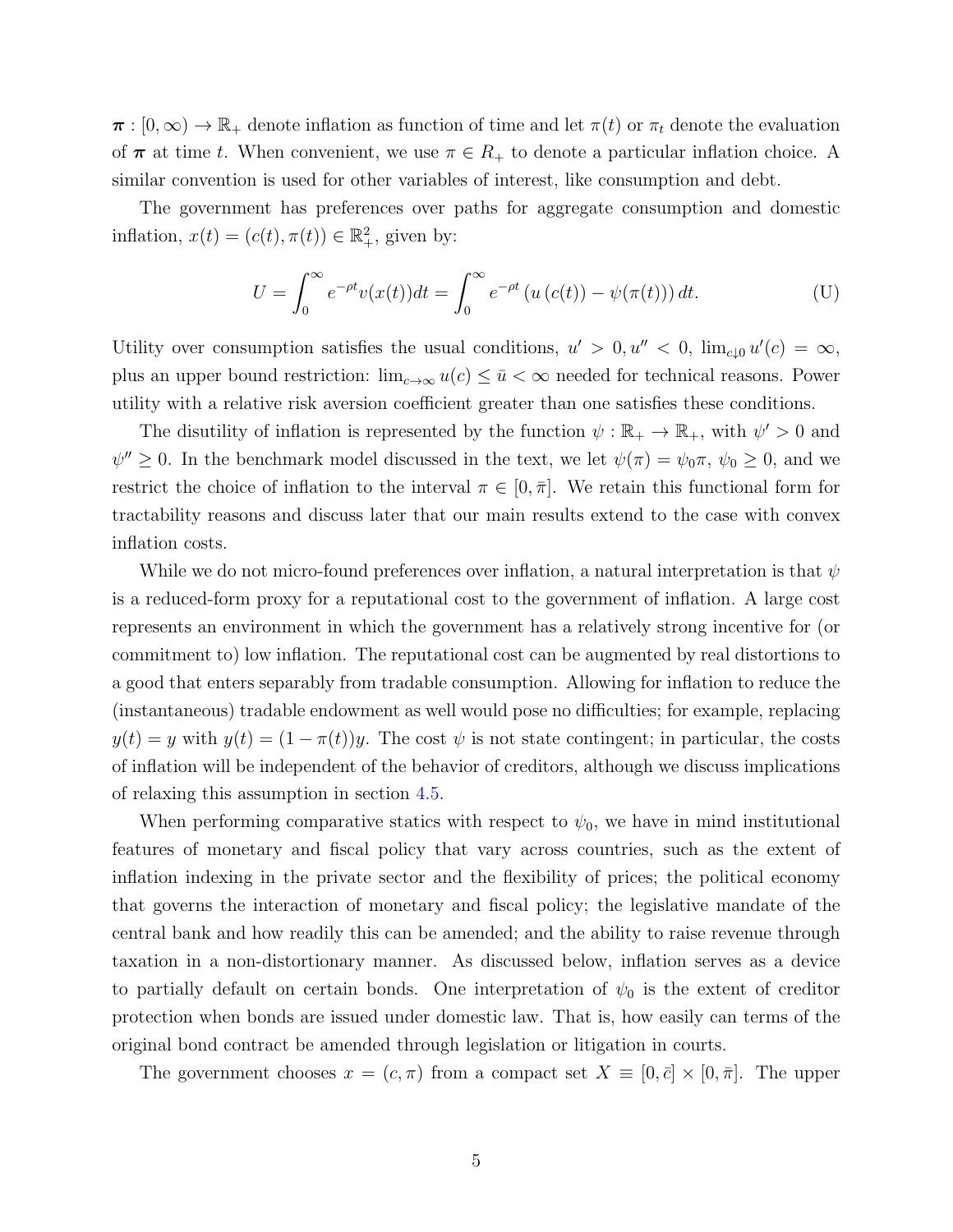bound on consumption  $\bar{c}$  is assumed to never bind.<sup>[3](#page-5-0)</sup> The upper bound on  $\pi$  will bind in the benchmark case of linear cost, and as we shall see it yields a discrete choice between low (zero) inflation or high  $(\bar{\pi})$  inflation. Let **X** denote admissible controls: the set of measurable functions of time  $\mathbf{x} : [0, \infty) \to X$ .

#### 2.2 Bond Contracts and Budget Sets

The government can trade a nominal non-contingent bond. Let  $B_t$  denote the outstanding stock of nominal bonds, and let  $b_t \equiv B_t/P_t$  denote the real value of outstanding debt. The initial  $P(0)$  is assumed to be pre-determined. This, plus the fact that  $P(t)$  is a continuous function of time, implies that  $b_t$  can be treated as a state variable.

The government contracts with competitive (atomistic) risk-neutral lenders who face an opportunity cost in real terms given by the world interest rate  $r^* = \rho$ . We assume the wealth of the lenders in aggregate is sufficient to finance the stock of sovereign bonds in our equilibrium, and foreign lenders are willing to hold these bonds as long as the expected real return is  $r^*$ . Bonds carry an instantaneous interest rate that is conditional on the outstanding stock of real debt. In particular, we consider stationary equilibria in which the government faces a time-invariant interest rate schedule  $r : \overline{\Omega} \to R_+$ , where  $\overline{\Omega} = [0, b_{max}]$ denotes the domain of real debt permissible in equilibrium. The debt domain is characterized by a maximal debt level  $b_{max} \in R_+$  above which the government cannot borrow. The value of  $b_{max}$  will be an equilibrium object. For expositional convenience, we put a lower bound on debt of zero; the analysis is not sensitive to allowing the economy to accumulate a finite amount of foreign assets. As the government is the unique supplier of its own bonds, it understands the effects of its borrowing decisions on the cost as given by the entire function  $r$ .

The evolution of nominal debt is governed by:

<span id="page-5-1"></span>
$$
\dot{B}(t) = P(t)(c(t) - y) + r(b(t))B(t).
$$

Dividing through by  $P(t)$  and using the fact that  $B/B = b/b + \pi$  gives the dynamics for real debt:

$$
\dot{b}(t) = f(b(t), x(t)) \equiv c(t) - y + (r(b(t)) - \pi(t))b(t).
$$
\n(1)

A key feature of [\(1\)](#page-5-1) is that inflation reduces the real burden of debt repayment, conditional on

<span id="page-5-0"></span><sup>&</sup>lt;sup>3</sup>As we discuss in the next sub-section, we impose an upper bound on assets (or lower bound on debt), so an upper bound on consumption does not become an issue. The upper bound on assets is not restrictive for the analysis.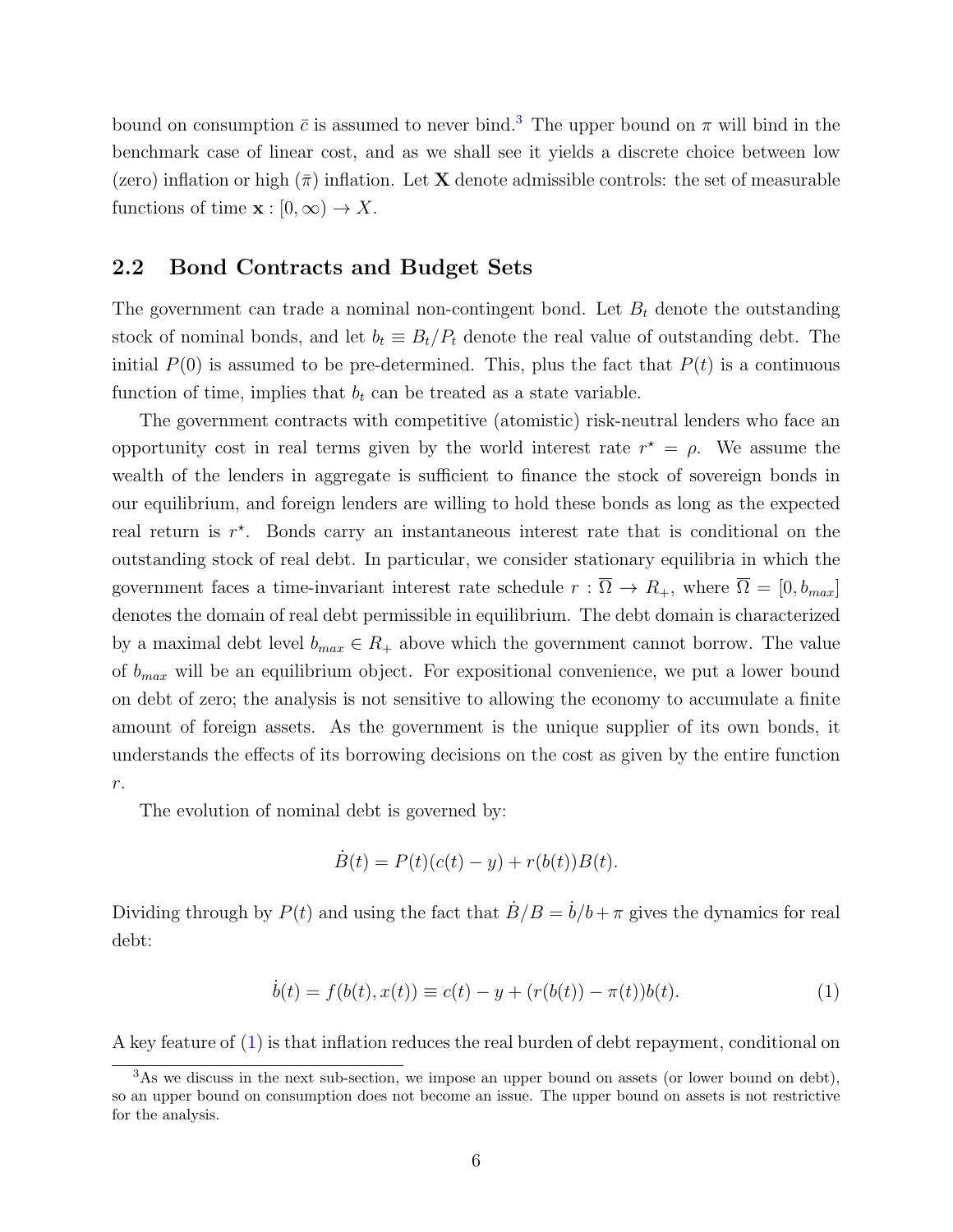$r(b)$ . This reflects that ex post inflation and partial default are equivalent to the bond holder in terms of real returns. In practice, one could think of the central bank "printing money" to repay bond holders; in our environment, to the extent that printing money generates inflation and its associated costs, such effects are captured by  $\pi$  and  $\psi(\pi)$ , respectively. In a non-cashless economy there would an additional term in the budget constraint corresponding to seignorage revenues.<sup>[4](#page-6-0)</sup> We abstract from these effects because seignorage revenues tend to be small. However, their inclusion will not fundamentally change our results.

We are interested in environments in which  $r$  may not be a continuous function. For technical reasons, we need to place some restrictions on the nature of these discontinuities.

<span id="page-6-2"></span>**Definition 1.** Given a domain  $\overline{\Omega} = [0, b_{max}]$ , the set  $\mathcal{R}(\overline{\Omega})$  consists of functions  $r : \overline{\Omega} \to \mathbb{R}_+$ such that

- (i) r is bounded and lower semi-continuous on  $\overline{\Omega}$ ;
- (ii) r is such that  $y (r(b) \overline{\pi})b \geq M > 0$  for all  $b \in \overline{\Omega}$ ; that is, it is always feasible to have  $\dot{b} = 0$  with strictly positive consumption;
- (iii) r contains a finite number of discontinuities denoted by  $b_1, b_2, ..., b_N$  with  $0 < b_n <$  $b_{n+1} < b_{max}$  for all  $n \in \{1, 2, ..., N-1\}$ ;
- (iv) r is Lipschitz continuous on sets  $\Omega_n$  for all  $n \in 0, ..., N$ , where  $\Omega_0 \equiv (0, b_1); \Omega_n \equiv$  $(b_n, b_{n+1})$  for  $n = 1, ..., N - 1$ ; and  $\Omega_N = (b_N, b_{max})$ .<sup>[5](#page-6-1)</sup>

Denote the closure of  $\Omega_n$  as  $\overline{\Omega}_n$ , and note that  $\overline{\Omega} = \bigcup_{n=0}^N \overline{\Omega}_n$ . The debt-dynamics equation [\(1\)](#page-5-1) implies that  $b(t)$  is always continuous; however,  $f(b, x) = c + (r(b) - \pi)b - y$  may not be continuous in b. For  $r \in \mathcal{R}(\overline{\Omega})$ , continuous policies imply continuous dynamics except at finitely many points  $\{b_1, ..., b_N\}$ , at which the dynamics can change discretely.

#### <span id="page-6-3"></span>2.3 Limited Commitment

The government cannot commit to repay loans or commit to a path of inflation. At any moment, it can default and pay zero, or partially inflate away the real value of debt. As noted above, we model the cost of inflation with the loss in utility  $\psi(\pi)$ . We model outright default as follows. If the government fails to repay outstanding debt and interest at a point in time, it has a grace period of length  $\delta$  in which to repay the bonds plus accumulated interest. During this period, it cannot issue new debt, but is also not subject to the full sanctions of

<span id="page-6-0"></span><sup>&</sup>lt;sup>4</sup>If real money demand is inelastic and equal to  $\kappa$  then the additional term on the right hand side of equation [1](#page-5-1) will be  $(-\kappa \pi)$ .

<span id="page-6-1"></span><sup>&</sup>lt;sup>5</sup>That is, for all *n*, there exists  $K_n < \infty$  such that  $r(b') - r(b'') \leq K_n |b' - b''|$  for all  $(b', b'') \in \Omega_n \times \Omega_n$ .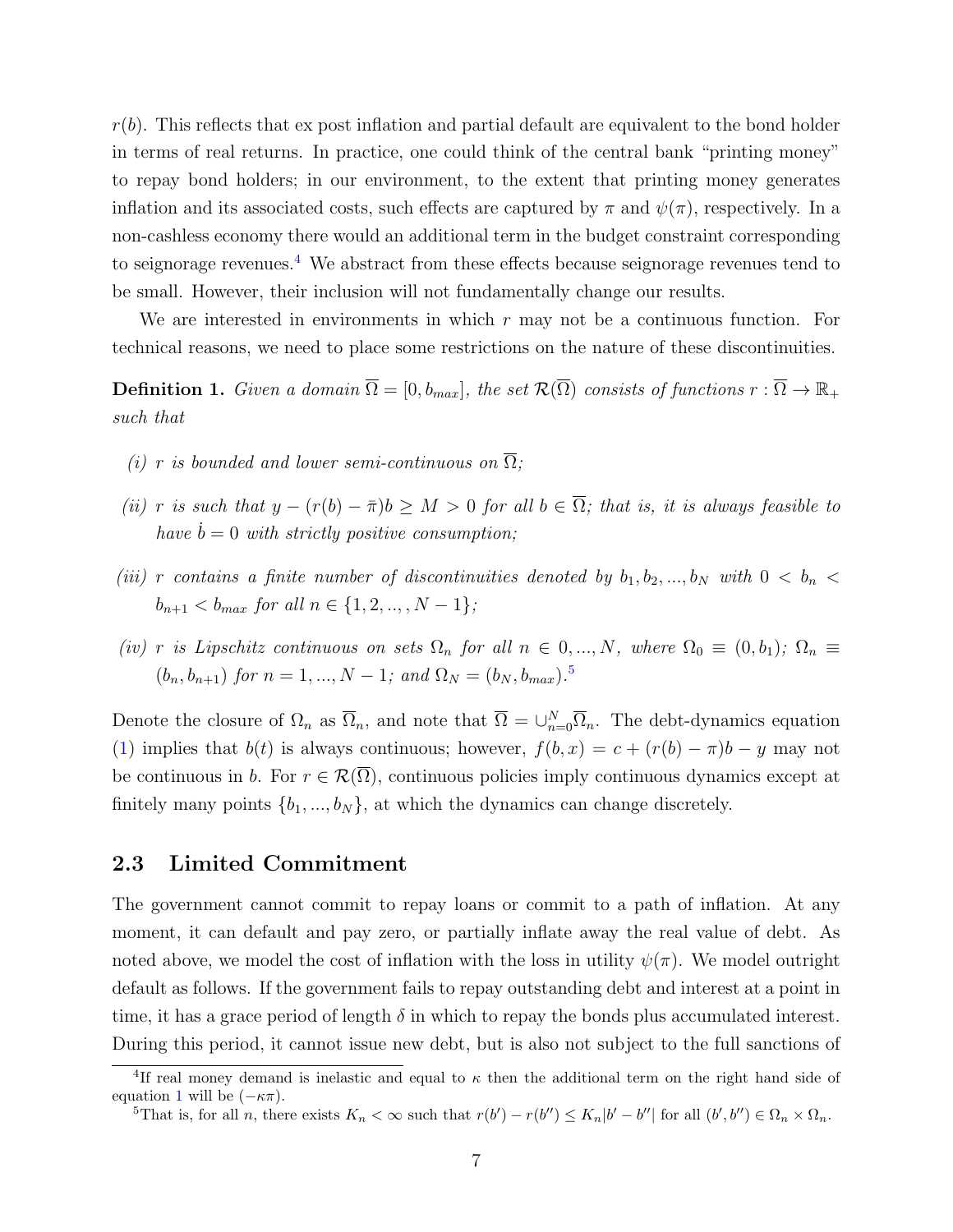default. If it repays within the grace period, the government regains access to bond markets with no additional repercussions. If the government fails to make full repayment within the grace period, it is punished by permanent loss of access to international debt markets plus a potential loss to output.[6](#page-7-0)

The grace period allows a tractable, continuous time representation such that it is feasible to repay and partly inflate away a positive stock of debt if creditors do not purchase new bonds. The length of the grace period  $\delta$  can be thought of as proxying for debt maturity.<sup>[7](#page-7-1)</sup> As with the costs of inflation and default, we treat  $\delta$  as a primitive of the environment.

We let  $V$  represent the continuation value after a default, which we assume is independent of the amount of debt at the time of default.<sup>[8](#page-7-2)</sup> As we shall see, in equilibrium the government will opt for full repayment only if the payoff to doing so weakly dominates  $V$ . We assume that  $\underline{V} > u(0)/\rho$ , so the country prefers default to consuming zero forever.<sup>[9](#page-7-3)</sup> We discuss the payoff to utilizing the grace period in section [4.1.](#page-20-0)

Modeling limited commitment in this manner has a number of advantages. First, by separating the costs of inflation from the costs of outright default, we can consider environments in which the two are treated differently by market participants. It may be the case that the equilibrium costs or "punishment" of inflation may be greater or less than that of outright default, and the model encompasses both alternatives. For example, the high inflation of the 1970s in the US and Western Europe eroded the real value of outstanding bonds; however, the governments did not negotiate with creditors or lose access to bond markets, as typically occurs in cases of outright default. A short-coming of the analysis is we do not present a micro-founded theory of why these costs may differ in practice; we take them as primitives, and explore the consequences for debt and inflation dynamics. Second, our modeling allows us to compare the implications of issuing domestic currency debt  $(\psi_0 < \infty)$  which can be inflated away, versus issuing foreign currency debt ( $\psi_0 = \infty$ ) which cannot be inflated away.

We can also interpret  $\pi(t)$  as capturing a partial default technology. Some forms of debt contracts such as those issued under domestic law may be more pliable to partial restructuring as opposed to those issued under foreign law. The  $\psi(\pi)$  function can then be interpreted as capturing this variation in the ability to partially default. [Reinhart and Rogoff](#page-51-1)

<span id="page-7-0"></span><sup>&</sup>lt;sup>6</sup>In practice countries can exit default status by repaying outstanding debt in full. We proxy this with a grace period, which allows the government to avoid the full punishment of default by repaying outstanding principal and interest.

<span id="page-7-1"></span><sup>7</sup>An alternative formulation is the one in [He and Xiong](#page-50-11) [\(2012\)](#page-50-11) in which each debt contract has a random maturity, which generates an explicit *iid* sequencing of creditors at any point in time. Long-maturity debt poses tractability issues in solving for an equilibrium given that the interest rate charged to new debt is a function of the inflation policy function over the bond's maturity horizon.

<span id="page-7-2"></span><sup>&</sup>lt;sup>8</sup>For concreteness, we can define  $\underline{V} = u((1 - \tau)y)/\rho$  as the autarky utility, where  $\tau \in [0, 1)$  represents the reduction in endowment in autarky.

<span id="page-7-3"></span><sup>&</sup>lt;sup>9</sup>We also assume  $u(y)/\rho > \underline{V}$ , so that strictly positive debt can be sustained in equilibrium.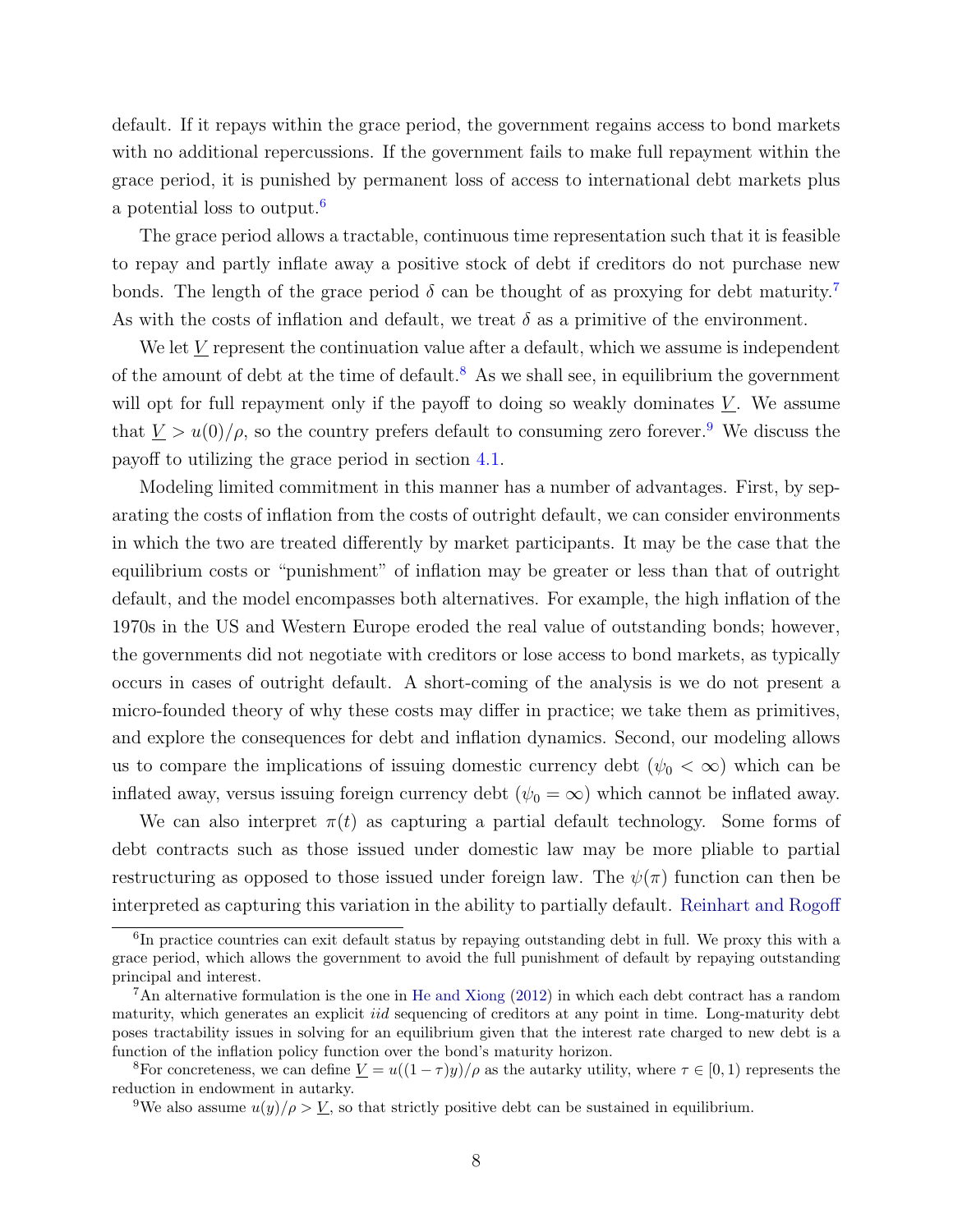[\(2009\)](#page-51-1) identify several historical episodes of overt default on domestic debt (as opposed to only inflating it away). As noted in the introduction, there is a readily available commitment technology for ruling out partial default through inflation; namely, issuing bonds in a foreign currency. Whether opting for such commitment is welfare improving will be taken up in section [4.6.](#page-30-0)

# <span id="page-8-0"></span>3 No-Crisis Equilibria

In this section we characterize equilibria in which creditors can commit to (or coordinate on) rolling over debt. In particular, we assume that the government can always trade bonds at an equilibrium schedule  $r$  with no risk of a rollover crisis. There remains limited commitment on the part of the government with regard to inflation and default. We solve the government's problem under the restriction that default (with or without subsequent repayment) is never optimal on the domain  $\Omega$ . This is not restrictive in equilibrium. In particular, in the deterministic environment under consideration in this section, the equilibrium restricts debt to a domain on which it is never optimal to default.

Limited commitment with respect to inflation and linear inflation costs gives rise to a threshold level of debt  $b_{\pi}$  above which a country chooses high inflation  $\bar{\pi}$  (and where interest rates are high) and below which inflation is zero (and interest rates are low). Since the government internalizes the impact of its choice of inflation on the interest rate it faces, for debt levels above  $b_{\pi}$  the government has an incentive to save so as to escape high interest rates and high inflation. There is no other incentive to save/borrow because  $r^* = \rho$  and y is fixed. We then describe the impact of the level of inflation commitment,  $\psi_0$ , on the inflation threshold, on debt dynamics and on welfare. Besides being of independent interest, this comparative static is an important ingredient of the analysis in Section [4](#page-19-0) when we introduce rollover risk.

For a given  $\overline{\Omega}$ ;  $r \in \mathcal{R}(\overline{\Omega})$ ; and for all  $b_0 \in \overline{\Omega}$ ; the government's value function can be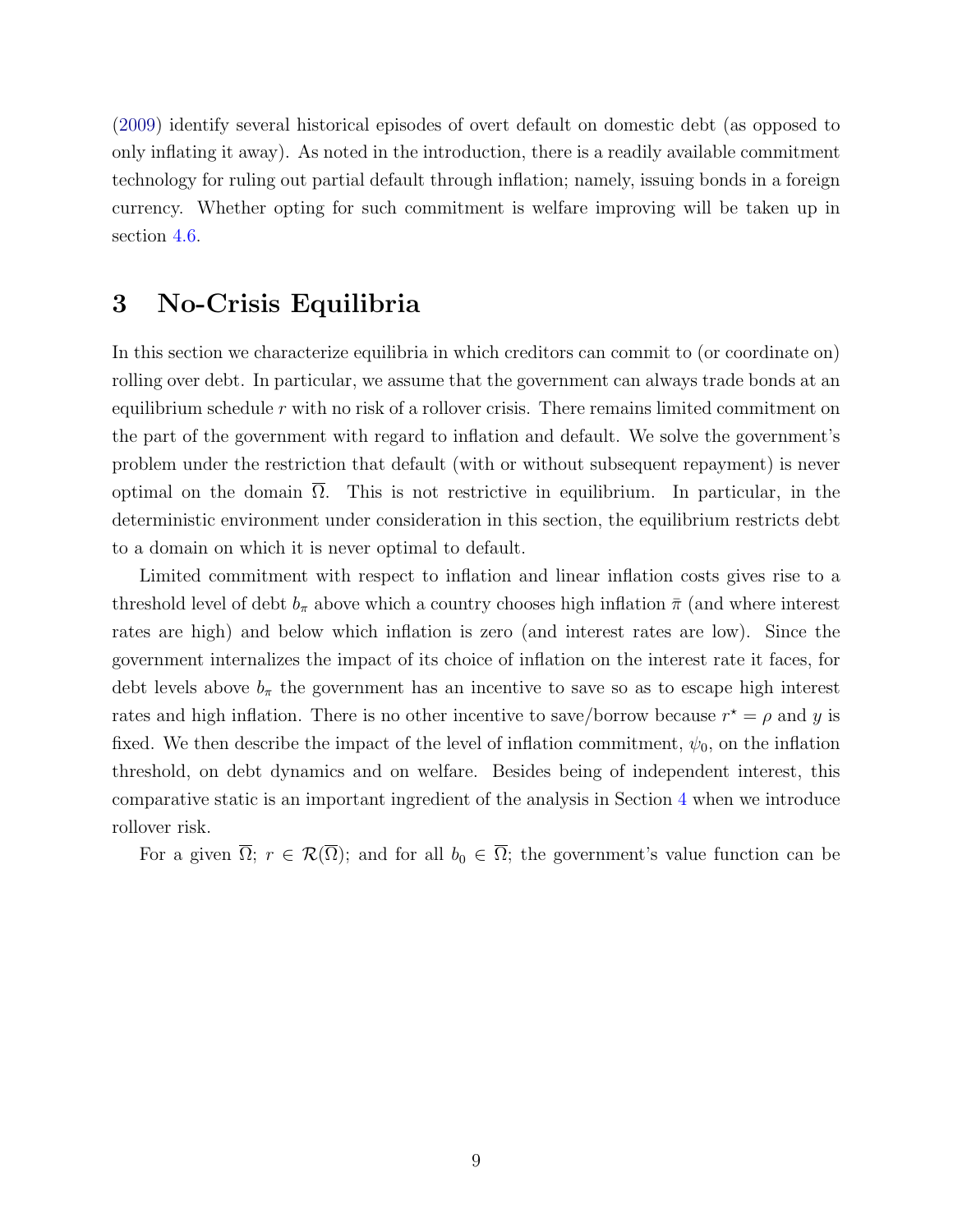written as

<span id="page-9-0"></span>
$$
V(b_0) = \max_{\mathbf{x} \in \mathbf{X}} \int_0^\infty e^{-\rho t} v(x(t)) dt,
$$
  
\nsubject to:  
\n
$$
b(t) = b_0 + \int_0^t f(b(t), x(t)) dt
$$
  
\n
$$
= b_0 + \int_0^t (c(t) + (r(b(t)) - \pi(t)) b(t) - y) dt, \text{ and}
$$
  
\n
$$
b(t) \in \overline{\Omega} \text{ for all } t.
$$
 (P1)

Posing the government's problem in sequence form raises the question of whether the solution is time consistent, both in regard to default and inflation. Before discussing this and other aspects of the solution to the government's problem, we define our equilibrium concept:

<span id="page-9-2"></span>**Definition 2.** A Recursive Competitive Equilibrium is an interval  $\overline{\Omega} = [0, b_{max}]$ , an interest rate schedule  $r : \overline{\Omega} \to \mathbb{R}_+$ , a consumption policy function  $C : \overline{\Omega} \to [0, \overline{c}]$ , an inflation policy function  $\Pi : \overline{\Omega} \to [0, \overline{\pi}],$  and a value function  $V : \overline{\Omega} \to \mathbb{R}$  such that

- (i)  $r \in \mathcal{R}(\overline{\Omega})$ ;
- (ii) given  $(\overline{\Omega}, r)$  and for any  $b_0 \in \overline{\Omega}$ , the policy functions combined with the law of mo-tion [\(1\)](#page-5-1) and initial debt b<sub>0</sub> generate sequences  $x(t) = (C(b(t)), \Pi(b(t)))$  that solve the government's problem  $(P1)$  and deliver  $V(b_0)$  as a value function;
- (iii) given  $C(b)$  and  $\Pi(b)$ , bond holders earn a real return r<sup>\*</sup>, that is,  $r(b) = r^* + \Pi(b)$  for all  $b \in \overline{\Omega}$ ; and
- (iv)  $V(b_0) > V$  for all  $b \in \overline{\Omega}$ .

The final equilibrium condition imposes that default is never optimal in equilibrium. In the absence of rollover risk, there is no uncertainty and any default would be inconsistent with the lender's break-even requirement. As we shall see, condition  $(iv)$  imposes a restriction on the domain of equilibrium debt levels.<sup>[10](#page-9-1)</sup> It also ensures that problem  $(P1)$ , which imposes no default, is without loss of generality. That is, by construction the state constraint  $b(t) \in$  $\Omega$  in ([P1\)](#page-9-0) ensures that the government would never exercise its option to default in any equilibrium.

<span id="page-9-1"></span><sup>&</sup>lt;sup>10</sup>It must also be the case that the government never prefers to default and then repay within the grace period. We postpone that discussion until section [4.1.](#page-20-0)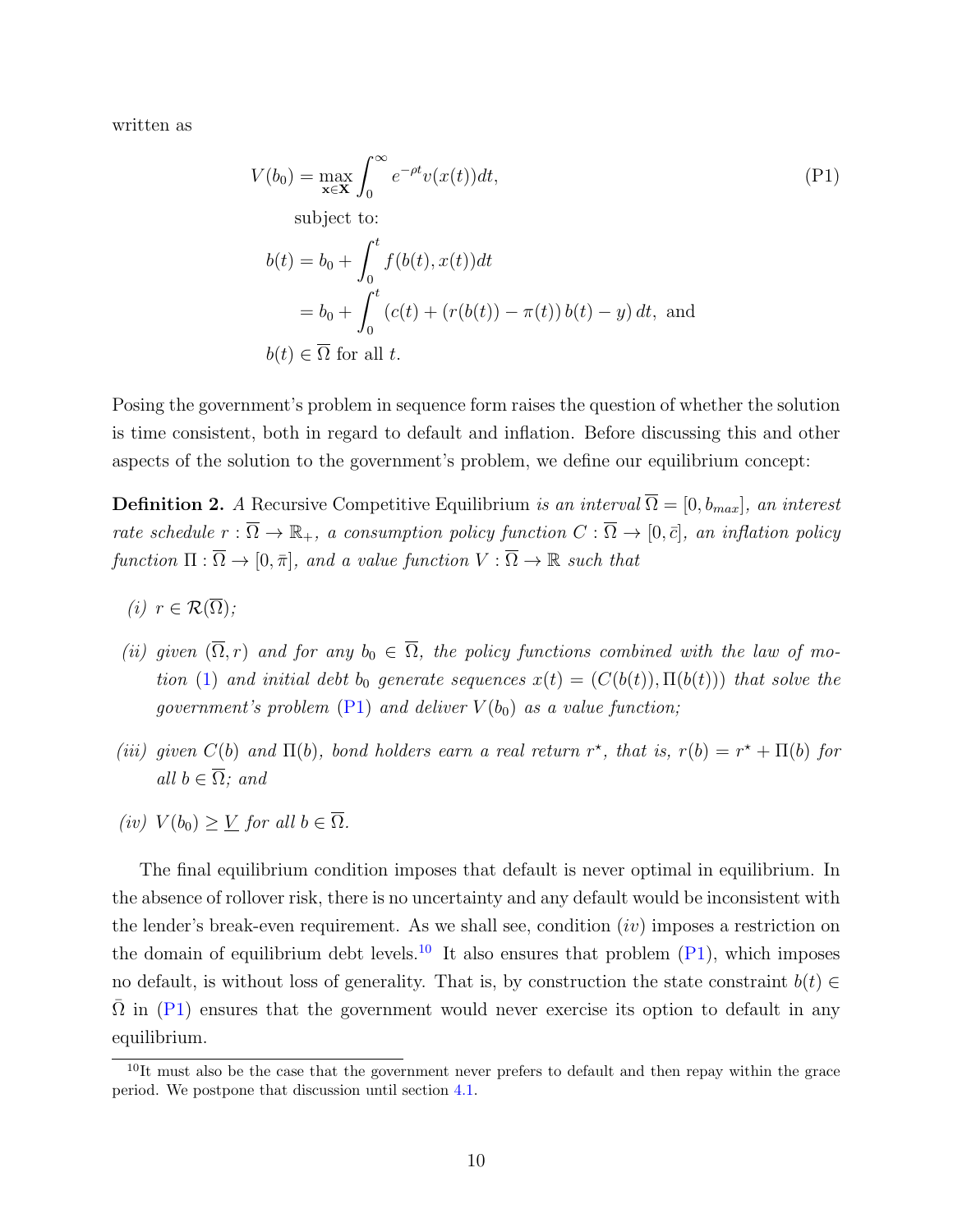The time consistency of optimal inflation policy is more subtle. The potential for time inconsistency is embedded in the equilibrium interest rate function  $r(b) = r^* + \Pi(b)$ . The government takes this function as a given. It does not internalize that its policies are ultimately determining the equilibrium interest rate schedule. We can view this expression as the limit of a discrete time environment in which the relevant inflation for bond pricing is that chosen by the "next period's" government, which is not under the current incumbent's immediate control. The time consistency issue would arise if the government promised a path of inflation at time 0 with the intention of manipulating the equilibrium interest rate. Such an outcome would correspond to the full-commitment Ramsey problem, in which the government commits to a path of inflation with the understanding that its choices will affect the equilibrium interest rate. The solution to that problem would be to set  $\pi(t) = 0$  for all t and lock in  $r(t) = r^*$ . The Ramsey government understands that any future inflation will be priced into today's interest rate, leaving only the costs  $\psi(\pi)$ . The fact that  $r(b)$  is taken by our government to be an equilibrium object beyond its control renders the sequence problem and the recursive problem equivalent.

In recursive form, we solve the government's problem using the continuous time Bellman equation. Let  $H(b,q): \overline{\Omega} \times \mathbb{R} \to \mathbb{R}$  be defined as

$$
H(b,q) = \max_{x \in X} \{v(x) + qf(b,x)\}
$$
  
= 
$$
\max_{(c,\pi) \in X} \{u(c) - \psi(\pi) + q(c - y + (r(b) - \pi)b)\}.
$$

Note that  $H$  is defined conditional on an equilibrium interest rate schedule, which we suppress in the notation. The Hamilton-Jacobi-Bellman equation is:

<span id="page-10-0"></span>
$$
\rho V(b) - H(b, V'(b)) = 0. \tag{HJB}
$$

We proceed to show that the value function is the unique solution to [\(HJB\)](#page-10-0). There are two complications. The first is that  $r$  may not be continuous, so the HJB may be discontinuous in b. The second is that the value function may not be differentiable at all points, so its derivative,  $V'(b)$ , may not exist. Nevertheless, the value function is the unique solution to [\(HJB\)](#page-10-0) in the viscosity sense. We use the definition of viscosity introduced by [Bressan and Hong](#page-50-12) [\(2007\)](#page-50-12) for discontinuous dynamics adapted to our environment:

**Definition 3.** For a given  $\overline{\Omega}$  and  $r \in \mathcal{R}(\overline{\Omega})$ , a **viscosity solution** to [\(HJB\)](#page-10-0) is a continuous function  $w \in C^0(\overline{\Omega})$  such that for any  $\varphi \in C^1(\overline{\Omega})$  we have: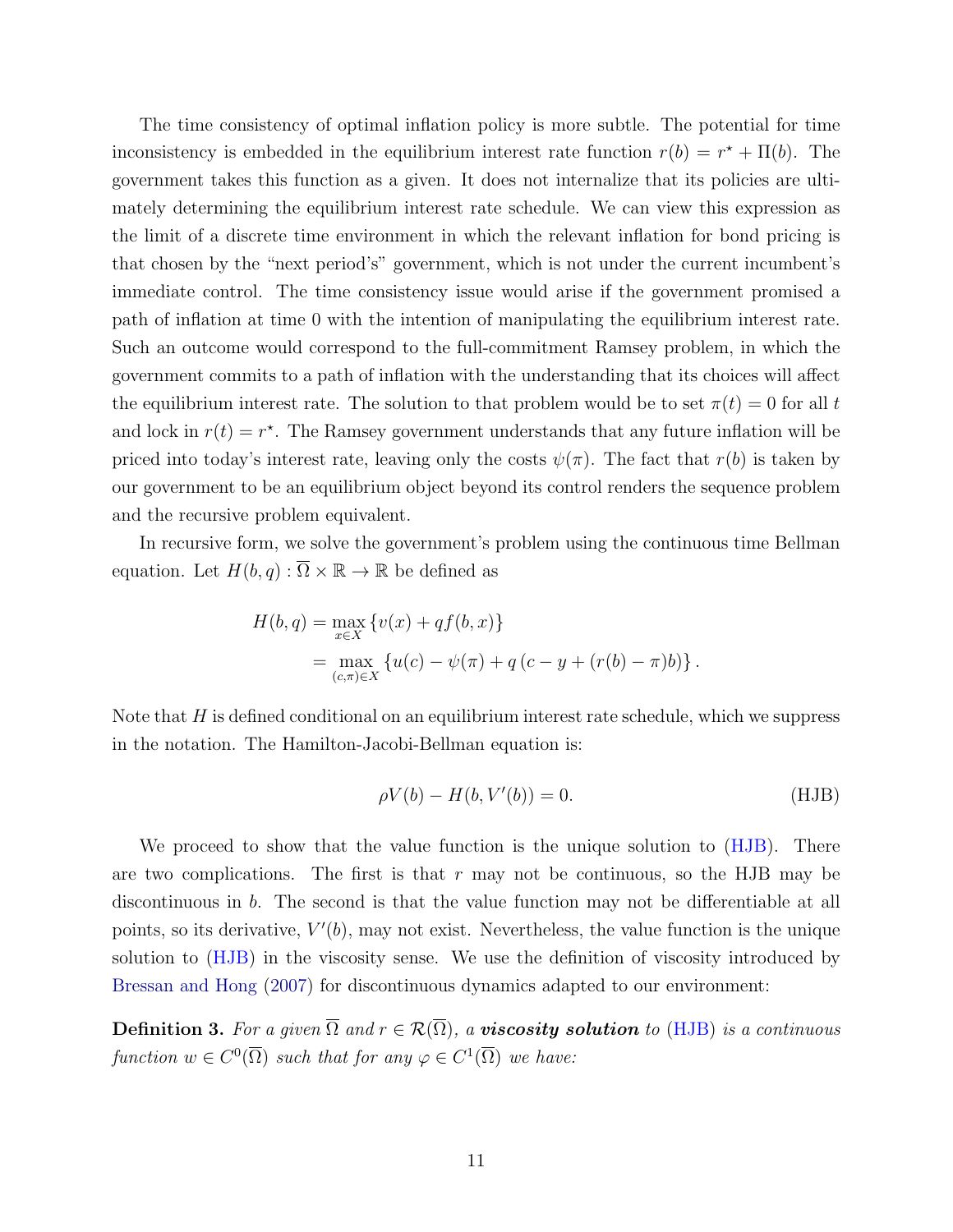(i) If  $w - \varphi$  achieves a local maximum at b, then

$$
\rho w - H(b, \varphi'(b)) \le 0;
$$

(ii) If the restriction of  $w - \varphi$  to  $\Omega_n$  achieves a local minimum at  $b \in \Omega_n$ , then

$$
\rho w - H(b, \varphi'(b)) \ge 0,
$$

where  $\Omega_n$  is defined in definition [1;](#page-6-2)

(iii) For  $b \in \{b_{min}, b_1, b_2, ..., b_{max}\}, \ \rho v(b) \ge \max_{\pi \in \{0, \pi\}} \frac{u(y - (r(b) - \pi)b) - \psi(\pi)}{\rho}.$ 

We make a few remarks on these conditions, and how we use them. First, suppose  $V$  is differentiable at b and r is continuous at b. In this case, a local max or min of  $V - \varphi$  implies  $V'(b) = \varphi'(b)$ . The first two conditions then are equivalent to the classical Bellman equation  $\rho V - H(b, V'(b)) = 0.$ 

Aside from points where V is differentiable, condition (i) concerns points where V may have a concave kink. In particular, choosing V and  $\varphi$  to be equal at the point of nondifferentiability, for such a point to be a local maximum of  $V - \varphi$  requires a concave kink. We can use condition (i) to rule out such kinks at points where r is continuous. As  $H(b, q)$ is convex in  $q$ , a few steps show that condition (i) implies that  $V$  cannot have a concave kink at b if r is continuous at  $b$ .<sup>[11](#page-11-0)</sup> That is, V is semi-convex at b, which means the smooth portions of the function can be either concave or convex, but the non-differentiable point must be convex.<sup>[12](#page-11-1)</sup> As we show below, the equilibrium value function is smooth at points of continuity in  $r(b)$ . However, we use this implication of condition (i) in characterizing the value function at discontinuity points in  $r(b)$ , as discussed in detail in footnote [15.](#page-13-0) It should be stressed that condition (i) allows for concave kinks in the value function  $V$  at points of discontinuity in  $r(b)$ . Indeed, this is a feature of our solution, as we show below.

Condition (ii) applies only on the open sets  $\Omega_n$ ; that is, only at points at which  $r(b)$ is continuous. We referred to this condition above, along with condition (i), to obtain the classical Bellman equation at points of differentiability in  $V$ . Where  $V$  is non-differentiable,

<span id="page-11-0"></span><sup>&</sup>lt;sup>11</sup>In particular, suppose  $V(b)$  has a concave kink at  $b \in \Omega_n$ ; that is,  $V'(b^-) > V'(b^+)$ . This implies that we can find  $\varphi$  such that  $V - \varphi$  has a maximum at b, with  $\varphi'(b) \in [V'(b^+), V'(b^-)].$  Using the fact that V is smooth as we approach from the left or right of b, continuity of V and r implies that  $\rho V(b)$  =  $H(b, V'(b^-)) = H(b, V'(b^+))$ . Strict convexity of  $H(b, q)$  in q then implies that  $H(b, q) < H(b, V'(b^-))$  $\rho V(b)$  for  $q \in (V'(b^+), V'(b^-))$ , which violates condition (i). Note that we implicitly used the fact that  $r(b)$ is continuous in treating  $H(b, q)$  as a continuous function of b, conditional on q.

<span id="page-11-1"></span><sup>&</sup>lt;sup>12</sup>More precisely,  $w(b)$  is semi-concave (with linear modulus) on  $\Omega_n$  if there exists  $C \geq 0$  such that  $w(b+h) + w(b-h) - 2w(b) \le C|h|^2$ , for all  $b, h \in \mathbb{R}$  such that  $[b-h, b+h] \in \Omega_i$ . A function  $w(b)$  is semi-convex if  $-w(b)$  is semi-concave.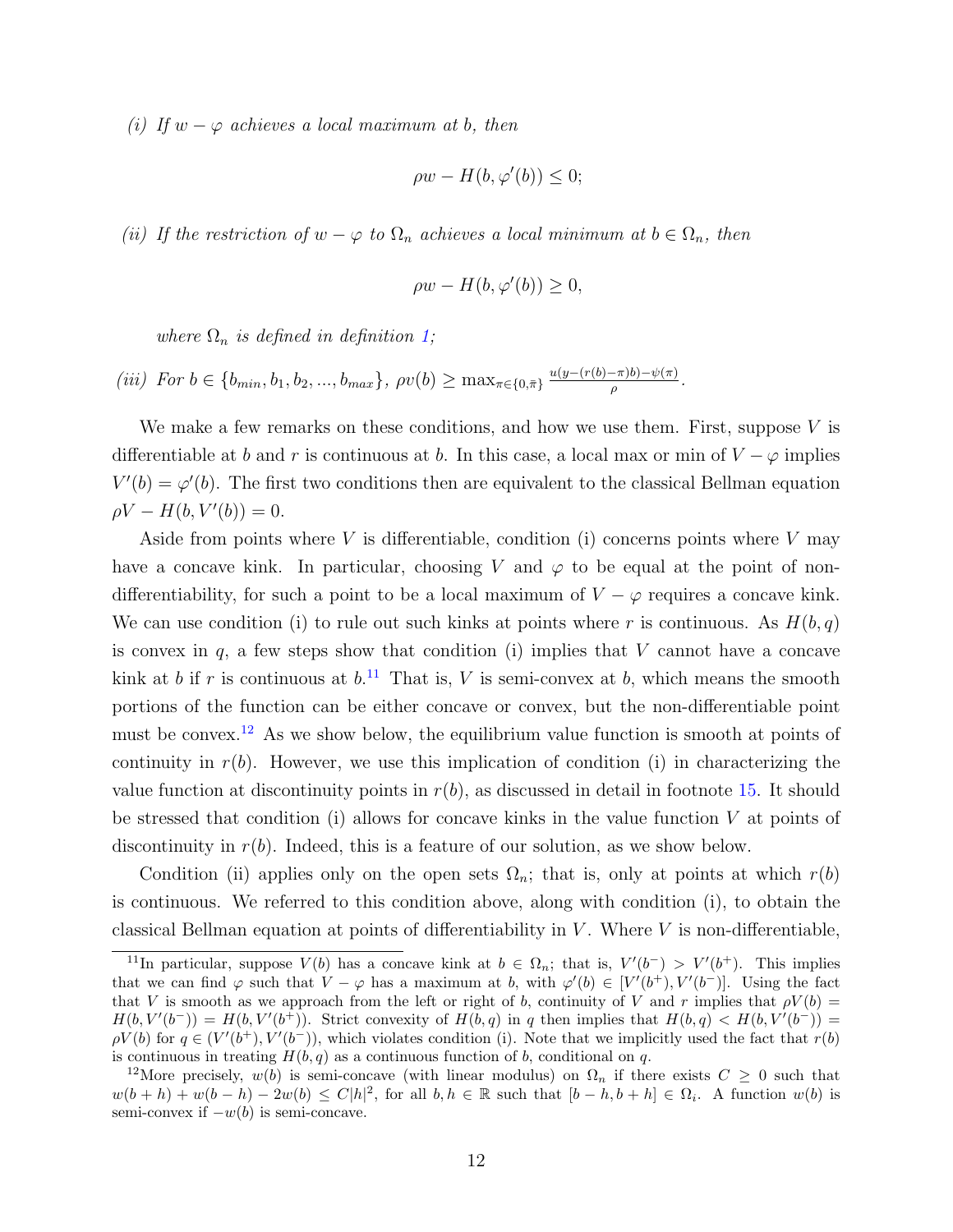then condition (ii) applies if there is a convex kink. We shall see that our equilibrium value function does not have convex kinks, but this condition is used in considering the government's response to off-equilibrium interest rate schedules (as in the proof of lemma [1\)](#page-13-1). The condition places a lower bound on the value function at such points.[13](#page-12-0)

The government always has the option of staying put at the point of discontinuity, and thus the value function is weakly greater than the steady state value function, which is condition (iii). Note that condition (ii) only refers to the open sets on which the interest rate is continuous, and thus condition (iii) provides the relevant floor on the value function at the boundary points.

The following states that we can confine attention to the viscosity solution of [\(HJB\)](#page-10-0):

<span id="page-12-2"></span>**Proposition 1.** For a given  $\overline{\Omega}$  and  $r \in \mathcal{R}(\overline{\Omega})$ , the government's value function is the unique bounded Lipschitz-continuous viscosity solution to [\(HJB\)](#page-10-0).

We now characterize equilibria in the no-rollover-crisis environment. At points where the value function is differentiable the HJB is given by,

$$
\rho V(b) = \max_{(c,\pi)\in X} \{ u(c) - \psi_0 \pi + V'(b) (c - y + (r(b) - \pi)b) \}
$$

Where  $V$  is differentiable, the first order conditions are:

<span id="page-12-1"></span>
$$
u'(c) = -V'(b) \tag{2}
$$

$$
\pi = \begin{cases}\n0 & \text{if } \psi_0 \ge -V'(b)b = u'(c)b \\
\bar{\pi} & \text{if } \psi_0 < u'(c)b\n\end{cases} \tag{3}
$$

The first condition is the familiar envelope condition equating the marginal value of an additional unit of debt (more consumption today) to the the marginal cost of repaying that debt going forward  $(V'(b))$ . The second condition captures the trade off between inflating away the debt or repaying it through lower consumption. The marginal cost of inflation is  $\psi_0$ . The marginal benefit is that the entire stock of debt is reduced in real terms, which is why b is represented on the right hand side of  $(3)$ . This reduction in debt is translated into utility terms via  $V'(b)$  (or, equivalently,  $u'(c)$ ). The first order condition has the intuitive

<span id="page-12-0"></span><sup>&</sup>lt;sup>13</sup>In fact, the envelope condition introduced below,  $u'(c) = -V(b)$ , implies that a convex kink is associated with a discrete jump in consumption as we increase debt. This arises if the government switches between saving and borrowing as debt increases. Such a situation can arise off equilibrium if the interest  $r(b)$  is non-monotonic, as the government can opt to borrow in order to obtain a lower interest rate. Condition (ii) then has the natural interpretation as selecting the maximum value generated by the two alternatives, saving versus borrowing. Taking the max over two alternative value functions generates a convex kink.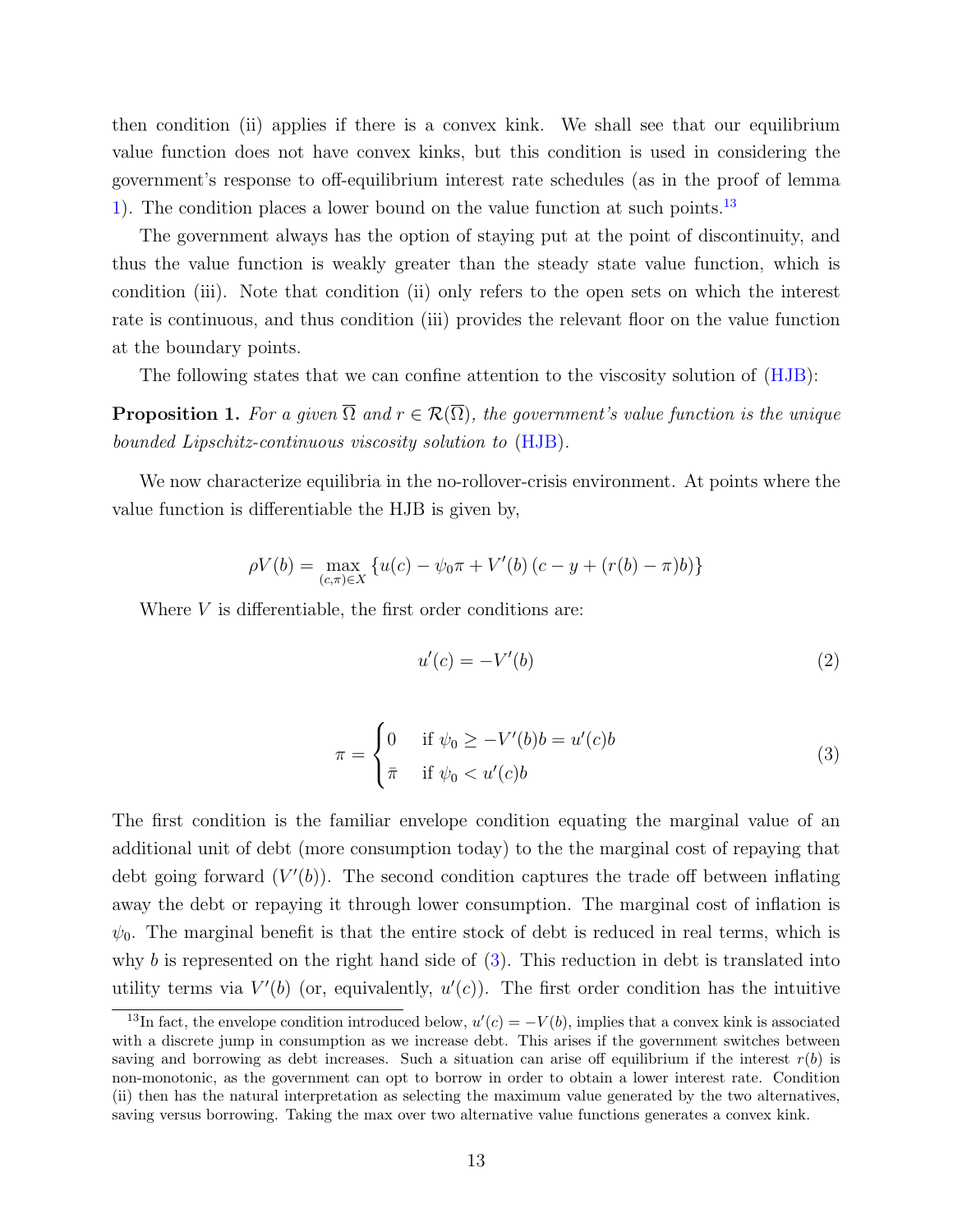implication that the government is tempted to inflate if the stock of outstanding debt is high. It also implies that inflation is preferable when the cost of raising real resources is high; this is captured in our framework by the marginal utility of consumption. The assumption that the marginal cost of inflation is constant generates a "bang-bang" solution. For low levels of debt, zero inflation is optimal, while high levels of debt involve high inflation. Given that the costs of inflation are linear, there may exist a debt level at which the government is indifferent between inflation rates. Nevertheless, the requirement that  $r(b)$  be lower semi-continuous implies that the point of indifference produces zero inflation.

It then follows from Definition [2,](#page-9-2) (iii) that depending on the level of debt b, the interest rate  $r(b)$  takes two possible values,  $r^*$  and  $r^* + \overline{\pi}$ . The lemma below in addition states that  $r(b)$  is monotone in b.

<span id="page-13-1"></span>**Lemma 1.** In any no-crisis equilibrium,  $r(b) \in \{r^*, r^* + \bar{\pi}\}\$  and is non-decreasing for all  $b \in \overline{\Omega}$ . In particular, in any equilibrium there exists a  $b_{\pi}$  such that  $r(b) = r^{\star}$  for  $b \in [b_{min}, b_{\pi}]$ and  $r(b) = r^* + \overline{\pi}$  for  $b \in (b_{\pi}, b_{max}]$ .

The intuition for monotonicity follows from the fact that the incentives to inflate increase with b, as evident from the government's first-order condition. The one subtlety is that the incentives to inflate decrease with consumption, and so the result also relies on the fact that consumption is non-increasing in b, which is established below.

The threshold  $b_{\pi}$  characterizes the equilibrium  $r(b)$  and is not uniquely determined. Instead, we can define an interval  $[\underline{b}_{\pi}, \overline{b}_{\pi}]$  which contains all possible  $b_{\pi}$ . The upper threshold  $b_{\pi}$  is the highest value of debt below which the government chooses zero inflation when faced with the interest rate  $r^*$ . The lower threshold  $\underline{b}_{\pi}$  is similarly defined, but when the government faces the interest rate  $r^* + \bar{\pi}$ .

<span id="page-13-3"></span>**Definition 4.** The values  $\bar{b}_{\pi}$ ,  $\underline{b}_{\pi}$  are given by the unique solutions to:

$$
\psi_0 = u'(y - r^*\bar{b}_\pi)\bar{b}_\pi
$$
, and  $\psi_0 = u'(C_\pi(\underline{b}_\pi))\underline{b}_\pi$ 

where  $b \mapsto C_{\pi}(b) \in (0, y - r^{\star}b)$  is defined uniquely by  $y^{14,15}$  $y^{14,15}$  $y^{14,15}$  $y^{14,15}$  $y^{14,15}$ 

<span id="page-13-2"></span><sup>&</sup>lt;sup>14</sup>To see that  $C_{\pi}(b)$  exists, fix b and consider the function  $G(c) = u(y - r^*b) - u(c) + \psi(\bar{\pi}) + u'(c)(c - y + r^*b)$ , which is the left hand side of [\(4\)](#page-14-0). Note that  $G'(c) > 0$  for  $c < y - r^*b$ ,  $G(y - r^*b) = \psi(\bar{\pi}) > 0$ , and  $\lim_{c\downarrow 0} G(c) < 0$  by the condition that  $\lim_{c\downarrow 0} u'(c) \to \infty$ .

<span id="page-13-0"></span><sup>&</sup>lt;sup>15</sup> Note that if we do not restrict attention to  $c < y - r^*b$ , there is another solution to [\(4\)](#page-14-0), at which  $c > y - r^*b$ . This follows from the fact that  $G(c)$  defined in the preceding footnote is decreasing in c for  $c > y-r^*b$ , and  $G(y-r^*b) > 0$ . The solution at which  $c > y-r^*b$  implies the government is borrowing at  $b_{\pi}$ . This can be ruled out by going through two cases. The first is the case the government borrows up to the upper bound of  $\Omega$ , which must exist given the finite endowment (as well as the option to default). At this point, the government must service the debt out of its endowment, pinning down the value function at the boundary.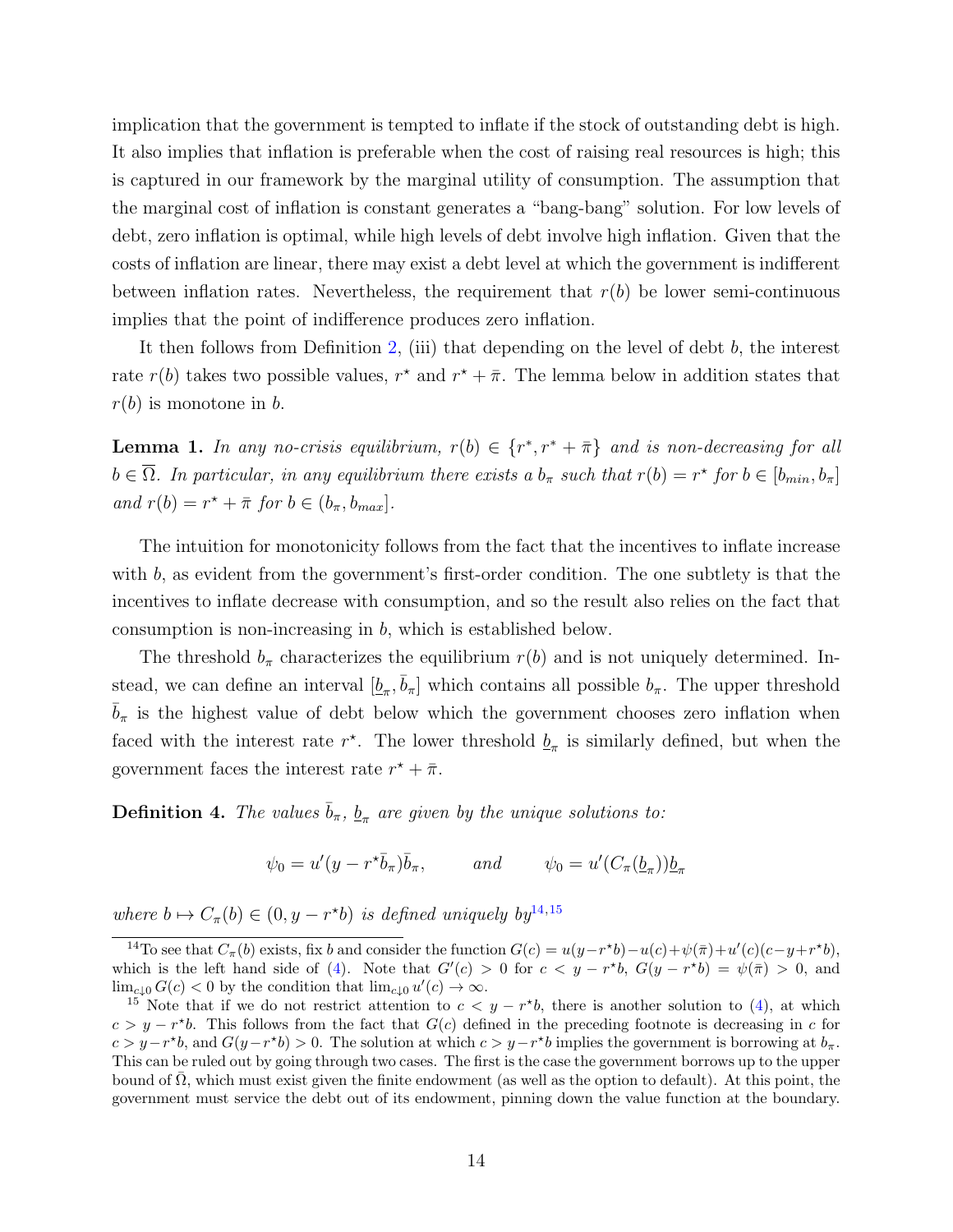<span id="page-14-0"></span>
$$
u(y - r^*b) - u(C_\pi(b)) + \psi_0 \bar{\pi} + u'(C_\pi(b))(C_\pi(b) - y + r^*b) = 0.
$$
 (4)

When faced with an interest rate of  $r^*$ , since  $r^* = \rho$ , there is no incentive to save or borrow if inflation is zero and  $c = y - r^*b$ . From the first order conditions we have that low inflation is optimal as long as  $u'(y - r^*b)b - \psi_0 \ge 0$ . For  $b > \bar{b}_{\pi}$ , this condition is violated.

The threshold  $\underline{b}_{\pi}$  and the associated function  $C_{\pi}$  relate to the solution of [\(HJB\)](#page-10-0) when the interest rate is  $r^* + \bar{\pi}$ . In particular, as discussed below,  $C_{\pi}(b_{\pi})$  denotes optimal consumption assuming high inflation in the neighborhood above  $b_{\pi}$ , and the condition defining  $\underline{b}_{\pi}$  ensures that optimal consumption is consistent with high inflation. Note that both  $\bar{b}_{\pi}$  and  $\underline{b}_{\pi}$  exist and are such that  $y/r^* > \bar{b}_\pi > \underline{b}_\pi > 0$ .

The following proposition characterizes the set of recursive competitive equilibria and the associated equilibrium objects:

<span id="page-14-1"></span>**Proposition 2.** All recursive competitive equilibria can be indexed by  $b_{\pi} \in [\underline{b}_{\pi}, \overline{b}_{\pi}]$  and are characterized as follows. For a given  $b_{\pi}$ , define the following extended-domain value function  $\hat{V}:(0,y/r^{\star})\to\mathbb{R},$ 

$$
\hat{V}(b) = \begin{cases}\n\frac{u(y - r^*b)}{\rho} & \text{if } b \le b_\pi \\
\hat{V}(b_\pi) - u'(C_\pi(b_\pi))(b - b_\pi) & \text{if } b \in (b_\pi, b^*] \\
\frac{u(y - r^*b) - \psi_0\bar{\pi}}{\rho} & \text{if } b \in (b^*, y/\rho),\n\end{cases}
$$

where  $b^* = (y - C_{\pi}(b_{\pi}))/r^*$ . Define  $\overline{b} = \max\{b \leq y/r^*\mid \underline{V} \leq \hat{V}(b)\}\$ . Then for any  $0 \leq b_{max} \leq \overline{b}$  $\overline{b}$ , define  $\overline{\Omega} = [0, b_{max}]$ , and the following constitutes a recursive equilibrium:

(i) The interest rate schedule  $r : \overline{\Omega} \to \{r^*, r^* + \overline{\pi}\}\$  defined by

$$
r(b) = \begin{cases} r^* & \text{if } b \le b_{\pi} \\ r^* + \bar{\pi} & \text{if } b \in (b_{\pi}, b_{max}]; \end{cases}
$$

However, as we shall see, there is another boundary condition at  $b_\pi$ ; namely,  $V(b_\pi) = u(y - r^*b_\pi)/\rho$ . The "borrowing" solution to [\(HJB\)](#page-10-0) from  $V(b_\pi)$  to this boundary generates a point of discontinuity in V at the upper limit of  $\Omega$ , which implies we do not have a true solution to the government's problem. There is another potential solution to [\(HJB\)](#page-10-0) that does not involve a discontinuity. This involves following the "borrowing" solution to some interior point b of  $\Omega$ , at which we switch to the "savings" solution (i.e., non-borrowing solution) until we reach the upper boundary of  $\overline{\Omega}$ . This can be done without a discontinuity in the solution; in fact, b can be found by where the borrowing solution from  $b<sub>\pi</sub>$  intersects the non-borrowing solution from the upper boundary, ensuring continuity. However, such a solution has a concave kink at  $b$ . The concavity of the kink can be seen from the envelope condition  $V'(b) = -u'(c)$ , and the fact that consumption jumps down at  $\tilde{b}$ , as the government's policy is to no longer borrow to the right of  $\tilde{b}$ . The previous discussion of the viscosity conditions ruled out such a concave kink where  $r$  is continuous. The case where  $r$  is discontinuous at b (in addition to our original point  $b_{\pi}$ ) is ruled out by lemma [1.](#page-13-1)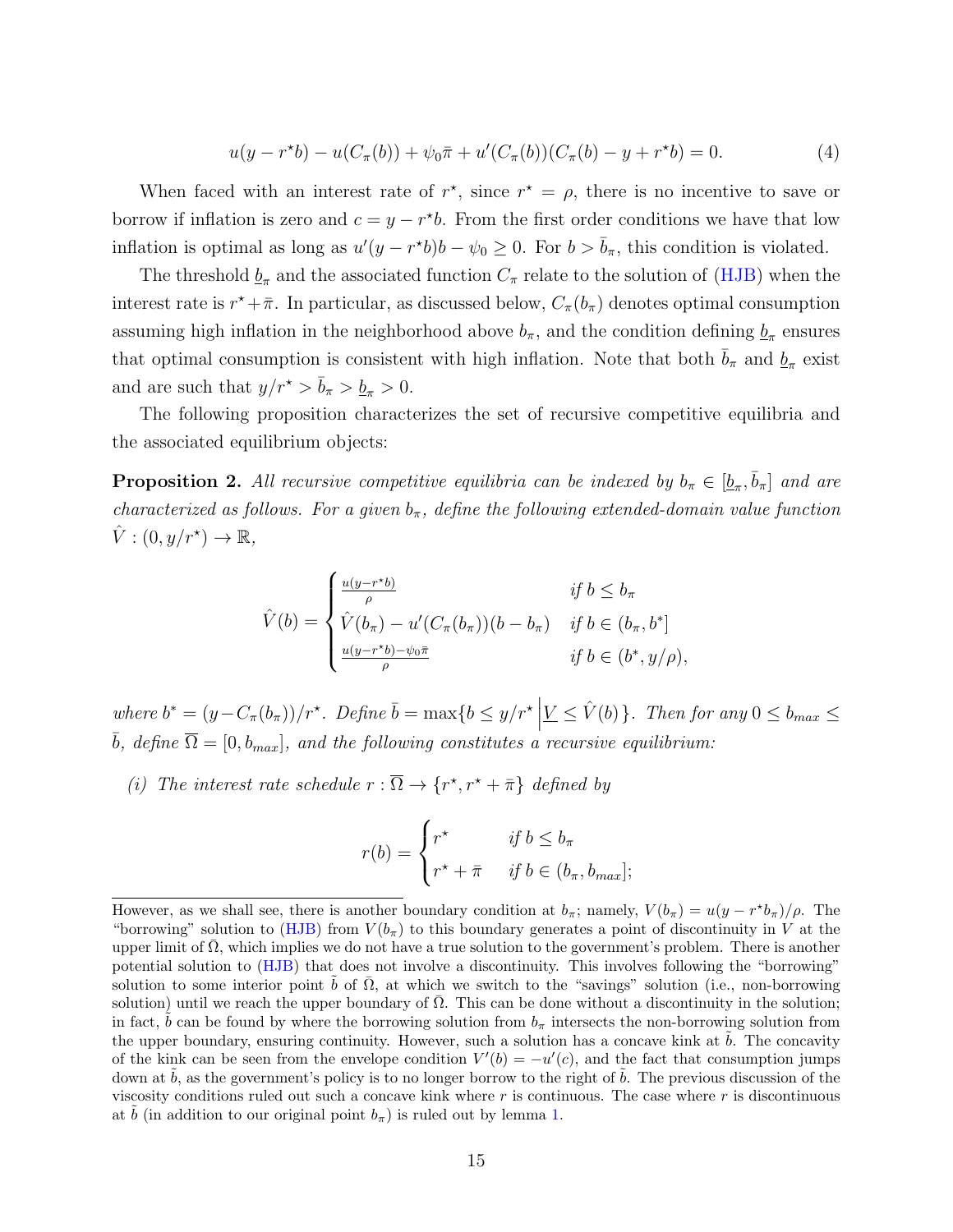- (ii) The value function  $V : \overline{\Omega} \to \mathbb{R}$  defined by  $V(b) = \hat{V}(b)$  for  $b \in \overline{\Omega}$ ;
- (iii) The consumption policy function  $C : \overline{\Omega} \to \mathbb{R}_+$  defined by

$$
C(b) = \begin{cases} y - r^*b & \text{if } b \le b_\pi \text{ or } b \ge b^* \\ C_\pi(b_\pi) & \text{if } b \in (b_\pi, b^*). \end{cases}
$$

(iv) The inflation policy function  $\Pi : \overline{\Omega} \to \{0, \bar{\pi}\}\$  defined by:

$$
\Pi(b) = \begin{cases} 0 & \text{if } b \le b_{\pi} \\ \bar{\pi} & \text{if } b \in (b_{\pi}, \bar{b}]. \end{cases}
$$

Proposition [2](#page-14-1) characterizes the set of possible equilibria, in which each equilibrium is indexed by the value of  $b_{\pi}$ . That is, each equilibrium corresponds to an interest rate function which has a jump at  $b_{\pi}$ . If  $\underline{b}_{\pi} \geq \overline{b}$ , then inflation is zero for the entire domain  $\overline{\Omega}$  as default is preferable to the consequences of inflation. More generally, each value  $b_{\pi} \in [\underline{b}_{\pi}, b_{\pi}] \cap \Omega$ specifies a distinct equilibrium with an interest rate function that jumps up at  $b_{\pi}$ .

To provide some intuition for the construction of the equilibrium we use figure [1.](#page-16-0) Figure [1\(a\)](#page-16-1) depicts two steady state value functions. For  $b \leq b_{\pi}$ ,  $V_1 = u(y - r^*b)/\rho$  is the steadystate value function with low inflation when the government faces a low interest rate. As noted above, low inflation is indeed chosen when  $r(b) = r^*$  for  $b \leq \bar{b}_{\pi}$ . Moreover, this value function and  $c = y - r^*b$  satisfy [\(HJB\)](#page-10-0) for  $b < b_{\pi}$ . The second function  $V_3$  is the steady state value function with high inflation when the government faces a high interest rate,  $V_3 = (u(y - r^*b) - \psi_0 \bar{\pi})/\rho$ .  $V_3$  satisfies [\(HJB\)](#page-10-0) for  $b > b_{\pi}$ .

While  $V_1$  and  $V_3$  satisfy [\(HJB\)](#page-10-0) locally, they are not a viscosity solution over the entire domain Ω. This is due to the fact that they are not equal at  $b_{\pi}$ . The difference between  $V_1$  and  $V_3$  at  $b_\pi$  is equal to the discounted cost of inflation  $\frac{\psi_0 \bar{\pi}}{\rho}$ . As a result, stitching  $V_1$  and  $V_3$  together gives rise to a discontinuity, and is therefore not a solution. In the neighborhood above  $b_{\pi}$ , the government's optimal response to the jump in the interest rate is to reduce debt to  $b_{\pi}$ , and not to remain in the high-inflation zone indefinitely. By doing so it can attain discretely higher welfare. It therefore will consume less than the steady state consumption level  $y - (r(b) - \bar{\pi})b = y - r^*b$ . Given the value function at  $b_{\pi}$ , we can solve for optimal consumption from [\(HJB\)](#page-10-0). It is given by  $C_{\pi}(b_{\pi})$ , introduced in definition [4,](#page-13-3) which uses the value matching condition  $\hat{V}(b_{\pi}^-) = \hat{V}(b_{\pi}^+)$  and the envelope condition  $-\hat{V}'(b_{\pi}^+) = \lim_{b \downarrow b_{\pi}} u'(C(b)) = u'(C_{\pi}(b_{\pi}))$ . Note that  $\hat{V}'(b_{\pi}^-) \neq \hat{V}'(b_{\pi}^+)$ , so the value function has a kink at  $b_{\pi}$ . This kink reflects that consumption equals  $y - r^*b$  to the left of  $b_{\pi}$ , but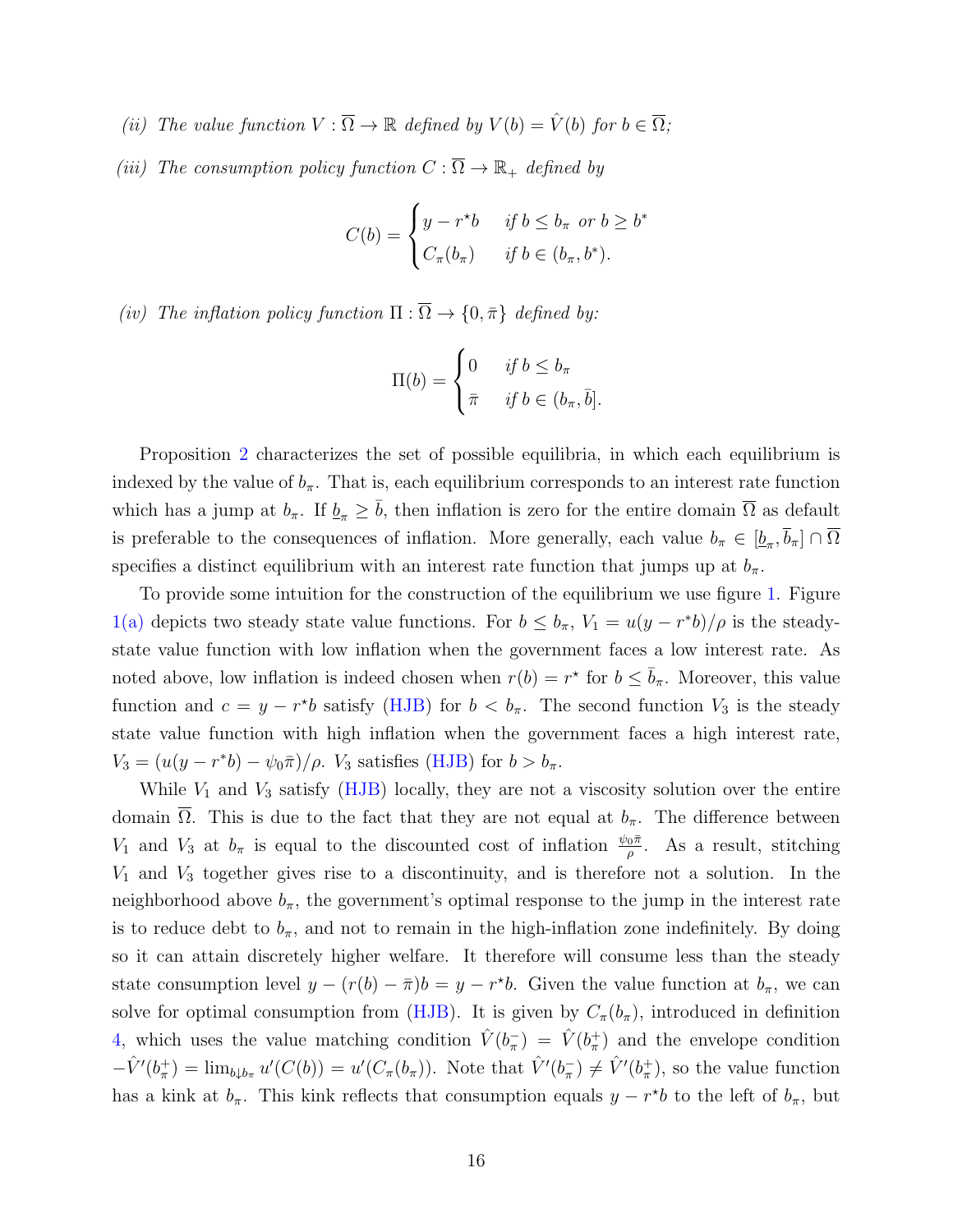is strictly lower to the right given the incentive to save. To ensure that this consumption is indeed the solution to [\(HJB\)](#page-10-0) at  $b_{\pi}$ , high inflation must be optimal. This is the case if  $\psi_0 < u'(C_{\pi}(b_{\pi}))$  for  $b > b_{\pi}$ , which motivates the definition of  $\underline{b}_{\pi}$  in definition [4.](#page-13-3)

As  $r^* = \rho$ , there is no incentive to vary consumption while the government saves. That is, the desire to save is in response to the discontinuity in the interest rate at  $b_{\pi}$ , not because the current (real) interest rate is high relative to impatience. Thus  $C(b) = C_{\pi}(b_{\pi})$  over the domain of active savings, and then jumps to  $y - r^*b_\pi$  at  $b_\pi$ . The domain of active savings extends to  $b^*$ , at which point  $C_{\pi} = y - r^*b^*$ , and consumption is equal to the steady state consumption level. At this level of debt, the government is indifferent between saving towards  $b_{\pi}$  or remaining at that debt level forever. From the envelope condition,  $-\hat{V}'(b) = u'(C_{\pi}(b_{\pi}))$ for  $b \in (b_{\pi}, b^*)$ ; that is, the slope of the value function is constant over this region. This is represented by the linear portion  $V_2(b)$  depicted in figure [1\(b\).](#page-16-2) Note that  $V_2$  is tangent to  $V_3$  at  $b^*$ , as by definition  $C_{\pi}(b_{\pi})$  is the steady state consumption at  $b^*$ .

<span id="page-16-1"></span><span id="page-16-0"></span>

<span id="page-16-2"></span>Figure 1: Construction of Value Function

For a given  $b_{\pi} \in [\underline{b}_{\pi}, \overline{b}_{\pi}]$  the solution for the value function, interest rates, consumption and inflation policy are depicted in Figure [1.](#page-16-0)

#### 3.1 Comparative Statics

In this section we evaluate how debt dynamics depend on the inflationary regime; that is, as we vary  $\psi_0$ . An increase in  $\psi_0$  increases the gains from reaching the low-inflation region. This increases the incentive to save. At the same time a higher  $\psi_0$  gives rise to a larger low inflation region, thus reducing the need to save. As a result, the implications for savings and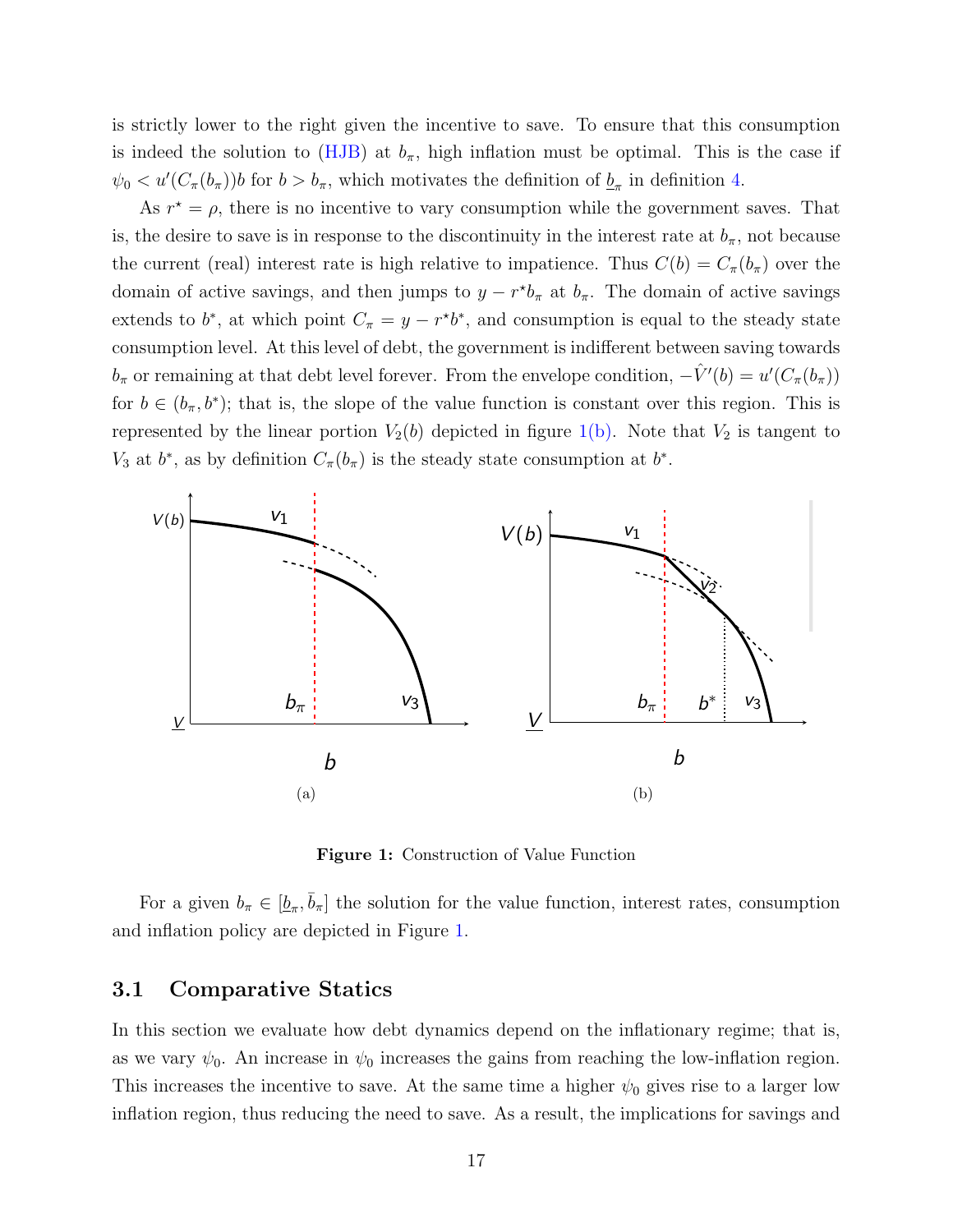

Figure 2: Government's Solution with No Crisis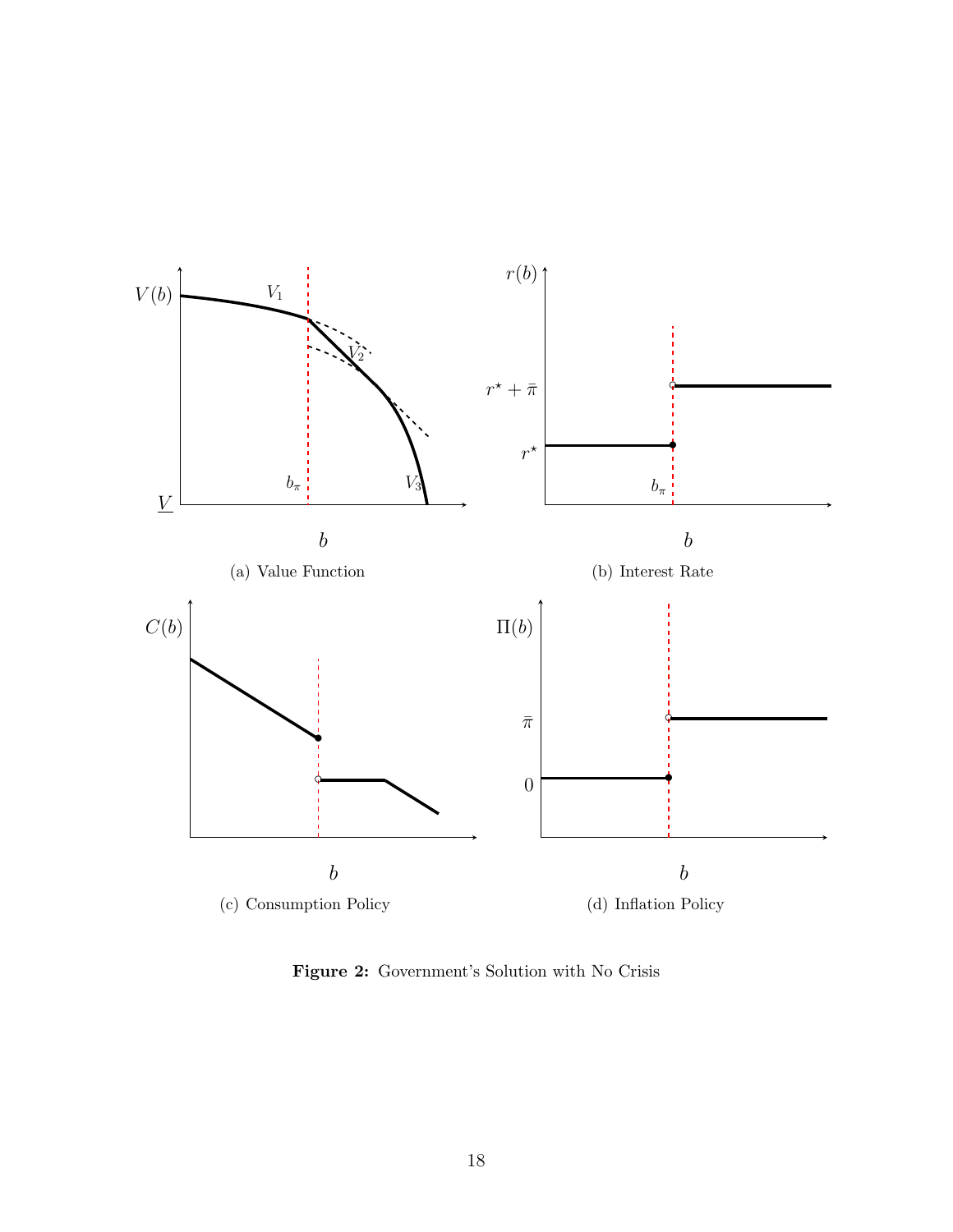welfare are ambiguous. Consequently the impact on the debt limit is also ambiguous. We now provide a detailed analysis.

Consider an increase in the cost of inflation  $\psi_0$  to  $\psi'_0 > \psi_0$ . To characterize what happens to the set of monotone equilibria, note that the expressions in definition [4](#page-13-3) imply that  $\underline{b}_{\pi}$  and  $\bar{b}_{\pi}$  increase.<sup>[16](#page-18-0)</sup> Let  $\underline{b}'_{\pi}$  and  $\bar{b}'_{\pi}$  denote the new thresholds, respectively.

First, consider a  $b_{\pi}$  that is consistent with equilibrium under both  $\psi_0$  and  $\psi'_0$ , and that the shift in  $\psi_0$  does not change the equilibrium  $b_\pi$ . This is possible for  $b_\pi \in [\underline{b}'_\pi, \overline{b}_\pi]$ . The low-inflation steady state value function remains unaffected by the increase in  $\psi_0$ , while the high-inflation steady state value function shifts down in a parallel fashion by the amount  $\frac{(\psi_0'-\psi_0)\pi}{\rho}$ . From the expression for  $C_\pi$  in definition [4,](#page-13-3)  $C_\pi(b_\pi)$  declines, which means a higher savings rate and steeper slope associated with the linear portion of the value function. The decline in  $C_{\pi}$  implies that  $b^* = (y - C_{\pi}(b_{\pi}))/r^*$  increases as well, so the domain for the linear portion increases. The steeper slope and larger domain for the linear segment is consistent with the shift down and strict concavity of the high-inflation steady state value function. The new value function is strictly below the original for all  $b > b_{\pi}$ . For a given value of  $\underline{V}$ , this implies that the amount of debt that can be sustained has decreased (as long as  $b$  is higher than  $b_{\pi}$ ). This is shown in panel (a) of Figure [3.](#page-19-1)

Consider now what happens when  $b_{\pi}$  shifts in response to the change in  $\psi_0$ . For example, suppose the initial equilibrium feataured  $b_{\pi} = \underline{b}_{\pi} < \underline{b}'_{\pi}$ , which cannot survive the increase in  $\psi_0$ . In panel (b) of figure [3](#page-19-1) we contrast the value function for an initial equilibrium  $b_\pi$ with a new equilibrium  $b'_\pi > b_\pi$ . The region  $(b_\pi, b'_\pi]$  shifts from being a high-interest rate zone to a low-interest rate zone. The new optimal policy of low inflation in this zone implies higher welfare, as the government avoids the costs of inflation. That is, the value function is now higher in that region, and by continuity will be higher even at debt levels in which the interest rate jumps up. This reflects the increased proximity to the low-inflation zone. However, given that the linear portion of the value function has a steeper slope under  $\psi'_0$ , eventually the new value function intersects the original one from above (see panel (b) of figure [3\)](#page-19-1). Note that depending on the level of V, the borrowing limit  $b$  can shift up or down.

The implication for savings of an increase in  $\psi$  is therefore mixed. In panel (a), the savings rate is always weakly greater when  $\psi_0$  is higher, and strictly so for the range  $(b_\pi, b^*)$ . In panel (b), when  $b_{\pi}$  shifts up as a result of the increase in  $\psi_0$ , there is a region  $(b_{\pi}, b_{\pi}']$ in which the low- $\psi$  economy is saving while the high- $\psi$  economy is not. This reflects that the inflation rate is higher in this region for the low- $\psi$  economy, and savings is the method

<span id="page-18-0"></span><sup>&</sup>lt;sup>16</sup>The increase in  $\bar{b}_{\pi}$  follows directly from the definition  $u'(y - r^* \bar{b}_{\pi}) \bar{b}_{\pi} = \psi_0$ . The definition of  $u'(C_{\pi}(b_{\pi})) b_{\pi} = \psi_0$  implies that the lower threshold depends on  $\psi_0$  directly from this first-order condition, and indirectly through the definition of the function  $C_{\pi}$  given in equation [\(4\)](#page-14-0). Nevertheless, manipulating these expressions yields an unambiguous implication that  $\underline{b}_{\pi}$  is increasing in  $\psi_0$ .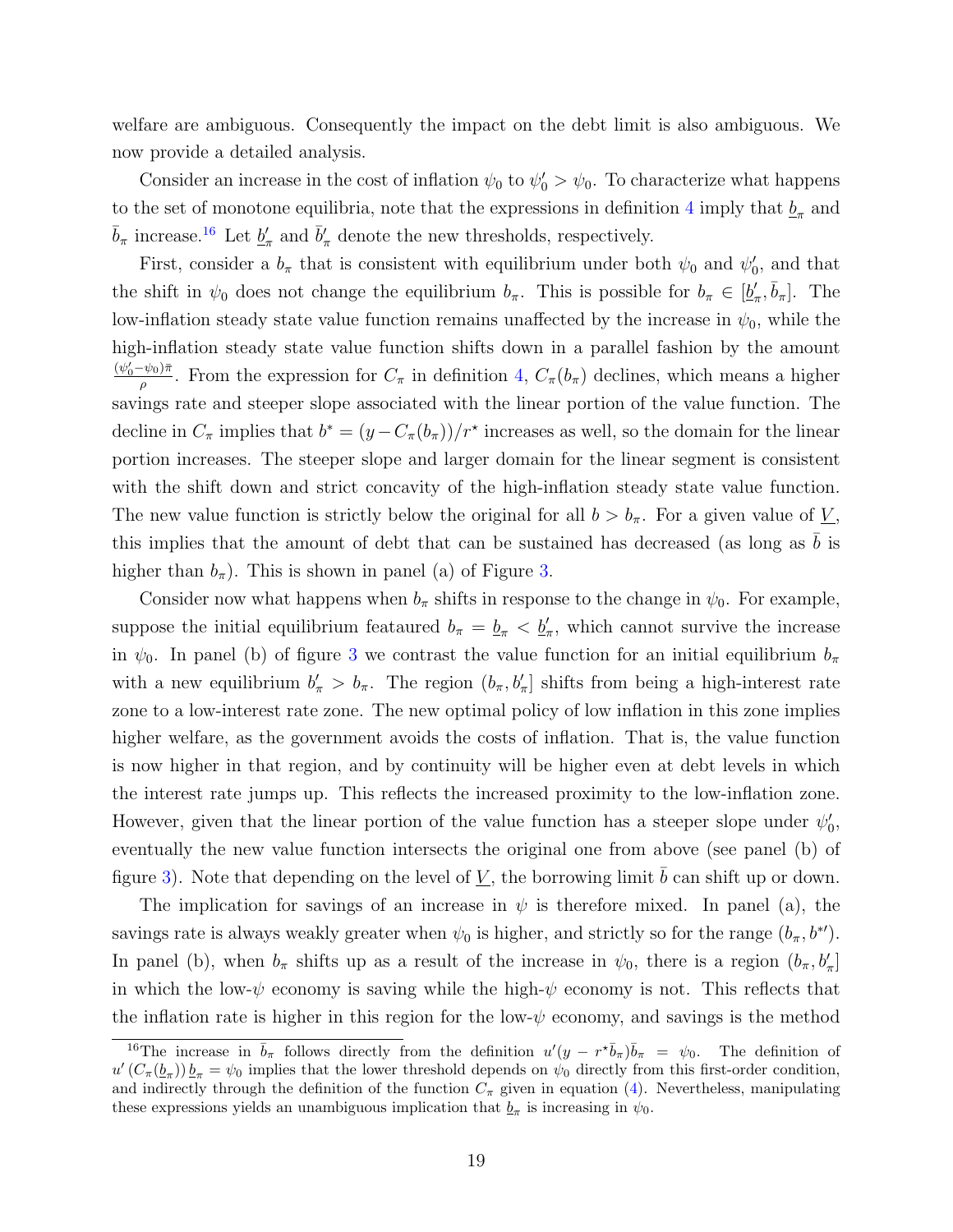to regain commitment to a low inflation rate. As we let  $\psi_0$  go to infinity, the low inflation zone covers the entire space, and savings is zero everywhere. In this limiting case, a strong commitment to low inflation is consistent with weakly higher steady state debt levels and a higher maximal debt limit.

<span id="page-19-1"></span>

 $\psi_0$ Figure 3: The Role of Inflation Commitment Absent a Crisis: An Increase in Inflation Costs  $\psi_0$ 

As discussed,  $b_{\pi}$  is not uniquely determined and is contained in the interval  $[\underline{b}_{\pi}, \overline{b}_{\pi}].$ Going forward we consider equilibria in which the low inflation zone is as large as possible. As creditors are indifferent and the government prefers a low interest rate, the maximal debt limit. no-crisis case this implies  $b_{\pi} = \bar{b}_{\pi}$ . The important feature of this equilibrium selection is ruling out switching among possible non-crisis equilibria, the fact that the entire range of possible equilibria shifts up with  $\psi$  suggests our focus on  $\bar{b}_{\pi}$  is representative when it comes government defaults in equilibrium. This links the preceding analysis of nominal domain is weakly Pareto superior. We focus on these upper-bound thresholds, tracing out the Pareto-dominant equilibrium interest rate function, conditional on parameters. In the that comparative statics of  $b_{\pi}$  with respect to  $\psi$  can be pinned down unambiguously. While to comparative statics.

# <span id="page-19-0"></span>4 Equilibria with Rollover Crises.

Recall that bonds mature at every instant. If investors refuse to roll over outstandequilibria in which investors might refuse to purchase new bonds and the government defaults The preceding analysis constructed equilibria in which bonds were risk free. We now consider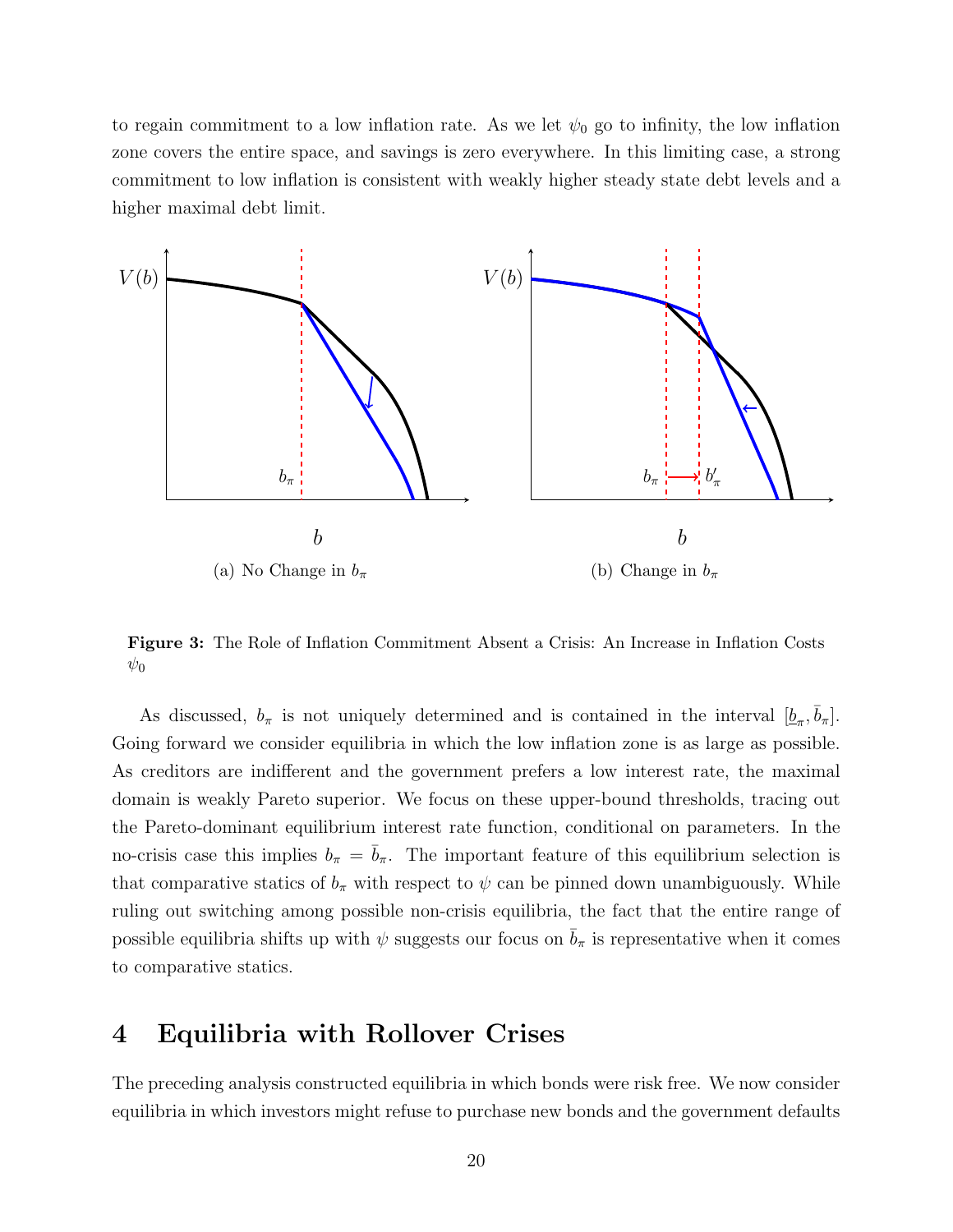in equilibrium. This links the preceding analysis of nominal bonds with [Cole and Kehoe](#page-50-1) [\(2000\)](#page-50-1)'s real-bond analysis of self-fulfilling crises. Importantly, it allows us to explore the role of inflation credibility in the vulnerability to debt crises.

In the no-crisis case we demonstrated a threshold  $b_{\pi}$  such that when debt exceeded this threshold inflation was high and interest rates were high. Now with rollover risk we construct a second threshold  $b_{\lambda}$ . When debt exceeds this threshold the government defaults whenever the investors refuse to purchase new bonds. In keeping with the terminology of [Cole and](#page-50-1) [Kehoe](#page-50-1) [\(2000\)](#page-50-1) we refer to the region  $b \in (b_{\lambda}, b_{\text{max}}]$  as the "crisis zone" and its complement  $b \in [0, b_\lambda]$  as the "safe zone". Unlike the safe zone, in the crisis zone the government is exposed to self-fulfilling debt crises that occur with exogenous Poisson probability  $\lambda$ .

Interest rates in the crisis zone are higher than in the safe zone because of the probability of default. In the safe zone, which mimics the analysis of the no-crisis equilibria, the government may choose to save to escape high inflation and high interest rates. In the crisis zone there is an additional incentive to save so as to escape self-fulfilling debt crisis and the associated higher interest rates. By saving out of the crisis zone they trade off temporarily lower consumption for higher steady state consumption when they enter the safe zone.

In the following sections we characterize the impact of inflation credibility on the vulnerability to debt crises, that is we determine how the threshold  $b_{\lambda}$  is impacted by changes in  $\psi_0$ . The answer depends in important ways on how  $b_\pi$  is impacted by changes in  $\psi_0$ . A main result is that the impact of  $\psi_0$  on  $b_\lambda$  is non-monotonic.

We proceed by first characterizing the grace-period problem of the government. Recall that bonds mature at every instant. If investors refuse to roll over outstanding bonds, the government will be unable to repay the debt immediately. However, the government has the option to repay the *nominal* balance within the grace period  $\delta$  to avoid the full punishment of default (in real terms the government can use a combination of inflation and real repayments). After characterizing this sub-problem of a government that enters the default state but repays the debt within the grace period, we characterize the government's full problem and characterize equilibria with rollover crises.

#### <span id="page-20-0"></span>4.1 The Grace-Period Problem

To set notation, let  $W(b_0, r_0)$  denote the government's value at the start of the grace period with outstanding real bonds  $b_0$  carrying a nominal interest rate  $r_0$ . We re-normalize time to zero at the start of the grace period for convenience. To avoid the costs of outright default, the government is obligated to repay the nominal balance on or before date  $\delta$ , with interest accruing over the grace period at the original contracted rate  $r_0$ . This  $r_0$  embeds equilibrium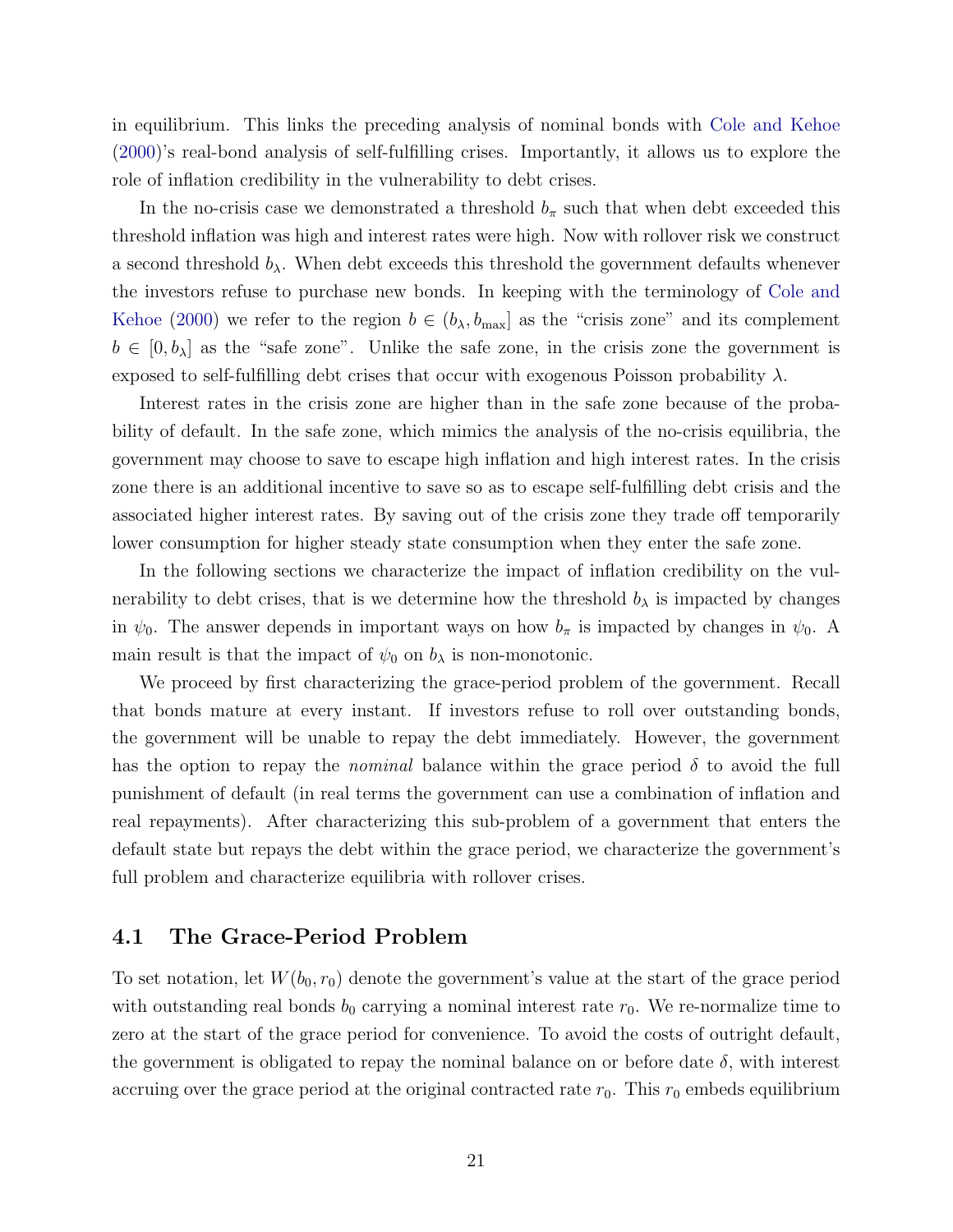inflation expectations. The government can reduce its real debt burden by resorting to inflation.

We impose the *pari passu* condition that all bond holders have equal standing; that is, the government cannot default on a subset of bonds, while repaying the remaining bondholders. Therefore, the relevant state variable is the entire stock of outstanding debt at the time the government enters the grace period.

The function  $W(b_0, r_0)$  is the solution to the following problem:

<span id="page-21-0"></span>
$$
W(b_0, r_0) = \max_{\mathbf{x} \in \mathbf{X}} \int_0^{\delta} e^{-\rho t} v(x(t)) dt + e^{-\rho \delta} V(0),
$$
\n(5)

\nsubject to:

\n
$$
\dot{b}(t) = c(t) + (r_0 - \pi(t))b(t) - y
$$
\n
$$
b(0) = b_0, b(\delta) = 0, \dot{b}(t) \le -\pi(t)b(t),
$$

where for the grace-period problem the controls  $x$  and admissible set  $X$  refer to measurable functions  $[0, \delta] \to X$ . The  $V(0)$  in the objective function represents the equilibrium value of returning to the markets with zero debt (which is to be determined below in equilibrium) at the end of the grace period. Note that if the government repays before the end of the grace period, it could exit default sooner. However, as it has no incentive to borrow again once  $b = 0$ , it is not restrictive to impose no new debt for the entire grace period. The final constraint,  $\dot{b}(t) \leq -\pi(t)b(t)$  is equivalent to the constraint of no new nominal bonds,  $B(t) \leq 0.$ 

The grace period problem is a simple finite-horizon optimization with a terminal condition for the state variable. We do not discuss the solution in depth, but highlight a few key implications. An important feature of  $(5)$  is that  $W(b_0, r_0)$  is strictly decreasing in both arguments. Moreover, W is decreasing in  $\psi_0$ , and strictly decreasing if positive inflation is chosen for a non-negligible fraction of the grace period. In order to repay its debt quickly, the government has an incentive to inflate away a portion of the outstanding debt. The cost of doing so is governed by  $\psi_0$ .

Regarding a piece of unfinished business left over from the no-crisis analysis, with W in hand we can state explicitly why the government would never choose to enter default in the non-crisis equilibria discussed in the previous section. In particular, the government could always mimic the grace period policy in equilibrium. The one caveat is that  $r_0$  is held constant in the grace period, while the equilibrium interest rate varies with b outside of default. However, as debt is strictly decreasing and  $r(b)$  must be monotone in any no-crisis equilibrium, this caveat works against choosing to default.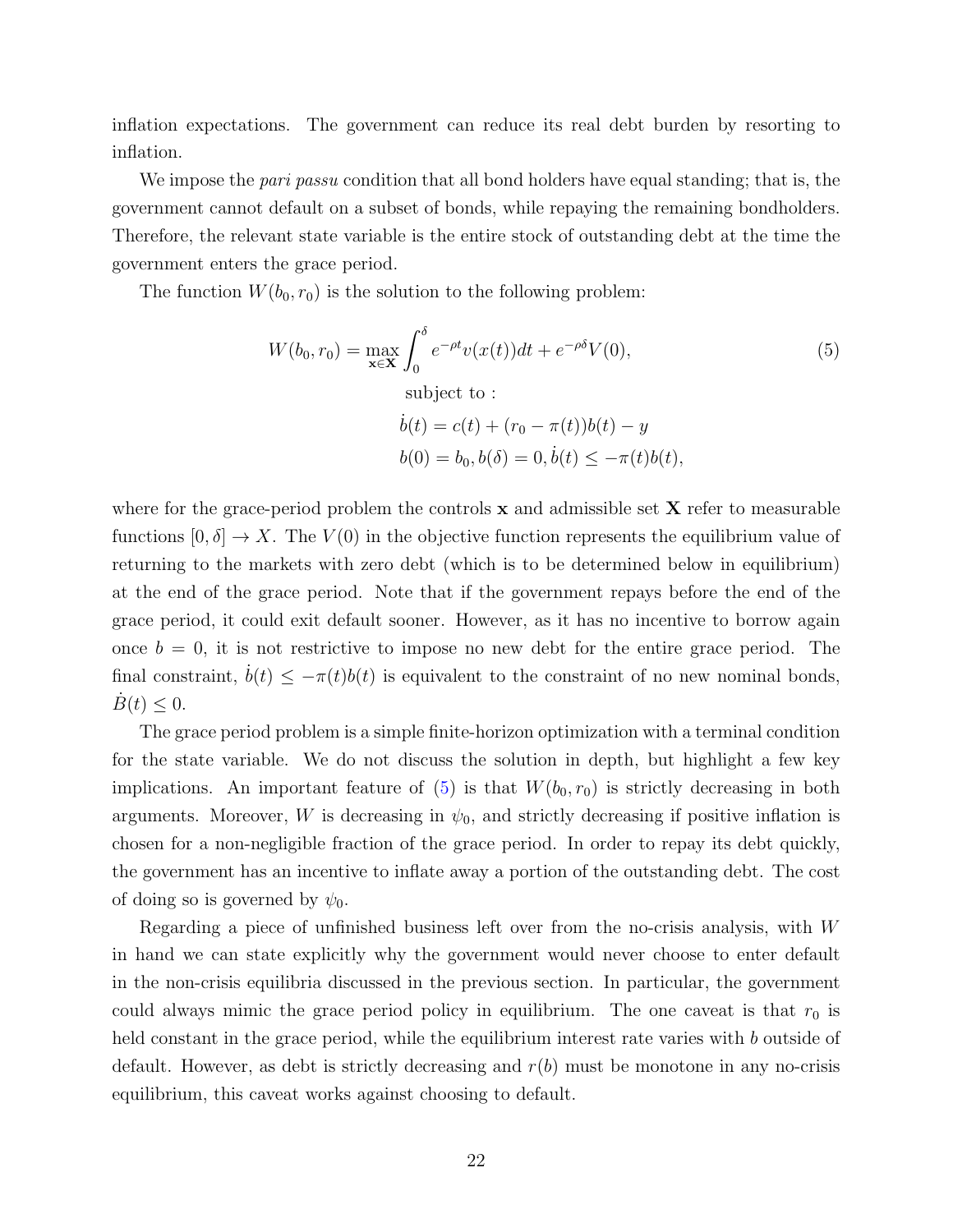#### <span id="page-22-0"></span>4.2 Rollover Crises

If investors do not roll over outstanding bonds, the government will be forced to default, but may decide to repay within the grace period to avoid  $\underline{V}$ . If such an event occurs at time t, then the government will repay within the grace period if and only if  $W(b_t, r_t) \geq \underline{V}$ . The weak inequality assumes that the government repays if indifferent.

We assume that a rollover crisis is an equilibrium possibility only if  $W(b_t, r_t) < \underline{V}$ . This equilibrium selection assumption is motivated as follows. Suppose that lenders call in their bonds and the government repays within the grace period. The outstanding bonds would carry a positive price in a secondary market and individual lenders would be willing to purchase new bonds at the margin from the government at a positive price. Indeed, the face value of the bonds will be paid in full. It is an artifact of continuous time that a rollover crisis induces (temporary) default in a region of the state space in which the government is willing to honor all nominal obligations within the specified interval of time. Such crises would not survive in discrete-time equilibria. In particular, a grace period of  $\delta = 1$  in a discrete time formulation with one-period bonds would rule out all such crises (as in [Cole and Kehoe](#page-50-1) [\(2000\)](#page-50-1)). We avoid such artificial outcomes through the equilibrium selection assumption.

On the other hand, a rollover crisis when  $W(b_t, r_t) < \underline{V}$  has a natural interpretation. If this inequality holds and all other investors refuse to roll over their bonds, an individual lender would have no incentive to extend new credit to the government. Assuming each lender is infinitesimal, such new loans would not change the government's default decision. Moreover, as the government would not repay this new debt, such lending would not be challenged by outstanding bondholders. Such crises would survive in a discrete-time formulation.

Similar to [Cole and Kehoe](#page-50-1) [\(2000\)](#page-50-1) we assume that, as long as  $W(b_t, r(b_t)) < \underline{V}$ , a rollover crisis occurs with a Poisson arrival probability equal to  $\lambda$ . The value of  $\lambda$  will be taken as a primitive in the definition of an equilibrium below, as is  $\delta$ , the grace period. We can define an indicator function for the region in which outright default is preferable to repayment within the grace period:

**Definition 5.** Let  $I : \mathbb{R}^2 \to \{0, 1\}$  be defined as follows:

$$
I(b_0, r_0) = \begin{cases} 1 & \text{if } W(b_0, r_0) < \underline{V} \\ 0 & \text{otherwise} \end{cases}
$$

The Poisson probability of a crisis at time t can then be expressed as  $\lambda I(b_t, r_t)$ . Given an equilibrium  $r(b)$ , we shall refer to the set  $\{b \in \overline{\Omega} | I(b, r(b)) = 1\}$  as the "crisis zone," and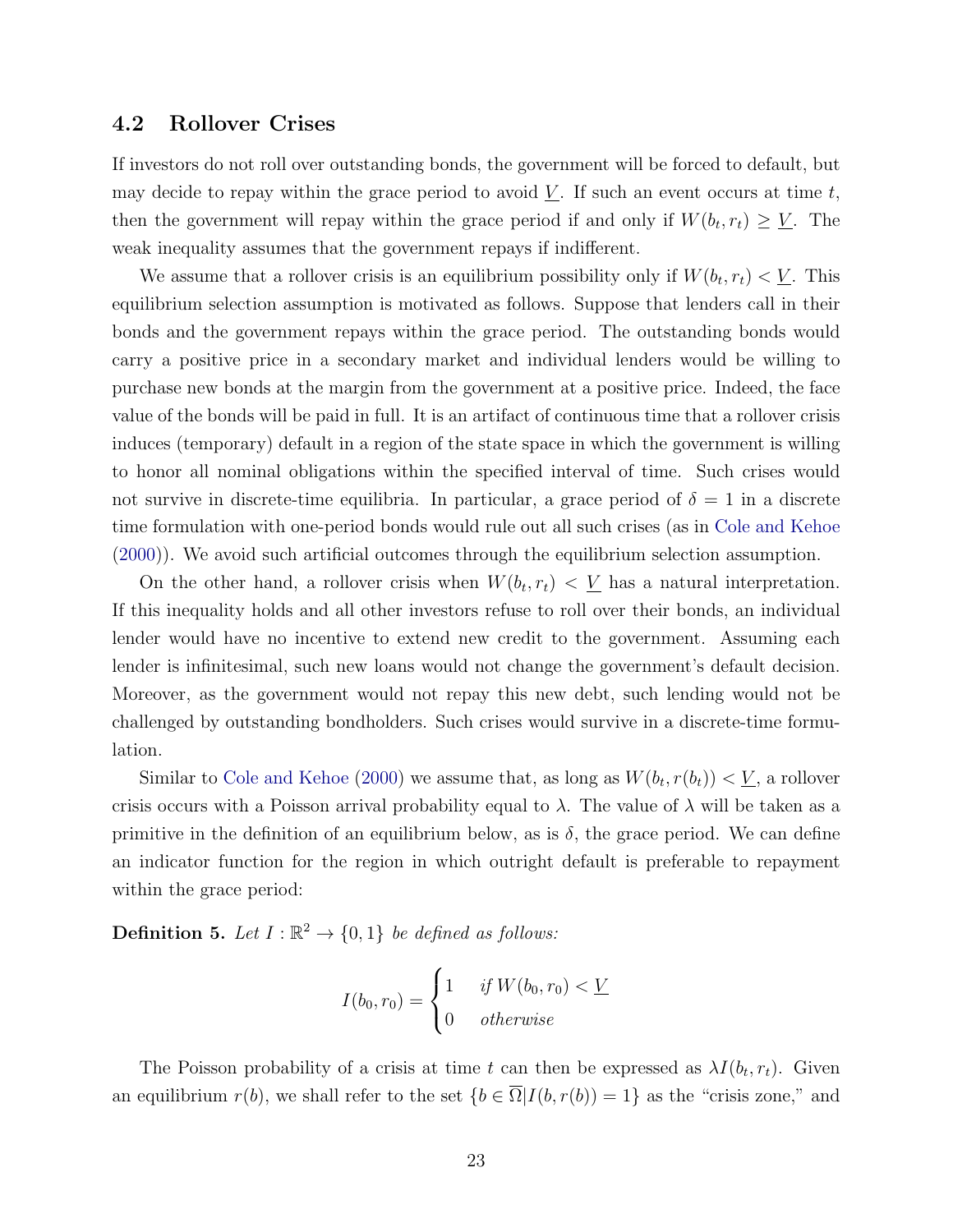its complement in  $\overline{\Omega}$  as the "safe zone."

#### 4.3 The Government's Problem

We now state the problem of the government when not in default. As in the no-crisis equilibrium of section [3,](#page-8-0) we assume the government faces a bond-market equilibrium characterized by domain  $\overline{\Omega}$  and a  $r \in \mathcal{R}(\overline{\Omega})$ , as well as the parameters  $\delta$  and  $\lambda$  defining the duration of the grace period and the Poisson probability bonds are called conditional on  $I(b_t, r(b_t)) = 1$ . Let  $T \in (0, \infty]$  denote the first time loans are called (i.e., a rollover crisis occurs). From the government's and an individual creditor's perspective,  $T$  is a random variable with a distribution that depends on the path of the state variable. In particular,  $Pr(T \leq \tau) = 1 - e^{-\lambda \int_0^{\tau} I(b(t), r(b(t))) dt}$ . The realization of T is public information and it is the only uncertainty in the model. The government's problem is:

<span id="page-23-2"></span><span id="page-23-1"></span>
$$
V(b_0) = \max_{\mathbf{x} \in \mathbf{X}} \left\{ \int_0^\infty e^{-\lambda \int_0^t I(b(s), r(b(s))ds - \rho t} v(x(t)) dt \right. \qquad (P2)
$$
  
 
$$
+ \lambda \underline{V} \int_0^\infty e^{-\lambda \int_0^t I(b(s), r(b(s))) ds - \rho t} dt \right\}
$$
  
subject to:  

$$
b(t) = b_0 + \int_0^t f(b(t), x(t)) dt \text{ and}
$$
  

$$
b(t) \in \overline{\Omega} \text{ for all } t.
$$

As in the non-crisis case, we impose the equilibrium restriction on  $\overline{\Omega}$  that default is never optimal in the absence of a rollover crisis.[17](#page-23-0)

The associated Bellman equation is:

$$
(\rho + \lambda I_b)V(b) - \lambda I_b \underline{V} = \max_{x \in X} \{v(x) + V'(b)f(b, x)\}
$$
  
= 
$$
\max_{(c,\pi) \in X} \{u(c) - \psi(\pi) + V'(b)(c + (r(b) - \pi)b - y)\},
$$
 (HJB')

where  $I<sub>b</sub>$  is shorthand for the crisis indicator  $I(b, r(b))$ . As in the no-crisis case, the government's value function is the unique solution to this equation:

<span id="page-23-3"></span>**Proposition 3.** For a given  $\overline{\Omega}$  and  $r \in \mathcal{R}(\overline{\Omega})$ , the government's value function defined in [\(P2\)](#page-23-1) is the unique bounded Lipschitz-continuous viscosity solution to [\(HJB'\)](#page-23-2).

<span id="page-23-0"></span><sup>17</sup>That is,  $V(b) \ge \max\langle V, W(b, r(b)) \rangle$  for all  $b \in \overline{\Omega}$  will be satisfied in any equilibrium.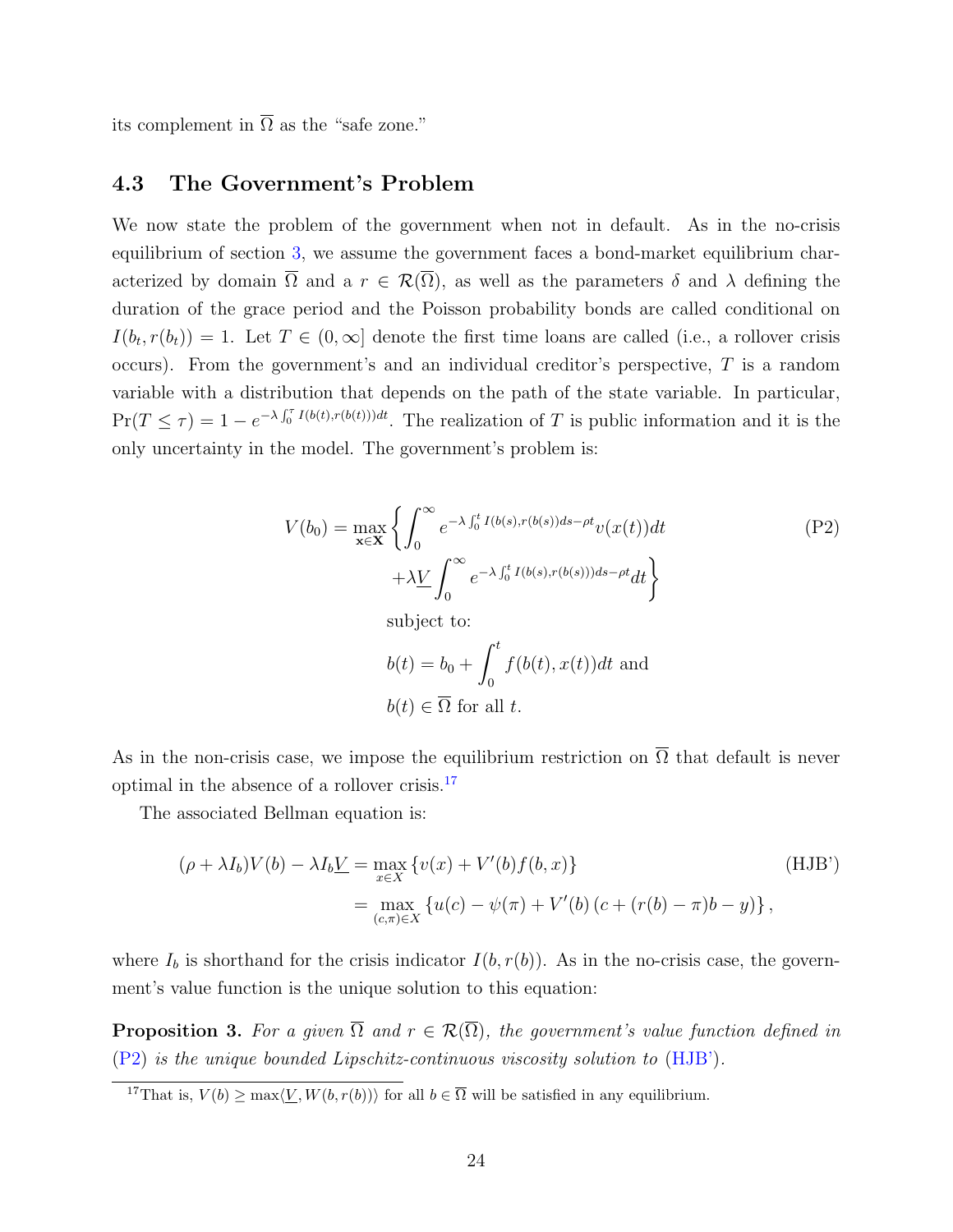#### 4.4 Crisis Equilibrium

We can now state the definition of equilibrium with crisis:

**Definition 6.** A Recursive Competitive Equilibrium with Crisis is an interval  $\overline{\Omega} = [0, b_{max}]$ , an interest rate schedule r, a consumption policy function  $C : \overline{\Omega} \to [0, \overline{c}]$ , an inflation policy function  $\Pi : \overline{\Omega} \to [0, \overline{\pi}],$  and a value function  $V : \overline{\Omega} \to \mathbb{R}$  such that

- (i)  $r \in \mathcal{R}(\overline{\Omega})$ ;
- (ii) given  $(\overline{\Omega}, r)$  and for any  $b_0 \in \overline{\Omega}$ , the policy functions combined with the law of mo-tion [\(1\)](#page-5-1) and initial debt b<sub>0</sub> generate sequences  $x(t) = (C(b(t)), \Pi(b(t)))$  that solve the government's problem  $(P2)$  and deliver  $V(b_0)$  as a value function;
- (iii) given  $C(b)$  and  $\Pi(b)$ , bond holders earn a real return r<sup>\*</sup>, that is,  $r(b) = r^* + \Pi(b) +$  $\lambda I(b, r(b))$  for all  $b \in \overline{\Omega}$ ; and
- (iv)  $V(b_0) \geq \underline{V}$  for all  $b \in \overline{\Omega}$ .

Note that when  $\lambda = 0$  this equilibrium corresponds to the equilibrium in Definition [2.](#page-9-2) As in section [3,](#page-8-0) when not in default, the government chooses high inflation  $\bar{\pi}$  when  $\psi_0$  <  $-V'(b)b = u'(c)b$  and zero inflation otherwise. We can therefore restrict attention to equilibria in which  $r(b)$  takes discrete values:

<span id="page-24-0"></span>**Lemma 2.** In any equilibrium with crisis,  $r(b) \in \{r^*, r^* + \overline{\pi}, r^* + \lambda, r^* + \overline{\pi} + \lambda\}$  for all  $b \in \overline{\Omega}$ .

There are four discrete values as opposed to two in the no-crisis case because of the equilibrium probability of default  $\lambda$  in the crisis zone. In contrast to the no-crisis case in the previous section, we can construct non-monotone equilibria. In particular,  $r(b)$  need not be monotonic in the crisis zone. We restrict attention to monotone equilibria; that is, equilibria in which  $r(b)$  is non-decreasing.

**Thresholds for the safe zone**  $b_{\lambda}$ : As W is strictly decreasing in both arguments, monotonicity in  $r(b)$  ensures that  $I(b, r(b))$  is non-decreasing as well, and the safe zone can be defined as an interval  $[0, b_\lambda]$  for some  $b_\lambda \in \mathbb{R}_{++}$ . This threshold for the safe zone can be characterized as follows. Define  $\underline{b}_{\lambda}$  and  $b_{\lambda}$  by:

Definition 7. Let

$$
\underline{b}_{\lambda} \equiv \max \left\{ b \le \frac{(1 - e^{-r^*\delta})y}{\rho} \middle| W(b, r^* + \bar{\pi}) \ge \underline{V} \right\}; and
$$
  

$$
\overline{b}_{\lambda} \equiv \max \left\{ b \le \frac{(1 - e^{-r^*\delta})y}{\rho e^{-\bar{\pi}\delta}} \middle| W(b, r^*) \ge \underline{V} \right\}.
$$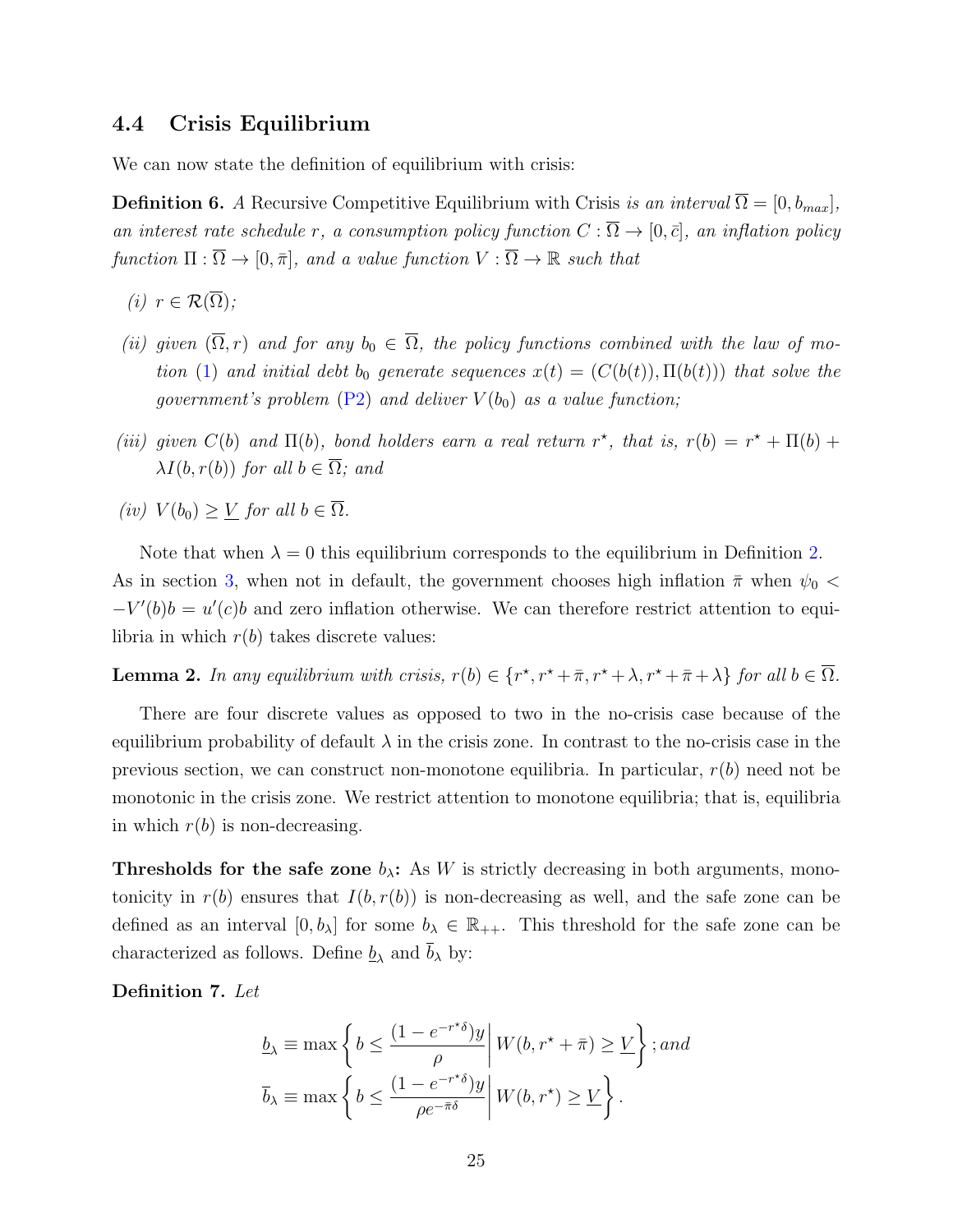These two thresholds correspond to the maximal debt the government is willing to repay within the grace period if the interest rate is  $r^* + \bar{\pi}$  and  $r^*$ , respectively. This is depicted in figure [4.](#page-25-0) Note that we have only to consider these two interest rates because we are defining the upper threshold for the safe zone where there is no rollover crisis in equilibrium. From the government's problem described in section [4.1,](#page-20-0) we have  $\underline{b}_{\lambda} < \overline{b}_{\lambda}$ . This follows from the fact that W is strictly decreasing in both arguments. The equilibrium threshold for a rollover crisis  $b_{\lambda}$  lies in  $\in [\underline{b}_{\lambda}, b_{\lambda}]$ , the exact value within this interval being determined by optimal inflation.

<span id="page-25-0"></span>

Figure 4: Threshold for Safe Zone

**Thresholds for Low Inflation**  $b_{\pi}$ : We now turn to two thresholds that determine the optimal inflation policy. As stated in section [3,](#page-8-0) we consider equilibria in which the low inflation zone is as large as possible. In the no-crisis equilibria, the maximum threshold is  $\bar{b}_{\pi}$  from definition [4,](#page-13-3) which is the maximal debt consistent with zero inflation when the government is offered an interest rate of  $r^*$ . With the possibility of a rollover crisis, we introduce a second threshold,  $b_{\pi}$ . This threshold concerns the best response when the interest rate is  $r^* + \lambda$ . That is, it is the maximum debt when there is the possibility of a crisis and yet the government opts for low inflation.

The cut-off  $\tilde{b}_{\pi}$  is once again determined by the condition  $\psi_0 = u'(C(\tilde{b}_{\pi}))\tilde{b}_{\pi}$ . The particular value for consumption  $C(\tilde{b}_{\pi})$  however depends on whether the government is saving to exit the crisis zone or if it chooses to stay. Specifically,

**Definition 8.** Let  $\tilde{b}_{\pi}$  be defined as:

$$
\tilde{b}_{\pi} = \begin{cases}\n\frac{\psi_0}{u'(c_{\lambda})} & \text{if } c_{\lambda} \leq y - \frac{(r^* + \lambda)\psi_0}{u'(c_{\lambda})} \\
\frac{\psi_0}{u'(y - (r^* + \lambda)\tilde{b}_{\pi})} & \text{otherwise,} \n\end{cases}
$$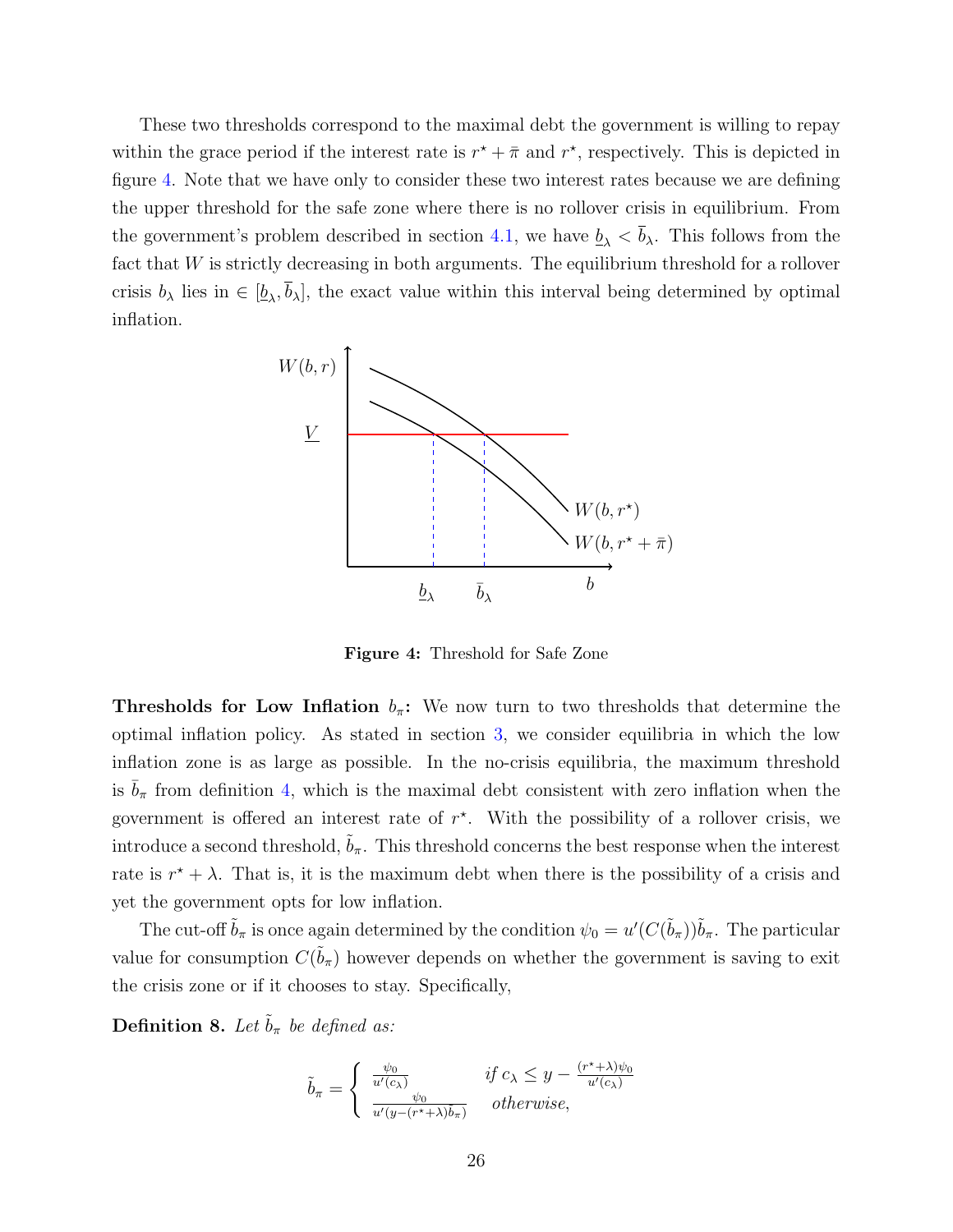where  $c_{\lambda} \in (0, y - (r^* + \lambda)\overline{b}_{\lambda})$  is defined uniquely by

$$
\frac{(\rho + \lambda)u(y - r^*\overline{b}_\lambda)}{\rho} = u(c_\lambda) - u'(c_\lambda)(c_\lambda - y + (r^* + \lambda)\overline{b}_\lambda) + \lambda \underline{V}.
$$

The consumption  $c_{\lambda}$  satisfies [\(HJB'\)](#page-23-2) as we approach  $\bar{b}_{\lambda}$  from above if  $V(\bar{b}_{\lambda}) = u(y (r^*\bar{b}_\lambda)/\rho$ ,  $r(b) = r^* + \lambda$  and  $\pi = 0$ . At this consumption level,  $\pi = 0$  is optimal if  $\psi_0 \ge u'(c_\lambda)b$ . If  $b > (y - c_{\lambda})/(r^* + \lambda)$ , then the government would prefer the steady-state consumption  $y - (r^* + \lambda)b$  to  $c_\lambda$ , hence the second line in the expression for  $\tilde{b}_\pi$ . The threshold  $\tilde{b}_\pi$  is the maximum debt when there is the possibility of a crisis and yet the government opts for low inflation. Note that  $\tilde{b}_{\pi} < \bar{b}_{\pi}$  in the range of interest, as  $c_{\lambda} < y - (r^* + \lambda)\bar{b}_{\lambda} < y - r^* \bar{b}_{\lambda}$ , where the last term is the steady-state consumption when  $r(b) = r^*$ .

Inflation Credibility and the Default Region: We now use figure [5](#page-28-0) to provide intuition for the impact of inflation credibility on the default region. Start with figure  $5(a)$  that corresponds to a low level for  $\psi_0$ . Since W is decreasing in  $r_0$  and b and V is exogenous, default is more likely the higher is  $r_0$  and the higher is b. The negatively sloped dashed line demarcates the default region (shaded) from the no-default region. The upper and lower thresholds for the safe zone,  $\bar{b}_{\lambda}$  and  $\underline{b}_{\lambda}$  are depicted along with the upper threshold for inflation  $\bar{b}_\pi$ . Note that  $\tilde{b}_\pi$  is irrelevant here, as  $\bar{b}_\pi < \underline{b}_\lambda$ . Consider a b to the right of  $\bar{b}_\pi$ . At such a b, the relevant interest rate is  $r_0 = r^* + \overline{\pi}$ , which is reflected in the diagram by the empty circle. Given that  $\bar{b}_{\pi} < \underline{b}_{\lambda}$ , the relevant equilibrium threshold for the safe zone is  $b_{\lambda} = \underline{b}_{\lambda}$ . We have placed the initial debt level between  $\bar{b}_{\pi}$  and  $\underline{b}_{\lambda}$ , indicating that this initial point is in the equilibrium's safe zone.

Now consider an increase in  $\psi_0$  that shifts the default boundary inwards, as depicted in figure [5\(b\).](#page-28-2) If at the initial debt level the safe zone interest rate remains  $r^* + \bar{\pi}$ , the government would prefer to default than repay in a crisis, moving that debt level out of the safe zone. That is, the empty circle now lies to the right of the default boundary. Here we see the conventional wisdom. For a given interest rate, it is more difficult to inflate at the higher  $\psi_0$ , making default relatively attractive and creating room for a rollover crisis.

However, this intuition is not always correct. The change in  $\psi_0$  also impacts the equilibrium interest rate through changes in anticipated inflation absent a crisis. The higher  $\psi_0$  shifts  $b_\pi$  to the right, and, as depicted in the figure, may be large enough to affect the safe-zone interest rate at our initial point. In this case, the relevant interest rate is now  $r^*$ , and this is depicted by the filled circle. The economy continues to remain in the safe-zone. The additional commitment to low inflation may therefore shrink the crisis zone.

To summarize, the decision to default depends both on the level of debt and the equi-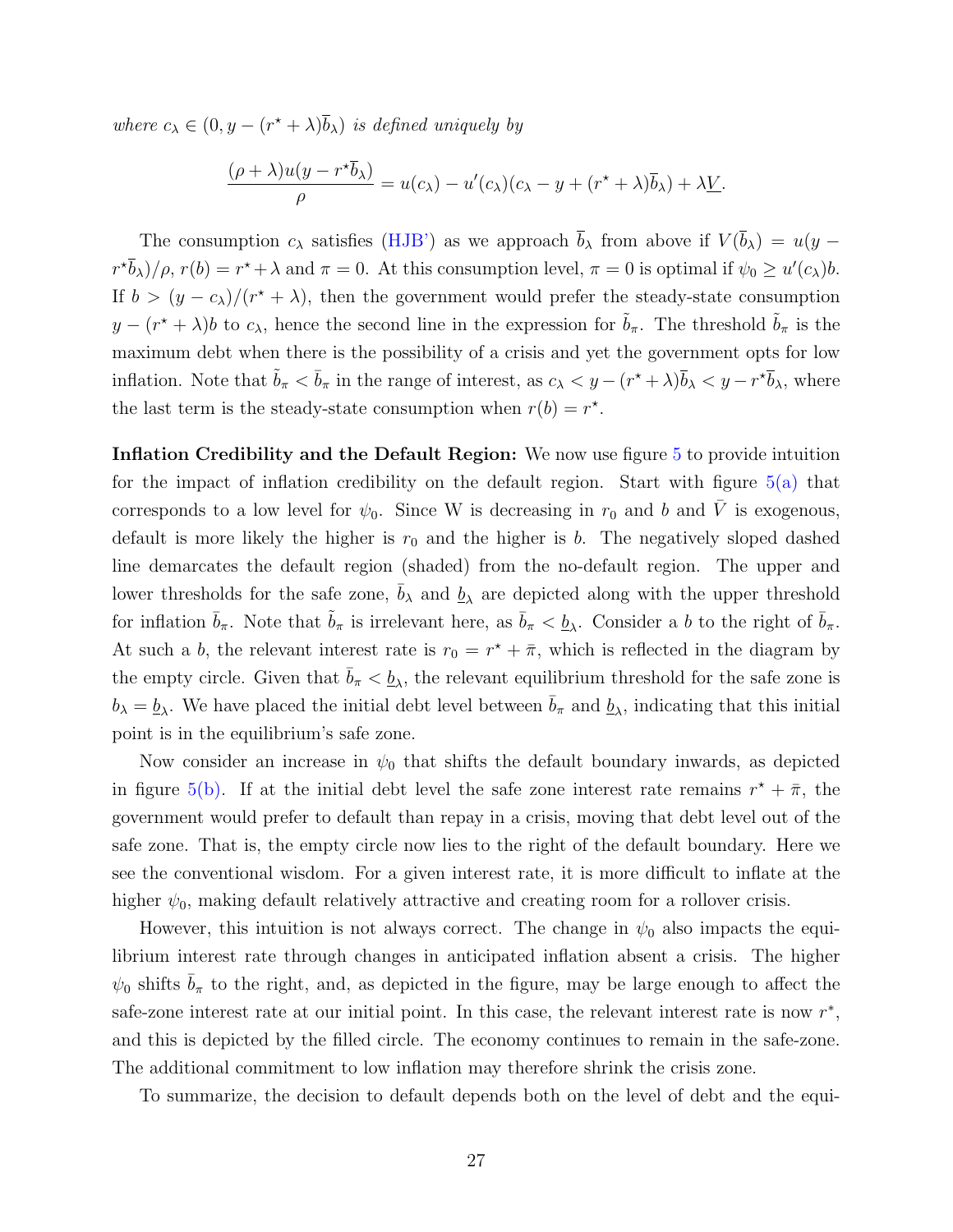librium interest rate. The ability to inflate is useful in a crisis to avoid the need to default, perhaps eliminating the bad equilibrium at a particular debt level. On the other hand, the temptation to inflate drives up the nominal interest rate in the good equilibrium, creating a vulnerability where perhaps none exists with foreign currency bonds. We shall see below that in the latter case, the particularly weak commitment to inflation makes issuing foreign bonds a dominant strategy, lowering inflation in the good equilibrium and at the same time shrinking the crisis zone relative to domestic currency debt.

We now flesh out more completely how the various thresholds are impacted by inflation credibility. Further, we fully characterize the dynamics for consumption and savings and the value functions under various scenarios for inflation credibility. With this we can address welfare issues.

#### <span id="page-27-0"></span>4.5 Inflation Commitment and Crisis Vulnerability

Any monotone equilibrium  $r(b)$  is characterized by  $\{b_{\pi}, b_{\lambda}\}\$  that determine the edge of the low-inflation and safe zones, respectively. The values  $\{b_{\pi}, b_{\lambda}\}\$  depends on the relative magnitudes of the four thresholds  $\{\underline{b}_{\lambda}, \overline{b}_{\lambda}\}\$  and  $\{\tilde{b}_{\pi}, \overline{b}_{\pi}\}\$ . From the above discussion,  $b_{\pi} \in [\tilde{b}_{\pi}, \overline{b}_{\pi}]$ and  $b_{\lambda} \in [\underline{b}_{\lambda}, \overline{b}_{\lambda}]$ . While we know  $\underline{b}_{\lambda} < \overline{b}_{\lambda}$  and  $\tilde{b}_{\pi} < \overline{b}_{\pi}$ , the position of the inflation thresholds relative to the crisis thresholds depends on parameters, specifically on  $\psi_0$ .

The four thresholds as functions of the parameter  $\psi_0$  are depicted in figure [6.](#page-31-0) Recall that the inflation cutoffs are strictly increasing in  $\psi_0$ . The crisis thresholds are strictly decreasing in  $\psi_0$  as long as inflation is optimal in the grace-period problem, which is the case for low  $\psi_0$ . Eventually the crisis thresholds flattens out for high enough  $\psi_0$  when the government chooses not to inflate in the grace period.<sup>[18](#page-27-1)</sup> The portions in bold refer to the equilibrium threshold for crisis  $b_\lambda$  (panel (a)) and inflation  $b_\pi$  (panel (b)). There are three values of  $\psi_0$ that are of interest:

**Definition 9.** Define  $\psi_1$  as the cost of inflation such that  $\bar{b}_{\pi} = \underline{b}_{\lambda}$ ; define  $\psi_2$  as the cost of inflation such that  $\bar{b}_{\pi} = \bar{b}_{\lambda}$ ; and define  $\psi_3$  as the cost of inflation such that  $\tilde{b}_{\pi} = \bar{b}_{\lambda}$ .

Note that  $\psi_1 < \psi_2 < \psi_3$ . These three values divide the parameter space into four regions.

We now discuss the general properties regarding inflation and vulnerability to rollover crises of increases in  $\psi_0$ . Start with the first region where  $\psi_0 < \psi_1$ . In this region the commitment to inflation is so weak that the government inflates even in the safe zone. The

<span id="page-27-1"></span><sup>&</sup>lt;sup>18</sup>If the grace period is long enough and  $\psi_0$  high enough, the government may not inflate during the grace period. In this parameter space,  $\underline{b}_{\lambda}$  and  $b_{\lambda}$  have slope zero. Figure [6](#page-31-0) depicts the case in which the thresholds are decreasing at the points of intersection with the inflation cutoffs. The crisis thresholds are strictly decreasing at  $\psi_0 = 0$ , as inflation will always be optimal for low enough costs. The eventual flattening out of the crisis thresholds as  $\psi_0 \to \infty$  is implied as  $\bar{b}_\lambda$  converges to the horizontal dashed line in panel (a).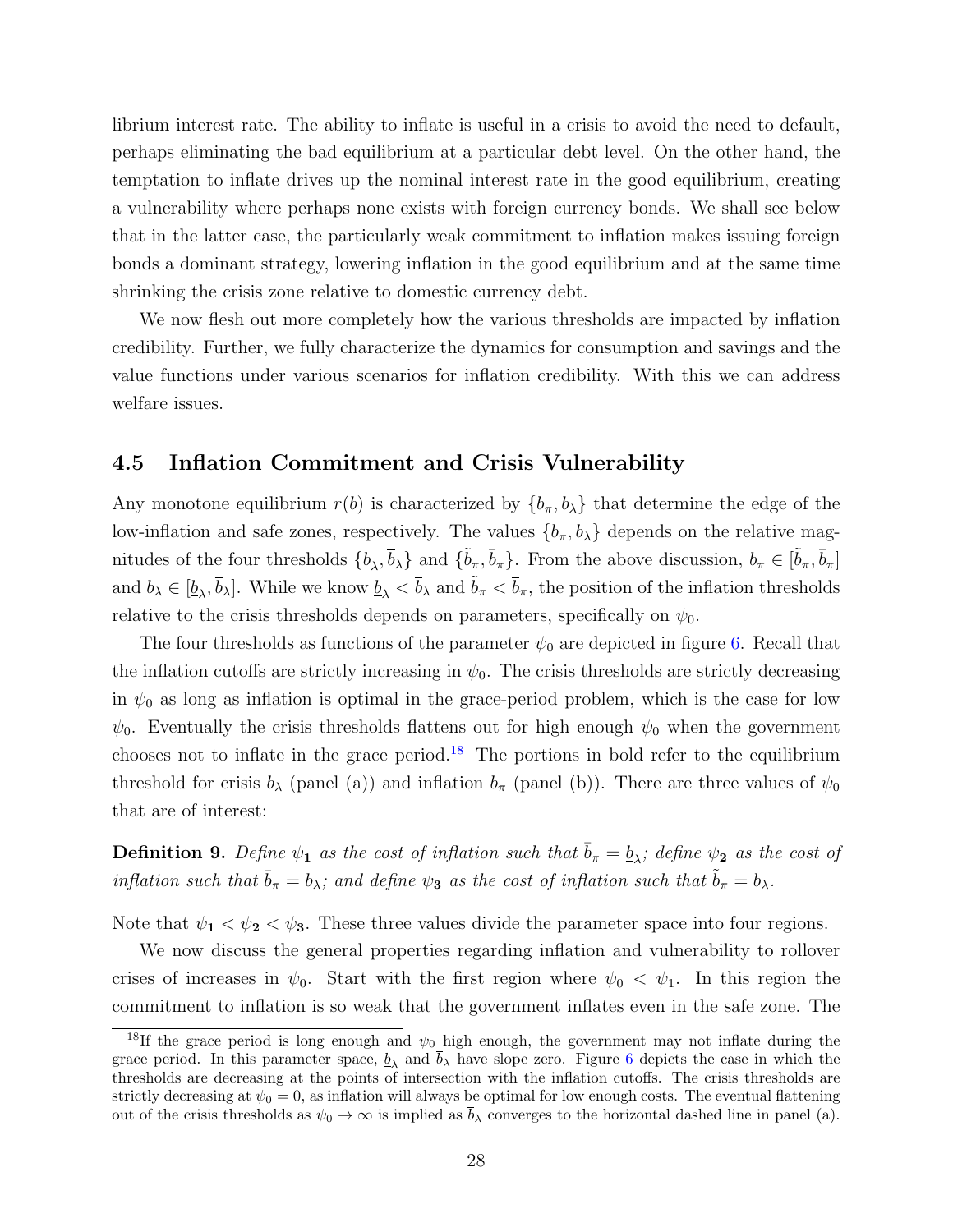<span id="page-28-1"></span><span id="page-28-0"></span>

<span id="page-28-2"></span>Figure 5: Inflation credibility and default region

relevant crisis threshold is therefore  $b_{\lambda} = \underline{b}_{\lambda}$ . That is, the crisis threshold is determined by  $W(b, r^\star + \bar{\pi}),$  as inflation is high at the relevant debt level.

As  $\psi_0$  increases in this region the crisis threshold decreases as it traces out the downward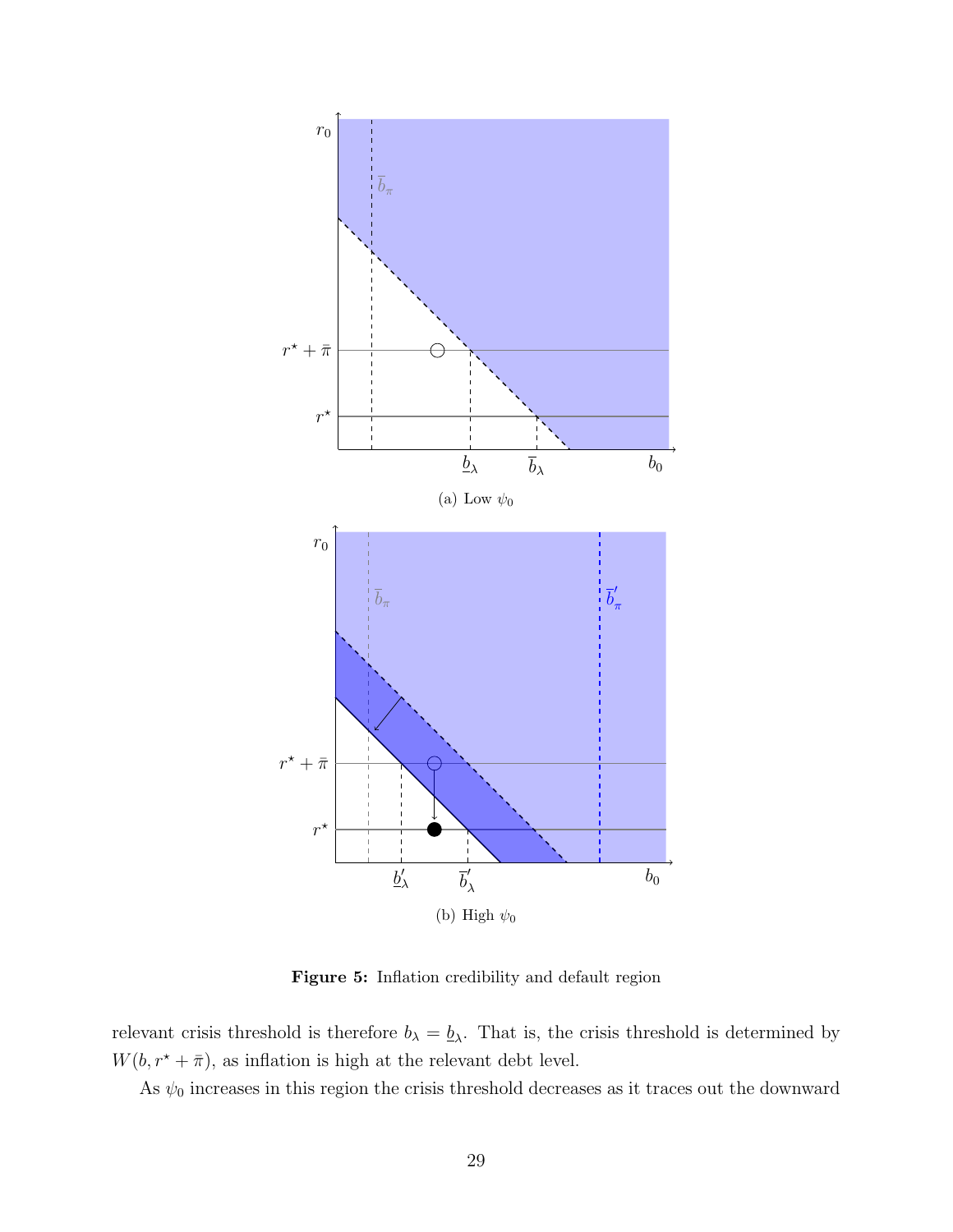sloping curve  $b_{\lambda}$ , and the inflation threshold increases. The intuition for the decline in  $b_{\lambda}$  is as follows. Given the high temptation to inflate even in tranquil times, inflation gets priced into equilibrium interest rates. In a crisis then the government cannot generate surprise inflation. So in the grace period while it pays the cost of higher inflation it gets none of the benefit. Since W is decreasing in  $\psi_0$  when the government inflates in the grace period the crisis cut-off decreases.

When  $\psi_0 > \psi_1$ , the threshold  $\underline{b}_\lambda$  is no longer relevant because  $r(b) = r^*$  at  $\underline{b}_\lambda$ . In the region  $\psi_0 \in (\psi_1, \psi_2]$  we have  $\underline{b}_{\lambda} < \overline{b}_{\pi} \le \overline{b}_{\lambda}$ . Therefore, the jump in inflation and the associated increase in interest rate is sufficient to generate a crisis. The negative relationship between  $b_{\lambda}$  and  $\psi_0$  is therefore reversed and the safe zone starts to expand with inflation commitment. This reflects the fact that the temptation to inflate absent a crisis creates the vulnerability to a crisis. The stronger the commitment to inflation in tranquil periods, the less vulnerable the economy is to a rollover crisis. The size of the safe zone peaks when  $\psi_0 = \psi_2$ , at which point the safe zone begins to shrink again.

When  $\psi_0 > \psi_2 \bar{b}_{\pi} > \bar{b}_{\lambda}$ . In this case a crisis becomes possible even if  $\pi = 0$ . The equilibrium crisis threshold traces  $\bar{b}_\lambda$ . In the region  $\psi_0 \in (\psi_2, \psi_3]$  we have  $\bar{b}_\pi > \bar{b}_\lambda \geq \tilde{b}_\pi$ . This implies that the optimal response to being in the crisis zone involves inflation. Therefore  $b_{\lambda} = b_{\pi}$  also defines the inflation zone. The reason the safe zone begins to shrink again as  $\psi_0$ increases is because in this region the costs of inflation not only reduces inflation in tranquil periods, but also makes responding to a rollover crisis with inflation very costly.

As  $\psi_0$  becomes very large, the cost of inflation is so great that the government does not inflate even in a crisis. This is the fourth region where  $\psi_0 > \psi_3$ ,  $\tilde{b}_\pi > \bar{b}_\lambda$ , and the inflation threshold  $b_{\pi}$  tracks  $\bar{b}_{\pi}$ . In the limit, the size of the safe zone converges to that of  $\psi_0 = 0$ , as in both cases the real value of bonds is independent of the arrival of a crisis.

As figure [6](#page-31-0) makes clear there is a non-monotonic relation between the size of the safe zone and inflation credibility. It is useful to focus on the two extremes, when  $\psi_0 = 0$  and when  $\psi_0 = \infty$ . The latter extreme is analogous to the case when debt is in foreign currency and cannot be inflated away. At this extreme the cost of inflation is so high that the government does not inflate in tranquil or in crisis periods. The crisis threshold corresponds to the case of real debt. At the other extreme when  $\psi_0 = 0$  it is costless to inflate so inflation is always high, both in tranquil and crisis times. The high inflation gets priced into equilibrium interest rates and there is no benefit from inflating in a crisis. Since the cost of inflation is zero the crisis threshold is exactly the same as the case when debt is in foreign currency. For intermediate ranges of  $\psi_0$  we have  $b_\lambda$  first decreasing, then increasing before decreasing again. For values of  $\psi_0$  near the left of  $\psi_1$  there are no benefits from inflating in the crisis period as it is already priced into interest rates. The costs of inflation are however incurred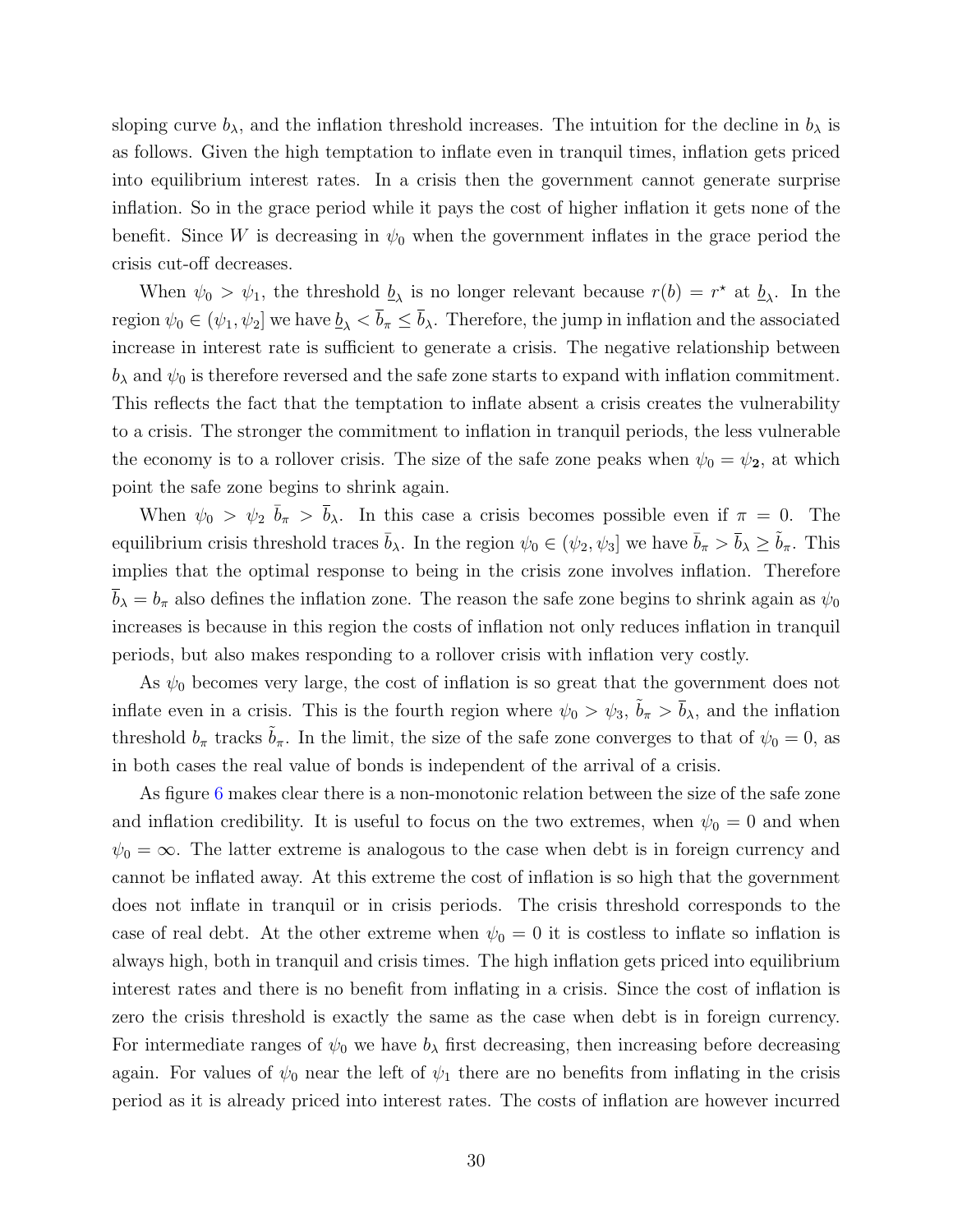and W declines. Consequently the safe zone is now smaller than what it would be if the debt was in foreign currency. That is, issuing nominal bonds enlarges the range in which a rollover crises is possible relative to foreign currency bonds, contrary to the conventional wisdom.

For values of  $\psi_0$  between  $\psi_1$  and  $\psi_2$  the safe zone increases with inflation credibility. At some threshold  $\psi^*$ , nominal bonds generate a larger safe zone. This is the happy medium in which inflation is not high in normal times, but the option to increase inflation in response to a crisis provides insurance. For  $\psi_0$  above  $\psi^*$ , therefore, the economy can approximate state-contingent inflation relatively well and is reminiscent of the conventional wisdom.

#### <span id="page-30-0"></span>4.6 Welfare Implications of Foreign Currency Debt

The cutoffs depicted in figure [6](#page-31-0) allow us to answer the question of whether an economy is better off issuing nominal (domestic currency) or real (foreign currency) debt. We depict two cases in figure [7.](#page-32-0) In each panel, the dashed line is the value function for  $\psi_0 = \infty$ , which corresponds to issuing foreign currency debt. The solid line is the value from issuing domestic currency debt, where the two panels differ by the costs of inflation. All lines coincide for low b as inflation is zero and there is no risk of a crisis in this region.

Panel (a) is such that  $\psi_0 \leq \psi^*$ , so the safe zone is smaller with domestic currency debt. In particular,  $b_{\pi}$ , the point at which the economy begins inflating, is within the safe zone. At this point, the domestic currency debt economy becomes worse off due to the inability to deliver low inflation. At  $b_{\lambda}$ , the economy becomes vulnerable to a rollover crisis, while the crisis threshold is  $b'_{\lambda}$  for the foreign currency debt scenario. The safe zone is smaller with domestic currency debt as debt carries with it the burden of inflation, making default relatively attractive. In this case, the economy is always strictly better off with foreign currency debt. The incentive to inflate is high in equilibrium, lowering welfare without reducing the exposure to a rollover crisis. Most emerging markets rely solely on foreign currency debt for international bond issues. The analysis rationalizes this so-called "original sin" as the optimal response to a weak inflationary regime, with or without self-fulfilling debt crises.

Panel (b) depicts a case in which  $\psi_0 > \psi^*$ . That is, domestic currency debt reduces the exposure to a rollover crisis, but at the expense of higher equilibrium inflation for very large debt levels. This makes domestic currency debt optimal for intermediate stocks of debt, but sub-optimal for high levels of debt. The closer  $\psi_0$  is to the peak-safe-zone level  $\psi_3$ , the greater the range for which domestic currency debt strictly dominates. Thus governments that have a moderate degree of inflation commitment strictly prefer domestic currency debt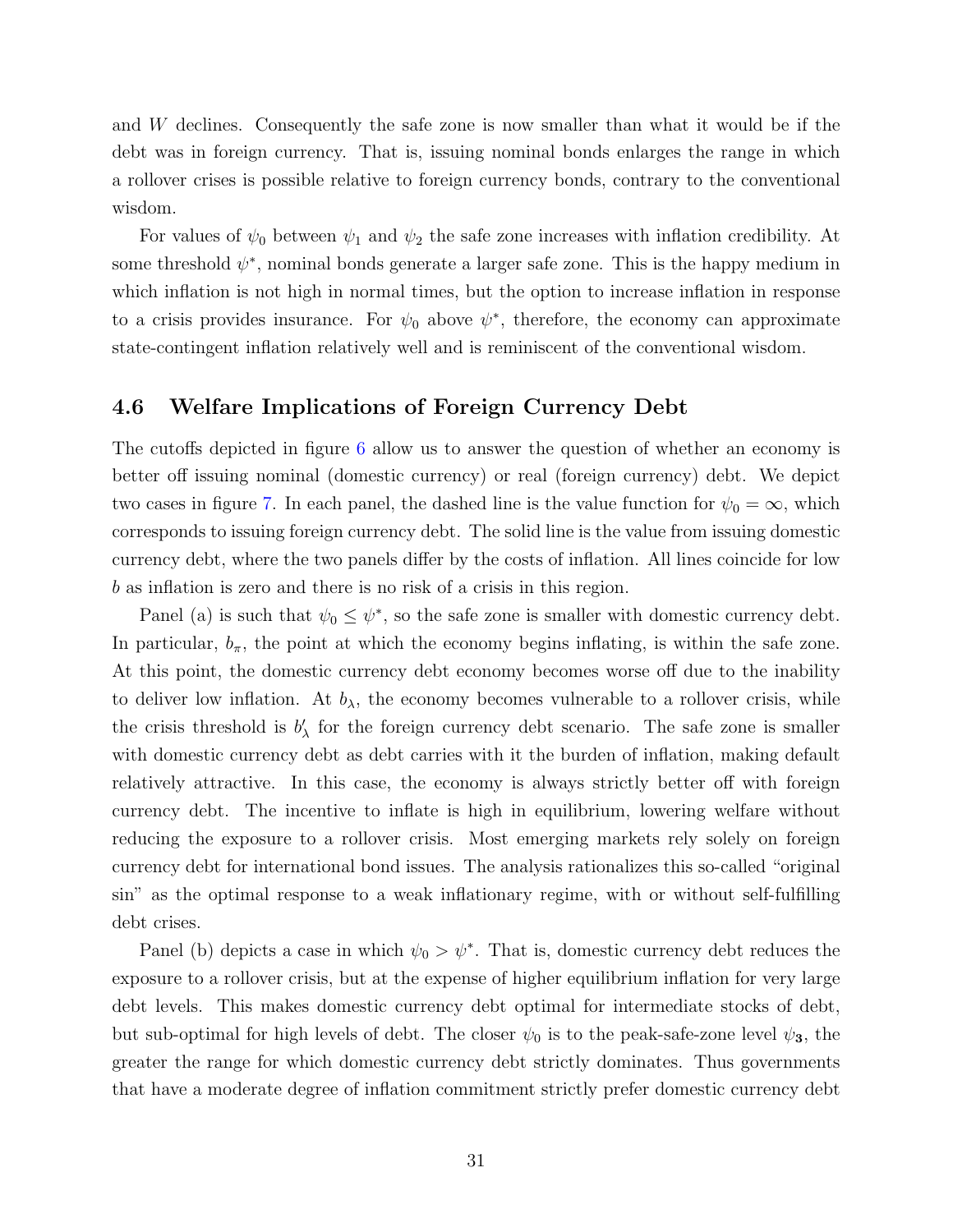<span id="page-31-0"></span>

Figure 6: Thresholds as a Function of Inflation Commitment 32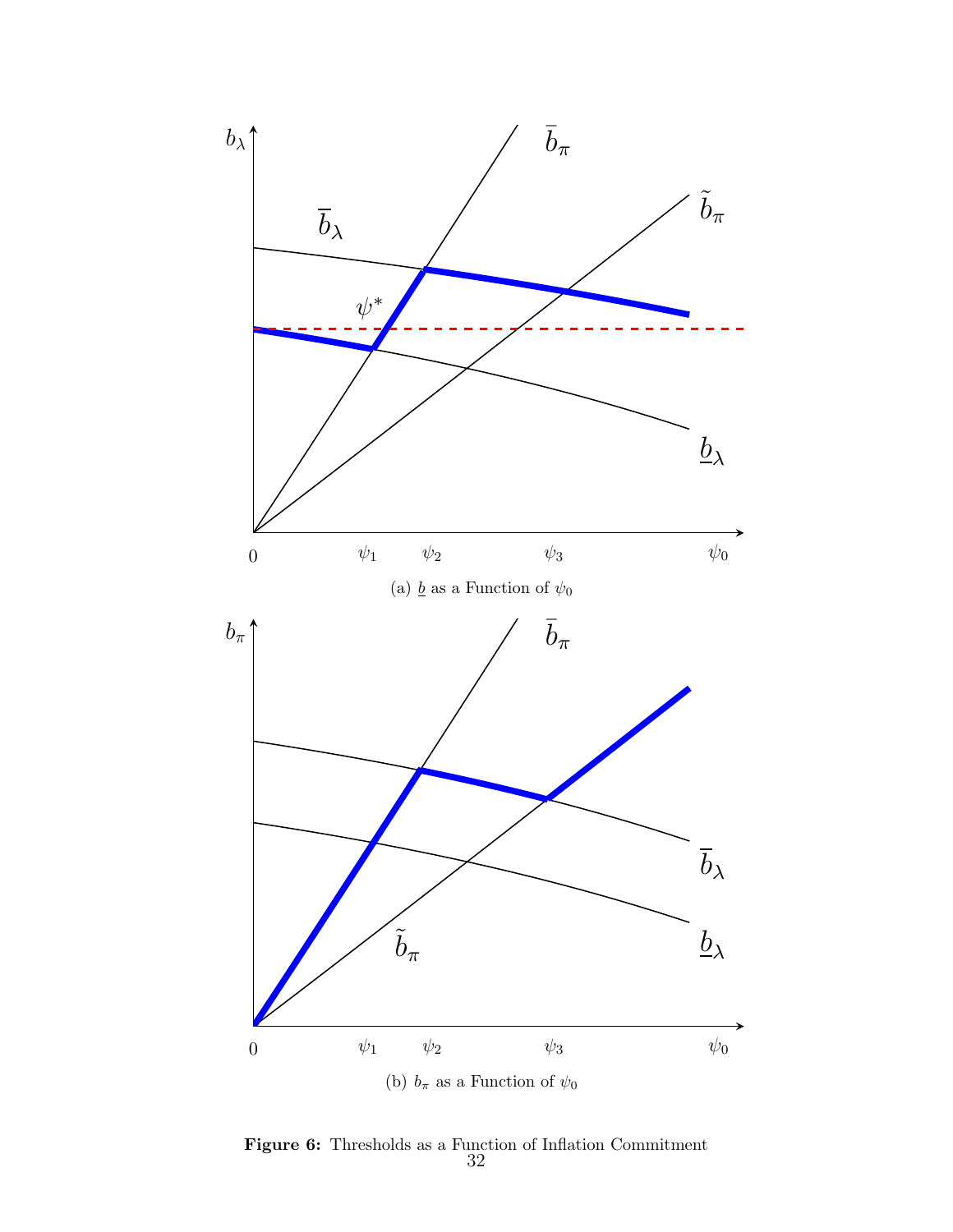over a non-negligible interval of debt. For extremely high levels of debt, the economy will inflate (and face a crisis), and so the commitment to zero inflation in this region is preferable.

<span id="page-32-0"></span>

 $\mathbf{e}^{\mathbf{a}}$ Figure 7: Government Welfare as a Function of Inflation Commitment

# 4.7 Delegation with reducing the exposure to a roll of the exposure to a roll of the exposure relation of the exposure to a roll of the exposure of the exposure to a roll of the exposure of the exposure of the exposure of

solely on foreign currency debt for international bond issues. The analysis rationalizes in practice. In some contexts, there may exist a richer set of options in designing institutions that govern monetary and fiscal policy, which in our environment will be reflected in  $\psi_0$ . Delegation of certain economic decisions to agents with different objectives has long been understood to be a possible solution to lack of credibility. However, such solutions are sometimes met with skepticism because of the inherent difficulty in building institutions that follow objectives that conflict with those of the government. Figure [7](#page-32-0) considered the option of issuing bonds in foreign currency, a policy readily available

In the event such delegation is feasible, our analysis suggest that an attractive option is to delegate the conduct of policy to an institution with a per-period objective function given true cost of inflation  $\psi_0$ , and (2) can be state contingent. Indeed, by choosing  $\tilde{\psi}_0 = \infty$  in normal times and  $\tilde{\psi}_0 = 0$  in case of a rollover crisis, we eliminate rollover crisis altogether as long as  $\bar{\pi}$  is high enough, and we also guarantee no inflation in equilibrium. Such an It is so successful at doing so that it staves off rollover crises altogether. by  $u(c) - \tilde{\psi}_0 \pi$  where the perceived cost of inflation  $\tilde{\psi}_0$  is (1) potentially different from the institution delivers inflation only when it is needed, when confronted with a rollover crises.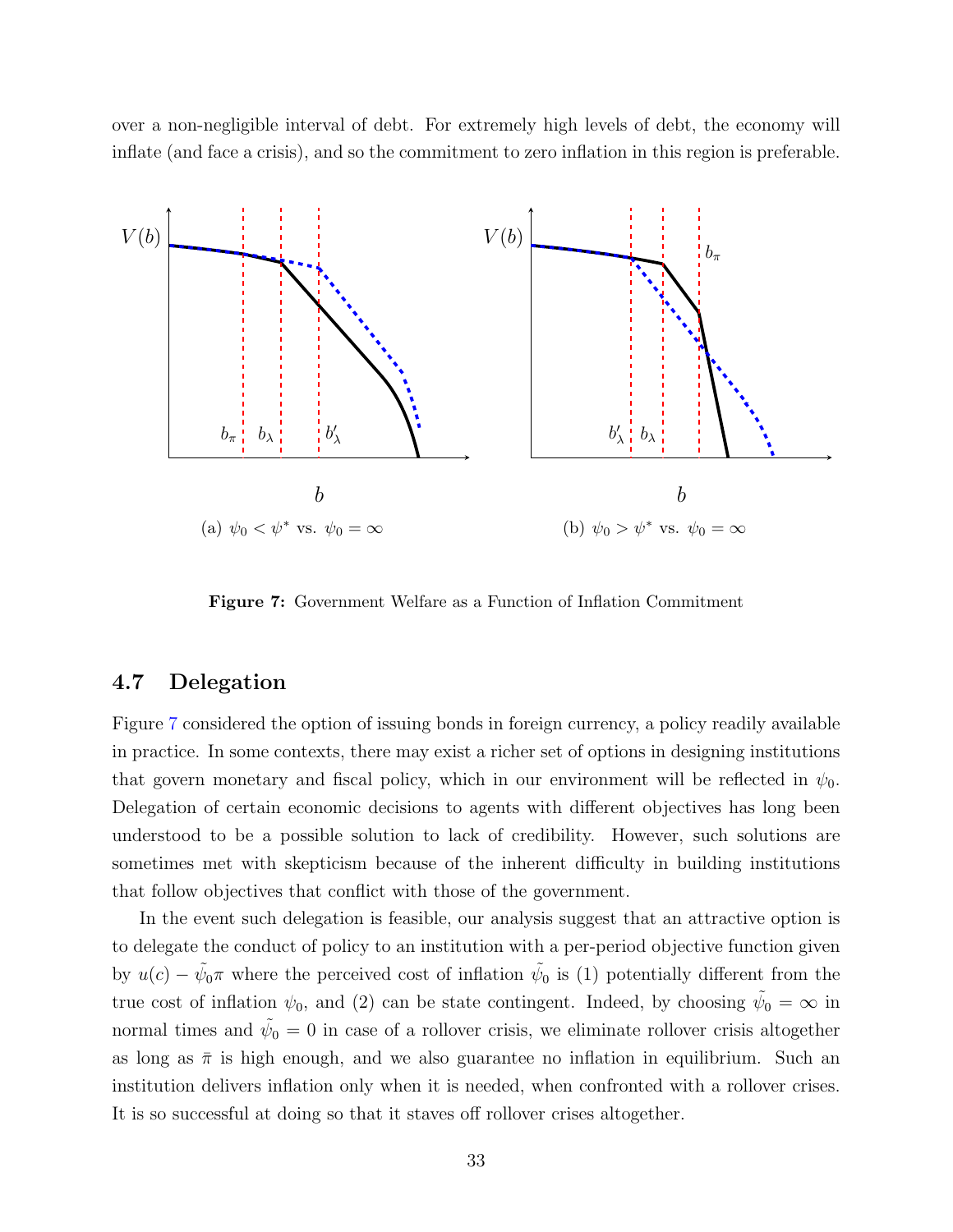Of course the inherent fragility of this solution is that the delegation of policy might be challenged ex-post by the government in case of a rollover crisis, as the economy actually has to bear the cost of high inflation. Moreover, while this solution eliminates rollover crises, it might increase the vulnerability of the economy to self-fulfilling shifts in expectations in inflation, which we have not explored in detail in this paper, but would be important to explore if such delegation solutions were to be taken seriously.<sup>[19](#page-33-0)</sup>

#### 4.8 Full Characterization of Crisis Equilibria

The next four propositions fully characterize the equilibria in the four regions of the  $\psi_0$ parameter space. As the propositions share many similarities, we redefine notation when convenient. After each proposition, we discuss the characteristics of the equilibrium before moving to the next case.

**Case 1:**  $\psi_0 \in [0, \psi_1]$ 

<span id="page-33-2"></span>We now characterize equilibria for  $\psi_0 < \psi_1$ :

**Proposition 4.** Suppose  $\bar{b}_{\pi} \leq \underline{b}_{\lambda}$  (that is,  $\psi_0 \in [0, \psi_1]$ ). Define  $c_{\pi} = C_{\pi}(\bar{b}_{\pi})$ , where  $C_{\pi}(b)$  is as in definition [4.](#page-13-3) Define  $b^*_{\pi} = (y - c_{\pi})/r^*$ . For  $b \leq b_{\lambda}$ , define  $\hat{V}(b)$  by<sup>[20](#page-33-1)</sup>

$$
\hat{V}(b) = \begin{cases}\n\frac{u(y - r^*b)}{\rho} & \text{if } b \leq \bar{b}_\pi \\
\frac{u(y - r^*\bar{b}_\pi)}{\rho} - u'(c_\pi))(b - \bar{b}_\pi) & \text{if } b \in (\bar{b}_\pi, \min\langle b^*, \underline{b}_\lambda \rangle) \\
\frac{u(y - r^*b) - \psi_0\bar{\pi}}{\rho} & \text{if } b \in [b^*, \underline{b}_\lambda],\n\end{cases}
$$

Define  $c_{\lambda} \in (0, y - (r^* + \lambda)\underline{b}_{\lambda})$  as the solution to

$$
(\rho + \lambda)\hat{V}(\underline{b}_{\lambda}) = u(c_{\lambda}) - \psi_0 \bar{\pi} - u'(c_{\lambda})(c_{\lambda} + (r^* + \lambda)\underline{b}_{\lambda} - y) + \lambda \underline{V}.
$$

<span id="page-33-1"></span><sup>20</sup>In defining  $\hat{V}$  in each proposition, for notational ease we do not include the restrictions on debt that ensure consumption is non-negative. As we later truncate  $\hat{V}$  to a domain on which consumption is positive, this extended domain is not relevant to the equilibrium characterization.

<span id="page-33-0"></span><sup>&</sup>lt;sup>19</sup>This allows us to connect with the analyses of [Jeanne](#page-50-8)  $(2011)$  and [Corsetti and Dedola](#page-50-7)  $(2013)$ . Jeanne [\(2011\)](#page-50-8) considers a central bank with an exogenous objective function parametrized by the degree of monetary dominance (probability of not backstopping the government in case of a fiscal crisis). They emphasize that if the degree of monetary dominance is equal to 0, then self-fulfilling debt crises can be eliminated. [Corsetti](#page-50-7) [and Dedola](#page-50-7) [\(2013\)](#page-50-7) consider the possibility that the central bank buys up the debt of the government and issues its own debt, which they assume is default-free. One rationale for this assumption is that the central bank has more commitment than the government. Another interpretation, closer to the analysis in this section, is that the central bank would always choose to print money to repay these liabilities rather than default.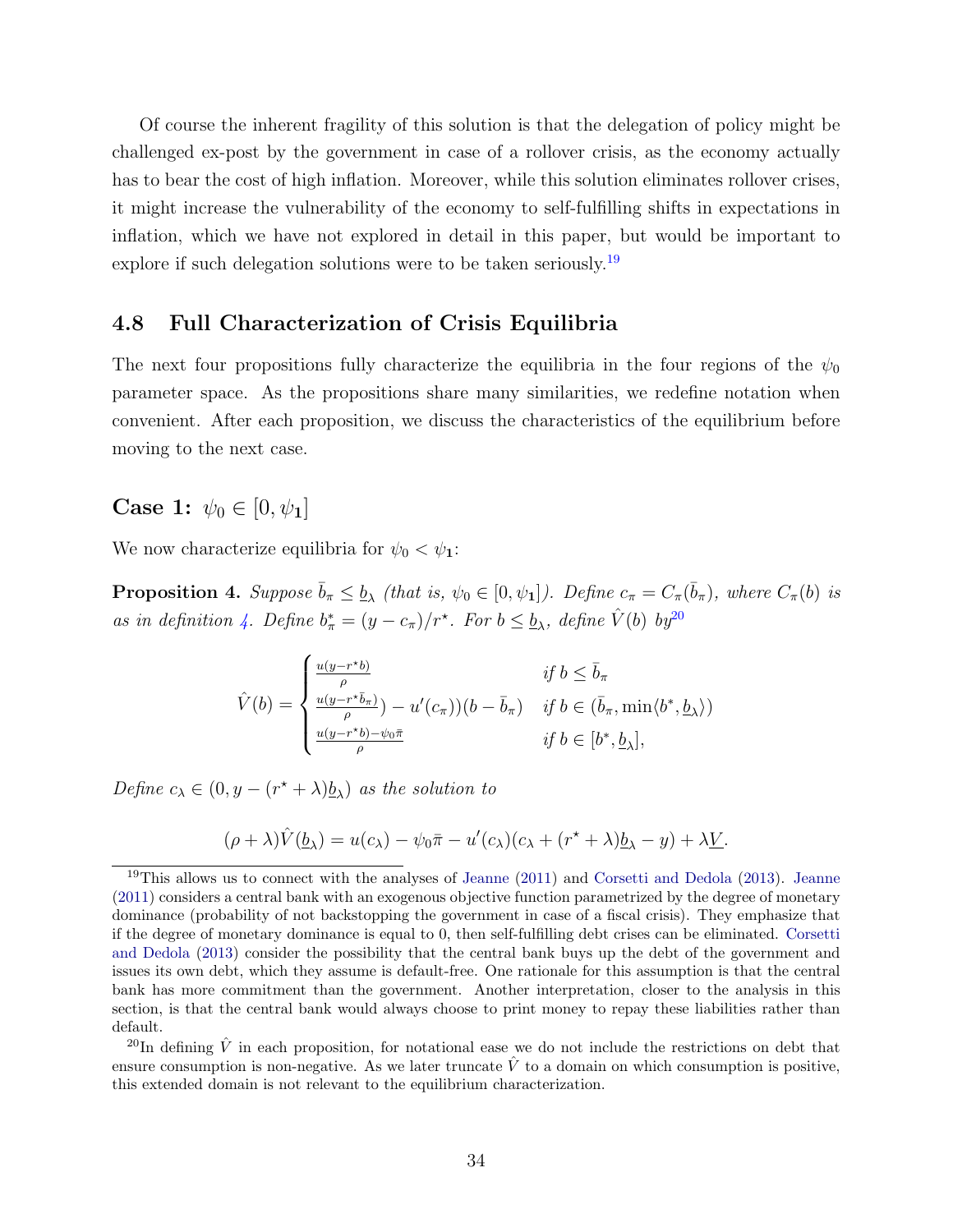Let  $b^*_{\lambda} = (y - c_{\lambda})/(r^* + \lambda)$ . For  $b > b_{\lambda}$ , define  $\hat{V}(b)$  by

$$
\hat{V}(b) = \begin{cases}\nV(\underline{b}_{\lambda}) - u'(c_{\lambda})(b - \underline{b}_{\lambda}) & \text{if } b \in (\underline{b}_{\lambda}, b_{\lambda}^{*}) \\
\frac{u(y - (r^{*} + \lambda)b) - \psi_{0}\bar{\pi}}{\rho + \lambda} + \frac{\lambda}{\rho + \lambda}L & \text{if } b \ge b_{\lambda}^{*}.\n\end{cases}
$$

Define  $b_{max} = \max\{b \leq y/(r^* + \lambda)|\underline{V} \leq \hat{V}(b)\}\$ . Then define  $\overline{\Omega} = [b_{min}, b_{max}]$  for  $b_{min} \in \mathbb{R}_-$ , and the following constitutes a recursive equilibrium with crisis parameter  $\lambda$ :

(i) The interest rate schedule  $r : \overline{\Omega} \to \{r^*, r^* + \overline{\pi}, r^* + \overline{\pi} + \lambda\}$  defined by

$$
r(b) = \begin{cases} r^* & \text{if } b \in [b_{min}, \bar{b}_{\pi}] \cap \overline{\Omega} \\ r^* + \bar{\pi} & \text{if } b \in (\bar{b}_{\pi}, \underline{b}_{\lambda}] \cap \overline{\Omega} \\ r^* + \bar{\pi} + \lambda & \text{if } b \in (\underline{b}_{\lambda}, b_{max}] \cap \overline{\Omega}; \end{cases}
$$

(ii) The value function  $V : \overline{\Omega} \to \mathbb{R}$  defined by  $V(b) = \hat{V}(b)$  for  $b \in \overline{\Omega}$ ;

(iii) The consumption policy function  $C : \overline{\Omega} \to \mathbb{R}_+$  defined by

$$
C(b) = \begin{cases} y - r^*b & \text{if } b \in [b_{min}, \bar{b}_\pi] \cap \overline{\Omega} \\ c_\pi & \text{if } b \in (b_\pi, \min\langle b^*, \underline{b}_\lambda \rangle] \cap \overline{\Omega} \\ y - r^*b & \text{if } b \in (b^*, \underline{b}_\lambda] \cap \overline{\Omega} \\ c_\lambda & \text{if } b \in (\underline{b}_\lambda, b^*_\lambda] \cap \overline{\Omega} \\ y - (r^* + \lambda)b & \text{if } b \in (b^*_\lambda, b_{max}] \cap \overline{\Omega}; \end{cases}
$$

(iv) The inflation policy function  $\Pi : \overline{\Omega} \to \{0, \bar{\pi}\}\$  defined by:

$$
\Pi(b) = \begin{cases} 0 & \text{if } \in b \in [b_{min}, \bar{b}_{\pi}] \cap \overline{\Omega} \\ \bar{\pi} & \text{if } b \in (\bar{b}_{\pi}, b_{max}] \cap \overline{\Omega}. \end{cases}
$$

The equilibrium is depicted in figure [8.](#page-35-0) In the case of  $\bar{b}_{\pi} < \underline{b}_{\lambda}$ , the government has an incentive to inflate in a region in which there is no probability of a crisis, reflecting the low level of inflationary commitment. This implies that in the region  $b \leq \underline{b}_{\lambda}$ , the analysis is the same as in section [3.](#page-8-0) For low debt, the government does not inflate and enjoys steady-state utility. This is the first segment of the value function depicted in figure [8.](#page-35-0) Low inflation is no longer optimal for  $b > \bar{b}_{\pi}$ , and inflation and the interest rate respond accordingly. As in the no-crisis case of section [3,](#page-8-0) this jump in inflation and the corresponding increase in the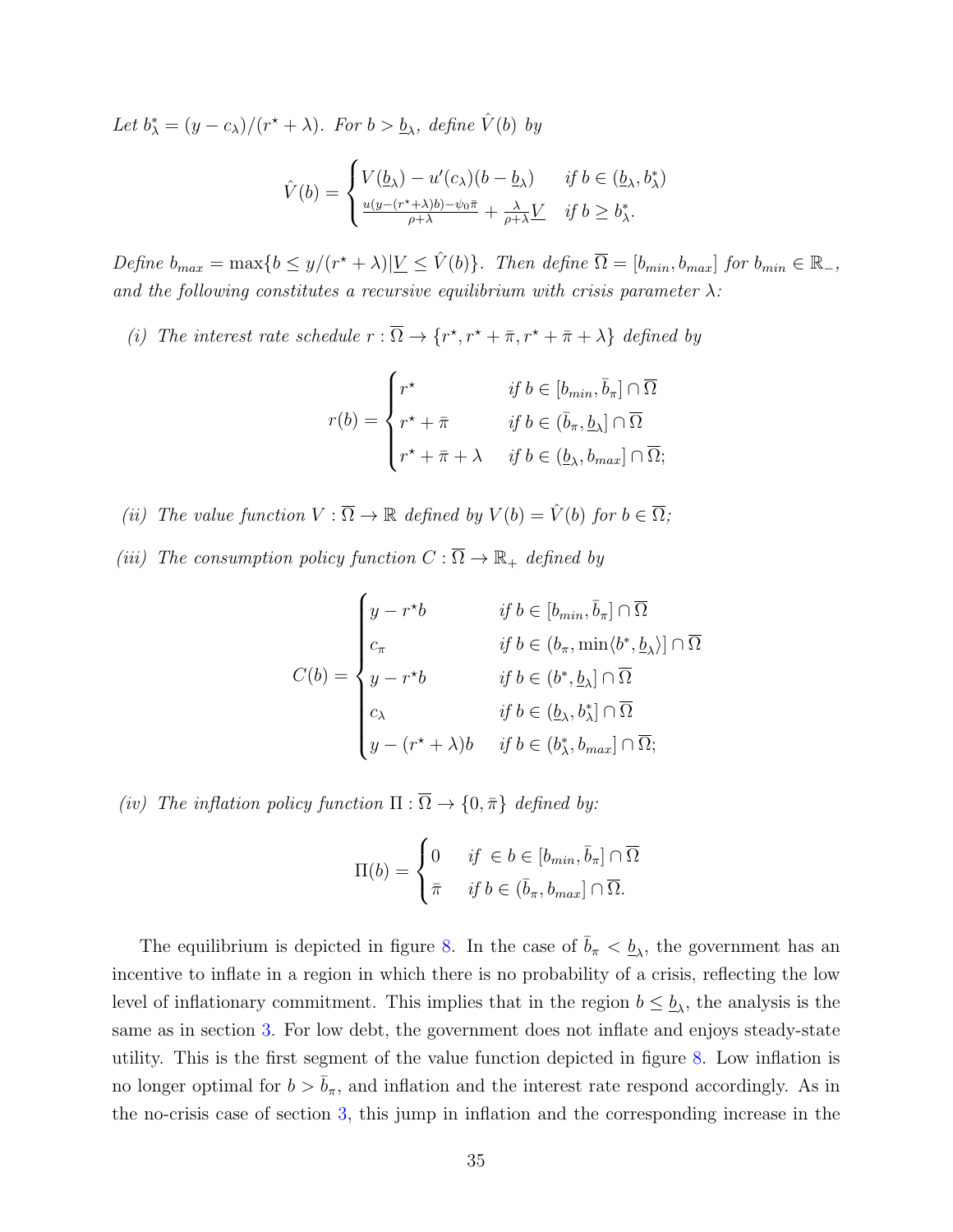<span id="page-35-0"></span>

**Figure 8:** Case 1: Crisis Equilibrium if  $\psi_0 \in [0, \psi_1]$ <br>36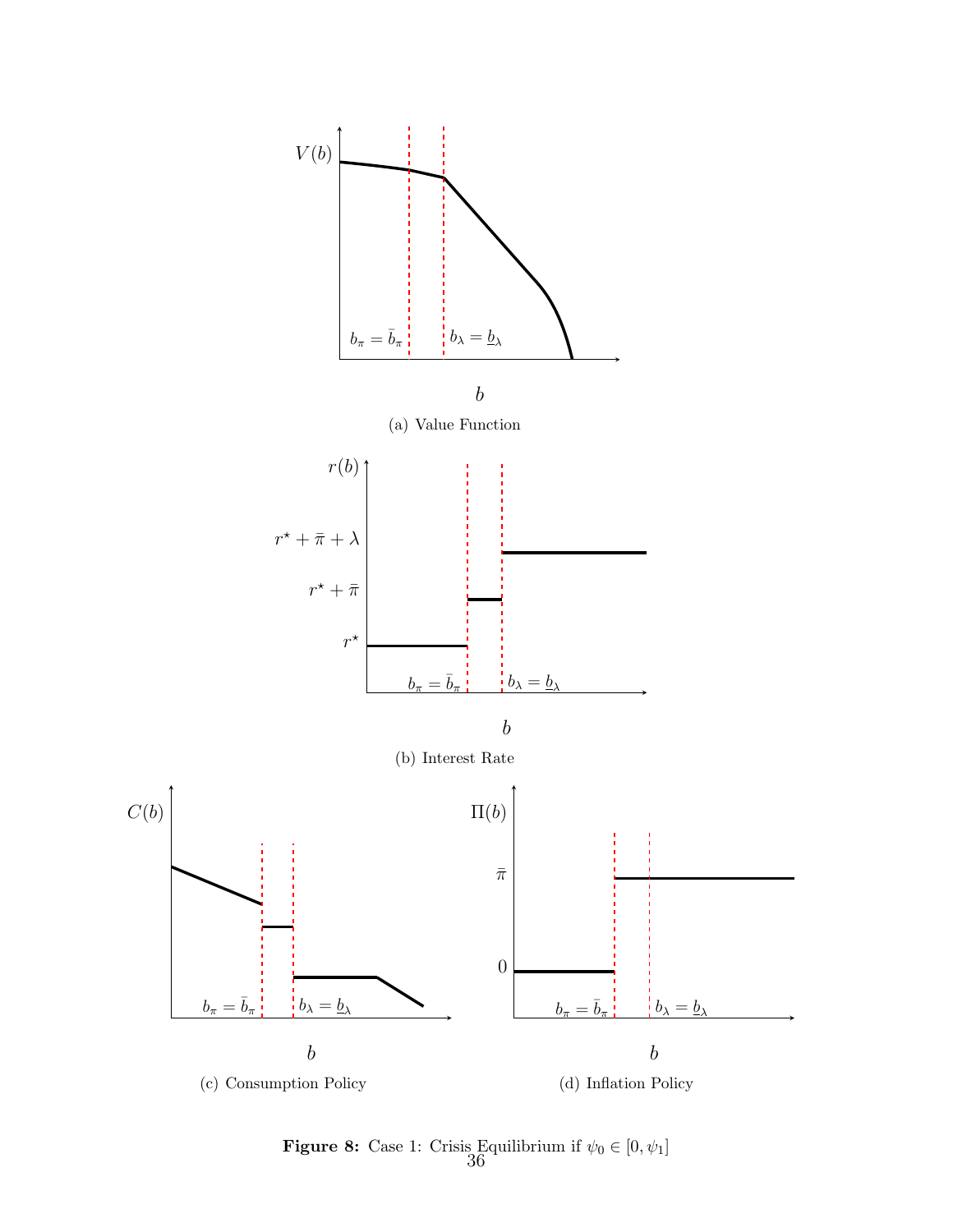interest rate provides an incentive to save. In the neighborhood above  $b_{\pi}$ , consumption is constant at  $c_{\pi}$  as the economy saves towards this threshold, with consumption satisfying the corresponding Bellman equation. If the distance between  $\bar{b}_{\pi}$  and  $\underline{b}_{\lambda}$  is large enough (which is not the case depicted in figure  $8$ ), there may be a high-inflation/no-crisis region where the government sets  $\dot{b} = 0$  (i.e.,  $(b^*, \underline{b}_{\lambda}]$ ). Given the high debt levels and the low consumption, the government's optimal policy is to inflate, rationalizing the jump in the interest rate as an equilibrium.

At debt greater than  $\underline{b}_{\lambda}$ , the economy is vulnerable to a rollover crisis. The interest rate jumps again to  $r^* + \bar{\pi} + \lambda$ . This provides the government with a greater incentive to save, and reflects the kink at  $b_{\lambda}$ , after which the value function declines more rapidly. The corresponding consumption level is  $c_{\lambda} < c_{\pi}$ , which satisfies the Bellman equation at  $\underline{b}_{\lambda}$ . Note that consumption is discretely lower at  $\underline{b}_{\lambda}$ , so inflation is weakly greater, verifying that  $\bar{\pi}$  is optimal in the crisis zone as well. The equilibrium behavior of the government therefore is to save in a neighborhood above  $\underline{b}_{\lambda}$  to eliminate the possibility of a crisis as well as reduce inflation; at  $\underline{b}_{\lambda}$ , it may continue to save at a slower rate in order to reduce inflation, eventually reaching  $b_\pi$ .

**Case 2:**  $\psi_0 \in (\psi_1, \psi_2]$ 

<span id="page-36-0"></span>**Proposition 5.** Suppose  $\bar{b}_{\pi} \in (\underline{b}_{\lambda}, \bar{b}_{\lambda}]$  (that is,  $\psi_0 \in (\psi_1, \psi_2]$ ). Define  $c_{\pi} \in (0, y - r^{\star} \bar{b}_{\pi})$  as the solution to

$$
\frac{(\rho + \lambda)u(y - r^*\overline{b}_{\pi})}{\rho} = u(c_{\pi}) - \psi_0\overline{\pi} - u'(c_{\pi})(c_{\pi} + (r^* + \lambda)\overline{b}_{\pi} - y) + \lambda\underline{V}.
$$

Let  $b^* = (y - c_{\pi})/(r^* + \lambda)$ . Define  $\hat{V}(b)$  by

$$
\hat{V}(b) = \begin{cases}\n\frac{u(y - r^*b)}{\rho} & \text{if } b \le \bar{b}_\pi \\
\frac{u(y - r^*\bar{b}_\pi)}{\rho} - u'(c_\pi)(b - \bar{b}_\pi) & \text{if } b \in (\bar{b}_\pi, b^*) \\
\frac{u(y - (r^* + \lambda)b) - \psi_0\bar{\pi}}{\rho + \lambda} + \frac{\lambda}{\rho + \lambda} \underline{V} & \text{if } b \ge b^*.\n\end{cases}
$$

Define  $b_{max} = \max\{b \leq y/(r^* + \lambda)|\underline{V} \leq \hat{V}(b)\}\$ . Then define  $\overline{\Omega} = [b_{min}, b_{max}]$  for  $b_{min} \in \mathbb{R}_-$ , and the following constitutes a Recursive Equilibrium with Crisis:

(i) The interest rate schedule  $r : \overline{\Omega} \to \{r^*, r^* + \overline{\pi} + \lambda\}$  defined by

$$
r(b) = \begin{cases} r^* & \text{if } b \in [b_{min}, \bar{b}_{\pi}] \cap \overline{\Omega} \\ r^* + \bar{\pi} + \lambda & \text{if } b \in (\bar{b}_{\pi}, b_{max}] \cap \overline{\Omega}; \end{cases}
$$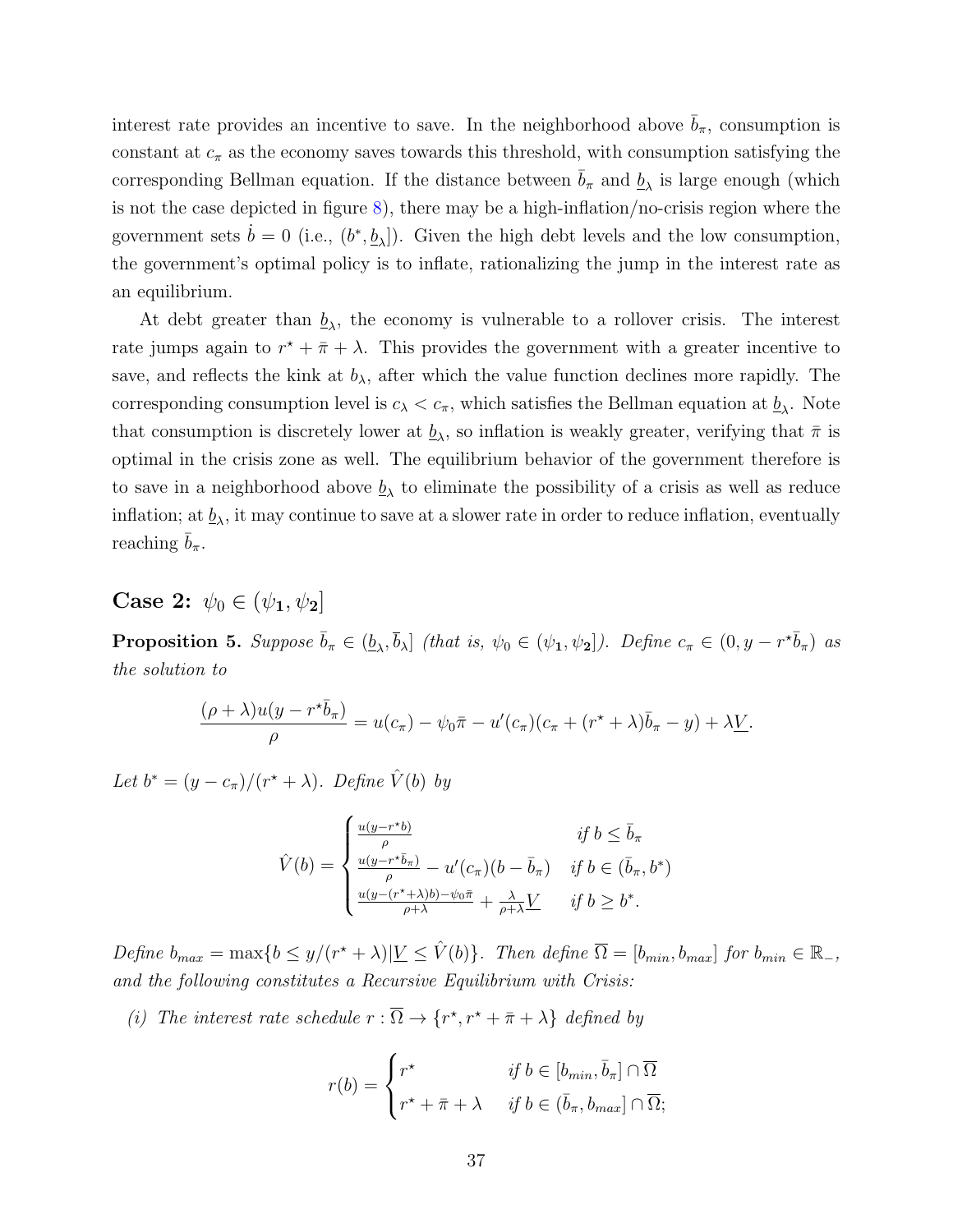(ii) The value function  $V : \overline{\Omega} \to \mathbb{R}$  defined by  $V(b) = \hat{V}(b)$  for  $b \in \overline{\Omega}$ ;

(iii) The consumption policy function  $C : \overline{\Omega} \to \mathbb{R}_+$  defined by

$$
C(b) = \begin{cases} y - r^*b & \text{if } b \in [b_{min}, \bar{b}_\pi] \cap \overline{\Omega} \\ c_\pi & \text{if } b \in (\bar{b}_\pi, b^*] \cap \overline{\Omega} \\ y - (r^* + \lambda)b & \text{if } b \in (b^*, b_{max}] \cap \overline{\Omega}; \end{cases}
$$

(iv) The inflation policy function  $\Pi : \overline{\Omega} \to \{0, \bar{\pi}\}\$  defined by:

$$
\Pi(b) = \begin{cases} 0 & \text{if } b \in [b_{min}, \bar{b}_{\pi}] \cap \overline{\Omega} \\ \bar{\pi} & \text{if } b \in (b_{\pi}, b_{max}] \cap \overline{\Omega}. \end{cases}
$$

In this case, the economy has low inflation at  $\underline{b}_{\lambda}$ , so this is not the relevant threshold for the safe zone. However, inflation may be high in equilibrium at  $\bar{b}_{\lambda}$ , making this an irrelevant threshold as well. We have instead that the equilibrium threshold for a crisis is  $b_{\lambda} = \overline{b}_{\pi}$ , so the jump in the interest rate due to high inflation creates room for a crisis. The government's value function is depicted in figure [9.](#page-38-0) The government is at a low inflation steady state for  $b \le \bar{b}_{\pi} = b_{\lambda}$ . At  $b \in (b_{\lambda}, b_{\lambda} + \varepsilon)$  for some  $\varepsilon > 0$  the economy saves towards the low inflation/safe zone, setting  $\pi = \bar{\pi}$ . Consumption is  $c_{\pi}$  with  $\pi = \bar{\pi}$  and  $V(b_{\lambda}) = \frac{u(y - r^* b_{\lambda})}{a}$  $\frac{\left(r^{\alpha}b_{\lambda}\right)}{\rho}$ .

**Case 3:**  $\psi_0 \in (\psi_2, \psi_3]$ 

<span id="page-37-0"></span>**Proposition 6.** Suppose  $\bar{b}_{\pi} > \bar{b}_{\lambda} \geq \tilde{b}_{\pi}$  (that is,  $\psi_0 \in (\psi_2, \psi_3]$ ). Define  $c_{\lambda} \in (0, y - r^{\star} \bar{b}_{\lambda})$  as the solution to

$$
\frac{(\rho + \lambda)u(y - r^*\overline{b}_\lambda)}{\rho} = u(c_\lambda) - \psi_0\overline{\pi} - u'(c_\lambda)(c_\lambda + (r^* + \lambda)\overline{b}_\lambda - y) + \lambda\underline{V}.
$$

Let  $b^* = (y - c_{\lambda})/(r^* + \lambda)$ . Define  $\hat{V}(b)$  by

$$
\hat{V}(b) = \begin{cases}\n\frac{u(y - r^*b)}{\rho} & \text{if } b \le \bar{b}_\lambda \\
\frac{u(y - r^*\bar{b}_\lambda)}{\rho} - u'(c_\lambda)(b - \bar{b}_\lambda) & \text{if } b \in (\bar{b}_\lambda, b^*) \\
\frac{u(y - (r^* + \lambda)b) - \psi_0\bar{\pi}}{\rho + \lambda} + \frac{\lambda}{\rho + \lambda}L & \text{if } b \ge b^*. \n\end{cases}
$$

Define  $b_{max} = \max\{b \leq y/(r^* + \lambda)|\underline{V} \leq \hat{V}(b)\}\$ . Then define  $\overline{\Omega} = [b_{min}, b_{max}]$  for  $b_{min} \in \mathbb{R}_-$ , and the following constitutes a Recursive Equilibrium with Crisis: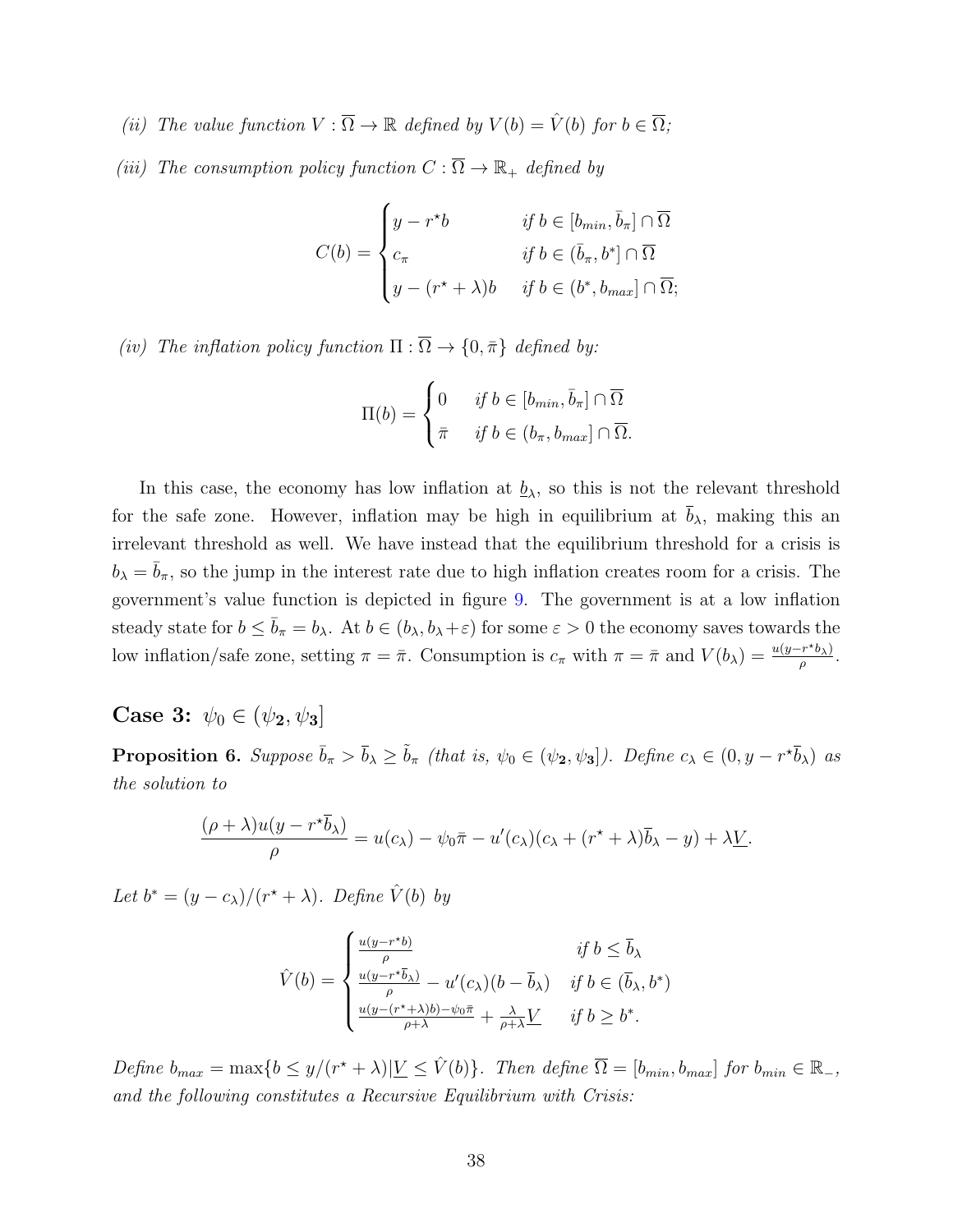<span id="page-38-0"></span>

**Figure 9:** Case 2: Crisis Equilibrium if  $\psi_0 \in (\psi_1, \psi_2]$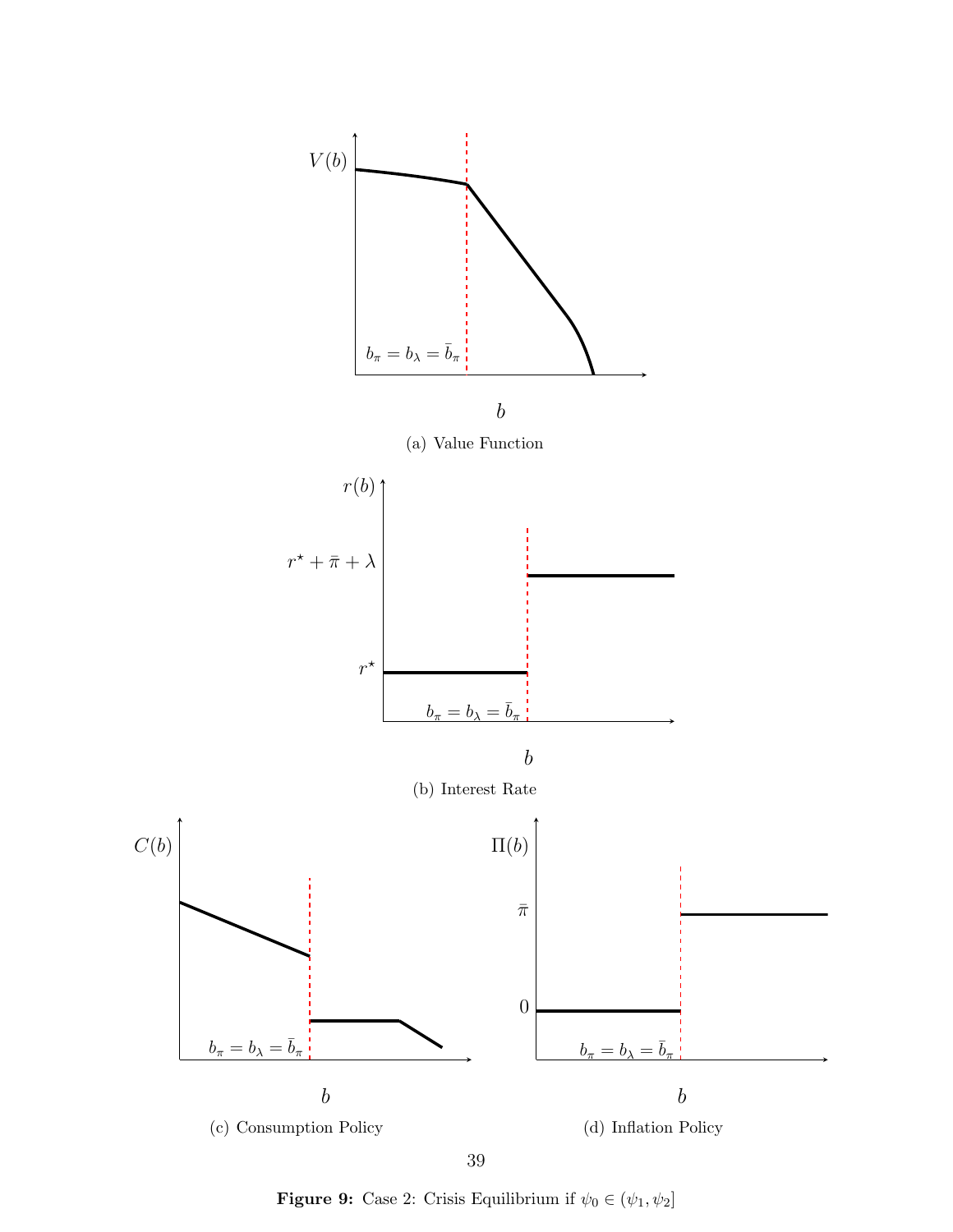(i) The interest rate schedule  $r : \overline{\Omega} \to \{r^*, r^* + \overline{\pi} + \lambda\}$  defined by

$$
r(b) = \begin{cases} r^* & \text{if } b \in [b_{min}, \overline{b}_{\lambda}] \cap \overline{\Omega} \\ r^* + \overline{\pi} + \lambda & \text{if } b \in (\overline{b}_{\lambda}, \overline{b}] \cap \overline{\Omega}; \end{cases}
$$

- (ii) The value function  $V : \overline{\Omega} \to \mathbb{R}$  defined by  $V(b) = \hat{V}(b)$  for  $b \in \overline{\Omega}$ ;
- (iii) The consumption policy function  $C : \overline{\Omega} \to \mathbb{R}_+$  defined by

$$
C(b) = \begin{cases} y - r^*b & \text{if } b \in [b_{min}, \overline{b}_{\lambda}] \cap \overline{\Omega} \\ c_{\lambda} & \text{if } b \in (\overline{b}_{\lambda}, b^*] \cap \overline{\Omega} \\ y - (r^* + \lambda)b & \text{if } b \in (b^*, b_{max}] \cap \overline{\Omega}; \end{cases}
$$

(iv) The inflation policy function  $\Pi : \overline{\Omega} \to \{0, \overline{\pi}\}\$  defined by:

$$
\Pi(b) = \begin{cases} 0 & \text{if } b \in [b_{min}, \overline{b}_{\lambda}] \cap \overline{\Omega} \\ \overline{\pi} & \text{if } b \in (\overline{b}_{\lambda}, b_{max}] \cap \overline{\Omega}. \end{cases}
$$

This case is the mirror-image of case 2. In particular, the equilibrium crisis threshold and the inflation threshold are equivalent, but the reason is reversed. That is, the government increases inflation at  $\bar{b}_{\lambda}$  because it faces a rollover crisis and wishes to reduce debt quickly. Therefore, the jump in interest rate due to a crisis leads the government to high inflation, rather than vice versa, as was the situation in case 2. Given this symmetry, the value function and policy functions in case 3 (figure [10\)](#page-40-0) take the same form as those in case 2.

### Case 4:  $\psi_0 > \psi_3$

<span id="page-39-0"></span>**Proposition 7.** Suppose  $\tilde{b}_{\pi} > \bar{b}_{\lambda}$  (that is,  $\psi > \psi_3$ ). Define  $c_{\lambda} \in (0, y - (r^* + \lambda)\bar{b}_{\lambda})$  as the unique solution to:

$$
\frac{(\rho + \lambda)u(y - r^*\overline{b}_\lambda)}{\rho} = u(c_\lambda) - u'(c_\lambda)(c_\lambda - y + r^*\overline{b}_\lambda) + \lambda \underline{V}.
$$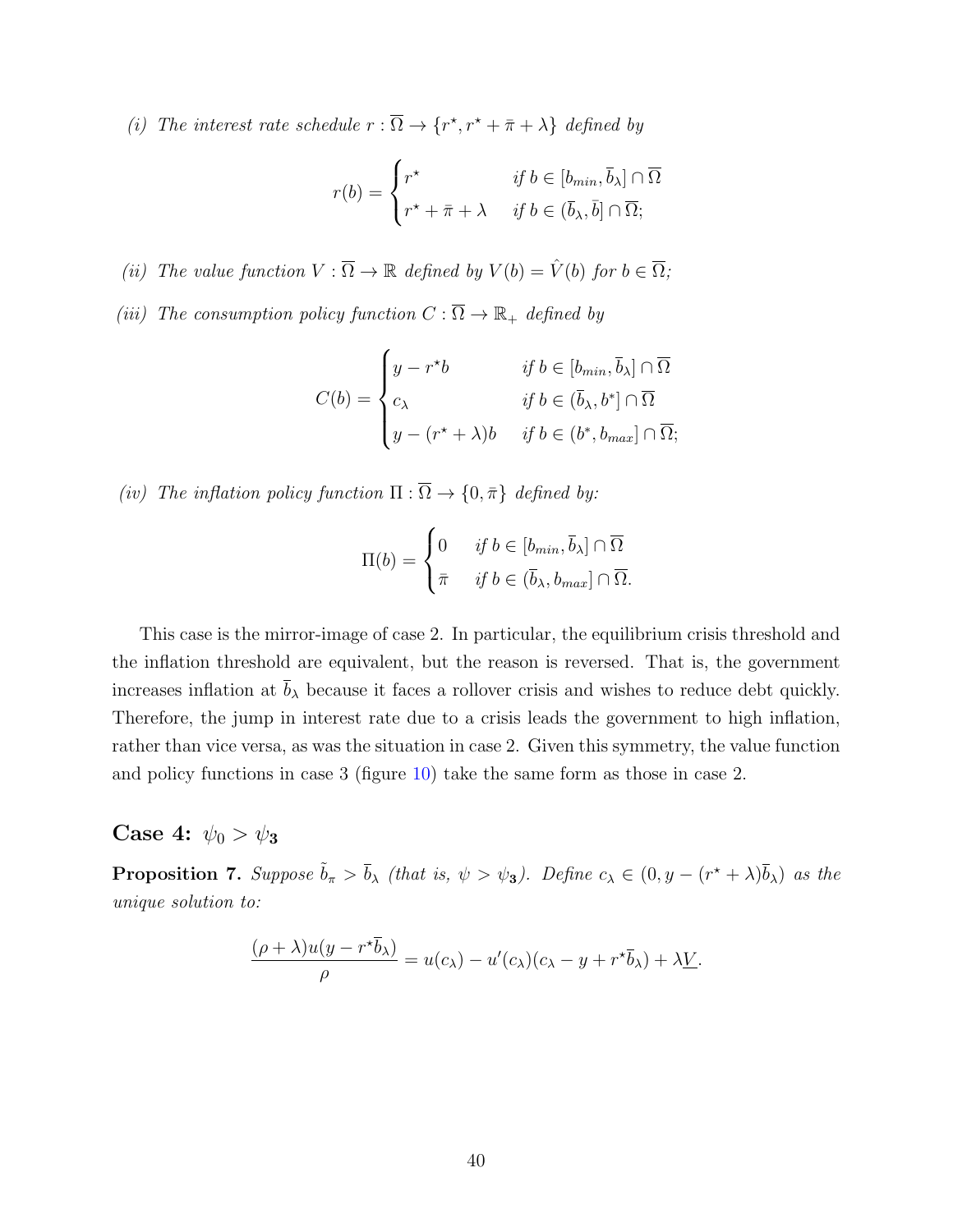<span id="page-40-0"></span>

**Figure 10:** Case 3: Crisis Equilibrium if  $\psi \in (\psi_2, \psi_3]$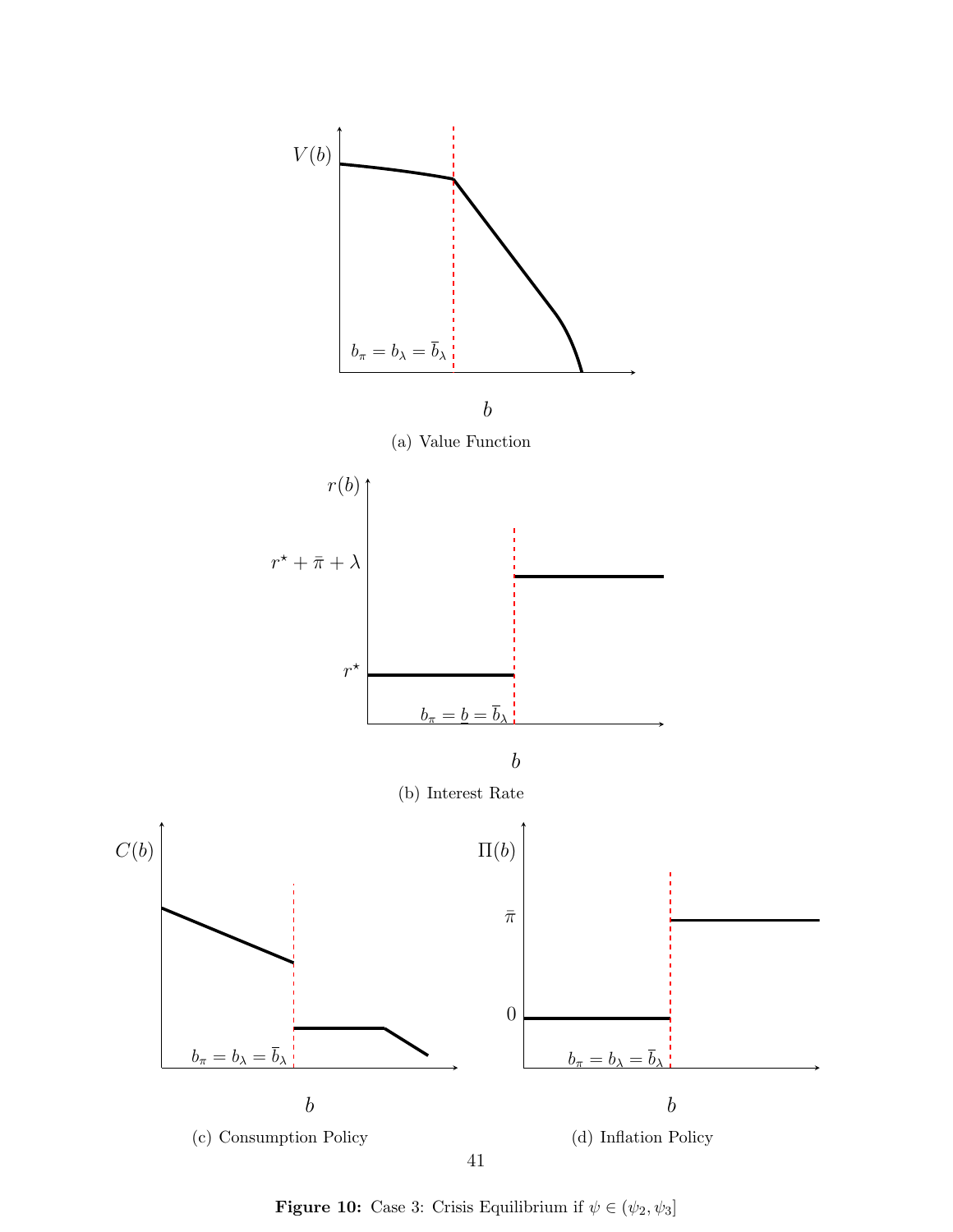Define  $b^*_{\lambda} = (y - c_{\lambda})/(r^* + \lambda)$ . For  $b \le \tilde{b}_{\pi}$ , define  $\hat{V}(b)$  by

$$
\hat{V}(b) = \begin{cases}\n\frac{u(y - r^*b)}{\rho} & \text{if } b \le \bar{b}_\lambda \\
\frac{u(y - r^*\bar{b}_\lambda)}{\rho} - u'(c_\lambda)(b - \bar{b}_\lambda) & \text{if } b \in (\bar{b}_\lambda, \min\langle b_\lambda^*, \tilde{b}_\pi \rangle) \\
\frac{u(y - (r^* + \lambda)b)}{\rho + \lambda} + \frac{\lambda}{\rho + \lambda} \underline{V} & \text{if } b \in [b_\lambda^*, \tilde{b}_\pi].\n\end{cases}
$$

Define  $c_{\pi} \in (0, y - (r^* + \lambda)\tilde{b}_{\pi})$  as the solution to

$$
(\rho + \lambda)\hat{V}(\tilde{b}_{\pi}) = u(c_{\pi}) - \psi_0 \bar{\pi} - u'(c_{\pi})(c_{\pi} + (r^{\star} + \lambda)\tilde{b}_{\pi} - y) + \lambda \underline{V}.
$$

Let  $b^*_{\pi} = (y - c_{\pi})/(r^* + \lambda)$ . For  $b > \tilde{b}_{\pi}$ , define  $\hat{V}(b)$  by

$$
\hat{V}(b) = \begin{cases}\nV(\tilde{b}_{\pi}) - u'(c_{\pi})(b - \tilde{b}_{\pi}) & \text{if } b \in (\tilde{b}_{\pi}, b_{\pi}^{*}) \\
\frac{u(y - (r^{*} + \lambda)b) - \psi_{0}\bar{\pi}}{\rho + \lambda} + \frac{\lambda}{\rho + \lambda}L & \text{if } b \ge b_{\pi}^{*}.\n\end{cases}
$$

Define  $b_{max} = \max\{b \leq y/(r^* + \lambda)|\underline{V} \leq \hat{V}(b)\}\$ . Then define  $\overline{\Omega} = [b_{min}, b_{max}]$  for  $b_{min} \in \mathbb{R}_-$ , and the following constitutes a Recursive Equilibrium with Crisis:

(i) The interest rate schedule  $r : \overline{\Omega} \to \{r^*, r^* + \lambda, r^* + \overline{\pi} + \lambda\}$  defined by

$$
r(b) = \begin{cases} r^* & \text{if } b \in [b_{min}, \overline{b}_{\lambda}] \cap \overline{\Omega} \\ r^* + \lambda & \text{if } b \in (\overline{b}_{\lambda}, \widetilde{b}_{\pi}] \cap \overline{\Omega} \\ r^* + \overline{\pi} + \lambda & \text{if } b \in (\widetilde{b}_{\pi}, b_{max}] \cap \overline{\Omega}; \end{cases}
$$

- (ii) The value function  $V : \overline{\Omega} \to \mathbb{R}$  defined by  $V(b) = \hat{V}(b)$  for  $b \in \overline{\Omega}$ ;
- (iii) The consumption policy function  $C : \overline{\Omega} \to \mathbb{R}_+$  defined by

$$
C(b) = \begin{cases} y - r^*b & \text{if } b \in [b_{min}, \overline{b}_{\lambda}] \cap \overline{\Omega} \\ c_{\lambda} & \text{if } b \in (\overline{b}_{\lambda}, \min \langle b_{\lambda}^*, \tilde{b}_{\pi} \rangle] \cap \overline{\Omega} \\ y - (r^* + \lambda)b & \text{if } b \in (b_{\lambda}^*, \tilde{b}_{\pi}] \cap \overline{\Omega} \\ c_{\pi} & \text{if } b \in (\tilde{b}_{\pi}, b_{\pi}^*] \cap \overline{\Omega} \\ y - (r^* + \lambda)b & \text{if } b \in (b_{\pi}^*, b_{max}] \cap \overline{\Omega}; \end{cases}
$$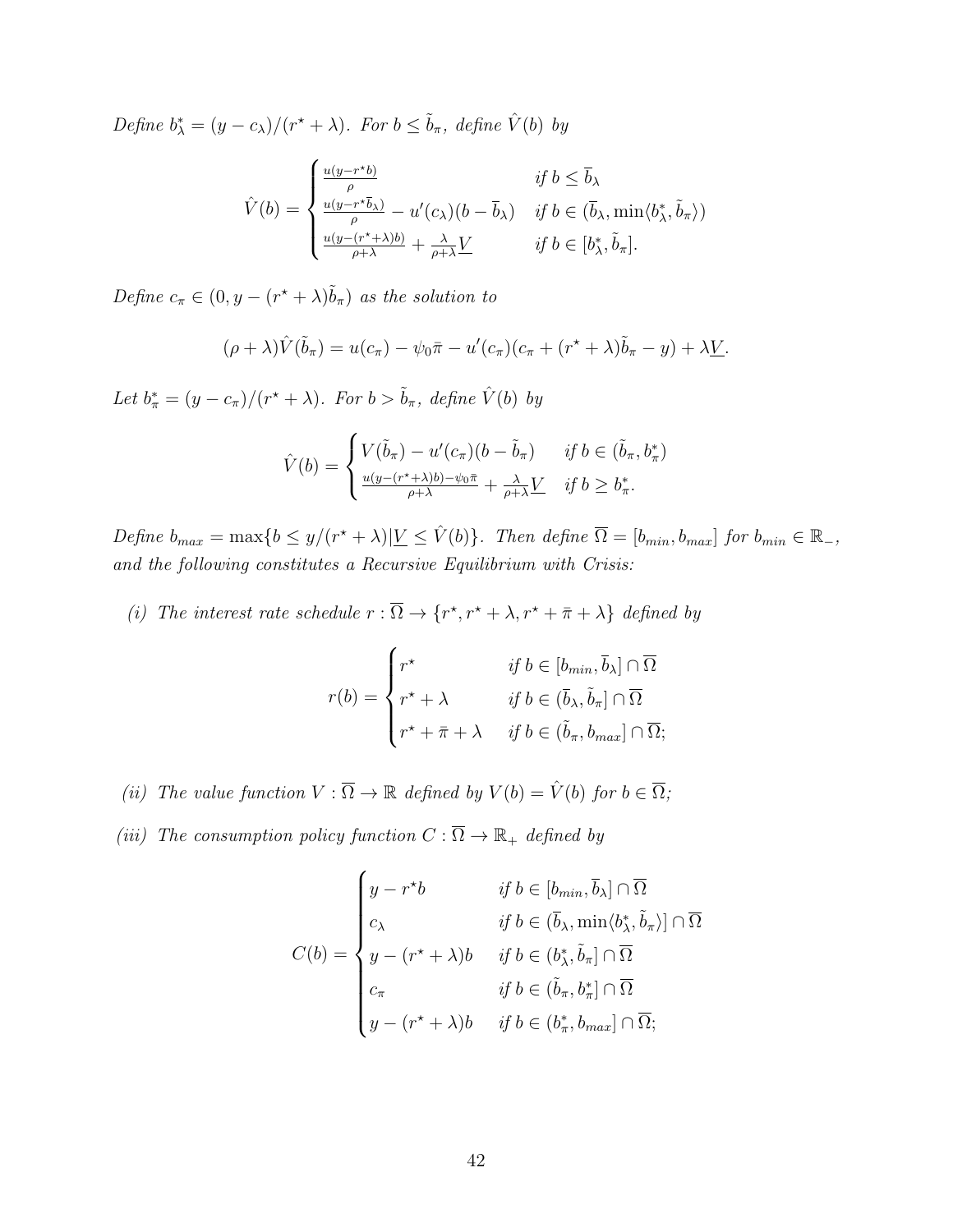(iv) The inflation policy function  $\Pi : \overline{\Omega} \to \{0, \overline{\pi}\}\$  defined by:

$$
\Pi(b) = \begin{cases} 0 & \text{if } \in b \in [b_{min}, \tilde{b}_{\pi}] \cap \overline{\Omega} \\ \bar{\pi} & \text{if } b \in (\tilde{b}_{\pi}, b_{max}] \cap \overline{\Omega}. \end{cases}
$$

Case 4 is an environment with a strong commitment to low inflation. It is optimal to set inflation to zero even in part of the crisis zone  $(b \in (b_{\lambda}, \tilde{b}_{\pi}])$ , despite the strong incentive to reduce debt in the neighborhood of  $b_\lambda$ . As  $\psi_0 \to \infty$ ,  $\tilde{b}_\pi \to \infty$ , and there is zero inflation over the entire domain  $\overline{\Omega}$  and in response to a rollover crisis. This corresponds to the environment of [Cole and Kehoe](#page-50-1) [\(2000\)](#page-50-1) in which debt is real, both on and off the equilibrium path. The value and policy functions depicted in figure [11](#page-43-0) indicate the typical incentives to save at each increase in the interest rate, with the value function being linear in these regions.

# <span id="page-42-0"></span>5 Conclusion

In this paper we explored the role inflation commitment plays in vulnerability to a rollover crisis. We confirmed that for an intermediate level of inflationary commitment, an economy is less vulnerable to a crisis with domestic currency debt. The intermediate commitment provides the missing state contingency, delivering low inflation in tranquil periods but high inflation in response to a crisis. Extreme commitment to low inflation eliminates the option to inflate in a crisis. In the model, strong commitment can be seen as equivalent to issuing foreign currency debt; such commitment may also arise by being a small member of a monetary union subject to idiosyncratic rollover risk. On the other hand, weak commitment to inflation renders an economy more vulnerable to a rollover crisis if it issues domestic currency bonds. This rationalizes the exclusive issuance of foreign currency bonds to international investors by governments with limited inflation credibility.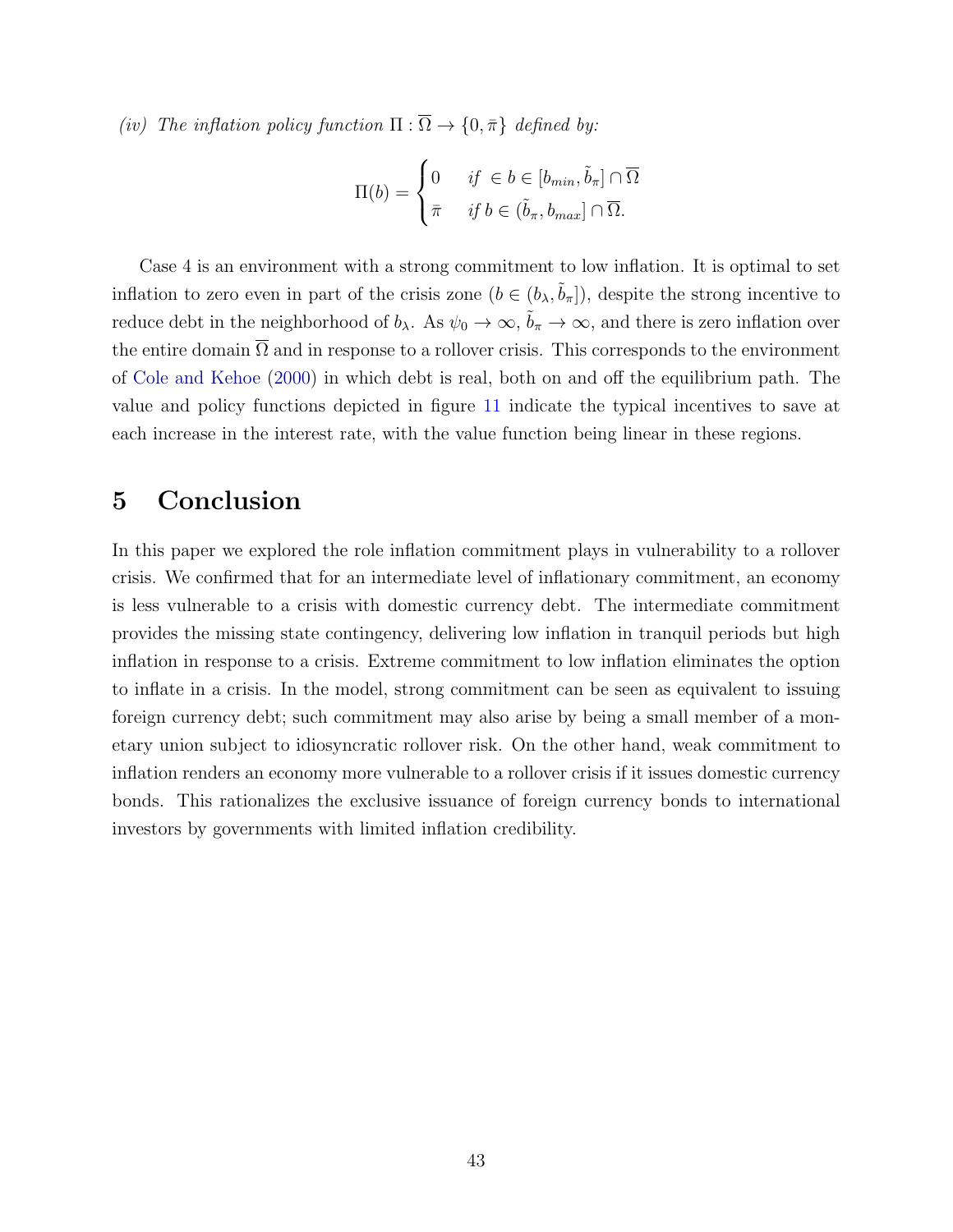<span id="page-43-0"></span>

44

**Figure 11:** Case 4: Crisis Equilibrium if  $\psi_0 > \psi_3$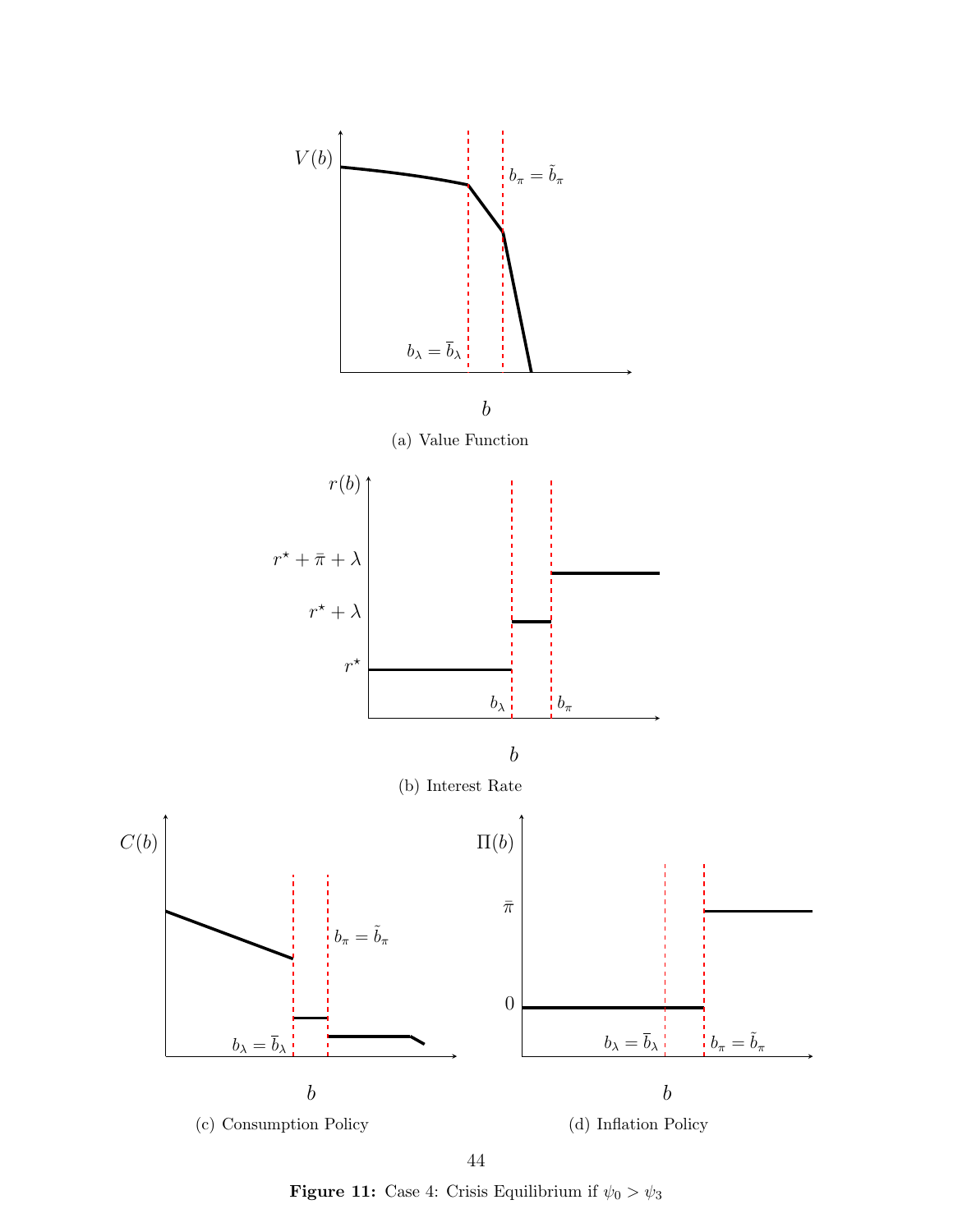# Appendices

## A Proofs

Under Construction: All proofs are preliminary.

#### <span id="page-44-0"></span>A.1 Proof of Proposition [1](#page-12-2)

Proof. Our model is a particular case of the general environment studied by [Bressan and](#page-50-12) [Hong](#page-50-12) [\(2007\)](#page-50-12) (henceforth, BH). The proof therefore involves ensuring the hypotheses in BH are satisfied. We alter some of the BH notation to be consistent with our text, and translate the minimization of cost problem considered by BH into a maximization of utility. BH restrict attention to non-negative costs (non-positive utility), which we incorporate by re-defining  $v(x) = v(x) - \bar{u}$  for all  $x \in X$ , where  $\bar{u}$  is the upper bound on utility from consumption. BH consider the state space over the entire real line. We extend our problem to this larger domain by assigning the steady state utility to  $b < b_{min}$  and some utility  $\underline{u} \ge \rho \underline{V}$  for  $b > b_{max}$ , where  $\underline{u}$  is chosen to ensure continuity of the value function at  $b_{max}$ . On these extended domains, we assume  $f(b, x) = 0$  for all  $x = X$ , so there are no debt dynamics regardless of policy. We choose <u>u</u> to ensure continuity of the value function at  $b_{max}$ . As these domains have trivial decisions and dynamics, we do not explicitly discuss them in the verification of BH's hypotheses in what follows other than to include  $b_{min}$  and  $b_{max}$  as boundary points of discontinuous dynamics.

BH decompose the state space ( $\mathbb R$  in our case) into  $M < \infty$  disjoint manifolds (intervals in our case):  $\mathbb{R} = \mathcal{M}_1 \cup \mathcal{M}_2 \cup ... \cup \mathcal{M}_M$ . In our environment, this corresponds to the points of discontinuity  $\{b_{min}, b_1, ..., b_N, b_{max}\}$  as well as the intervening open sets,  $(-\infty, b_{min}), (b_{min}, b_1), ..., (b_{max}, \infty)$ . These satisfy the BH conditions: if  $j \neq k$ , then  $\mathcal{M}_j \cap$  $\mathcal{M}_k = \emptyset$ ; and if  $\mathcal{M}_j \cap \overline{\mathcal{M}}_k \neq \emptyset$ , then  $\mathcal{M}_j \in \overline{\mathcal{M}}_k$ . Let  $i(b)$  denote the index of the interval that contains b.

Following BH, define a subset of controls  $X_i \subset X$  for each interval  $\mathcal{M}_i$  that produce tangent trajectories. That is,

$$
X_i \equiv \left\{ x \in X \left| \lim_{h \to 0} \frac{\inf_{b' \in \mathcal{M}_i} |b + f(b, x)h - b'|}{h} = 0, \forall b \in \mathcal{M}_i \right. \right\}.
$$

Let  $T_{M_i}(b)$  denote the set of feasible tangent trajectories for  $b \in M_i$ . For the open sets between points of discontinuity, all admissible controls produce tangent trajectories, and so  $X_i = X$  and  $T_{M_i}(b) = [\min_{x \in X} f(b, x), \max_{x \in X} f(b, x)].$  For the boundaries,  $\{b_{min}, b_1, ..., b_{max}\},$ we have the steady state controls:  $X_i = \{x | f(b_n, x) = 0\}$  if  $\mathcal{M}_i = \{b_n\}$  and  $T_{M_i}(b_n) = \{0\}$ .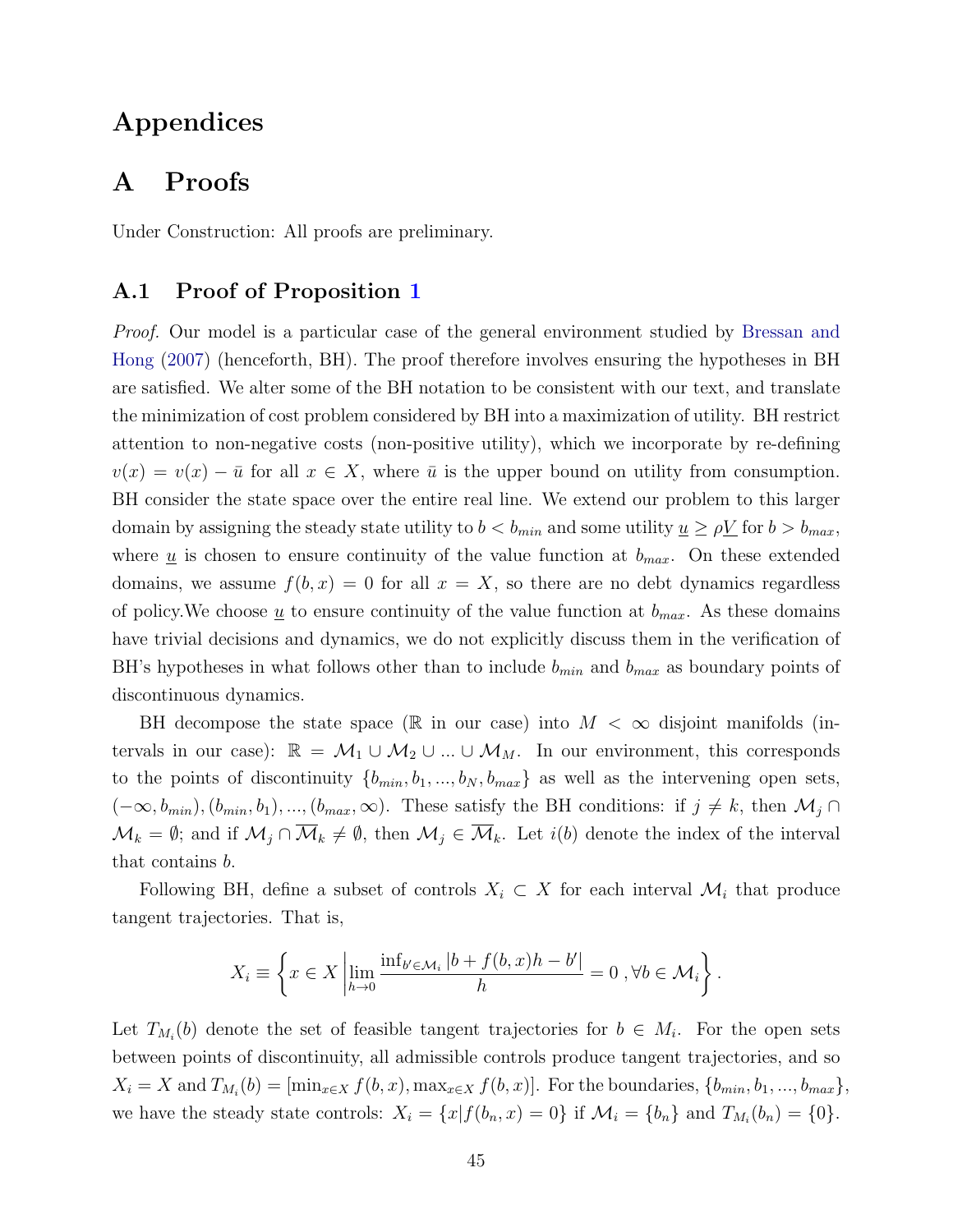BH consider the following sets. Define

$$
\hat{F}(b) \equiv \{(h, w) | h = f(b, x), w \le v(b, x), x \in X_{i(b)} \} \subset \mathbb{R}^2.
$$

This is the set of feasible tangent trajectories  $f(b, x), x \in X_i$  paired with the payoff interval  $(-\infty, v(b, x)]$ . For a point b, we consider the convex combinations of tangent trajectories and associated utility in the neighborhood of b. In particular, let  $\overline{co}S$  denote the convex hull of a set S. Define

$$
G(b) \equiv \bigcap_{\epsilon > 0} \overline{co} \left\{ (h, l) \in \hat{F}(b') \left| |b' - b| < \epsilon \right. \right\} \subset \mathbb{R}^2.
$$

BH define the Hamilton-Jacobian-Bellman equation as:

<span id="page-45-0"></span>
$$
\rho V(b) - \tilde{H}(b, V'(b)) = 0
$$
 (BH:HJB)  
where  $\tilde{H}(b, q) \equiv \sup_{(h, w) \in G(b)} \{w + qh\}.$ 

We now map the [\(BH:HJB\)](#page-45-0) equation into our equation [\(HJB\)](#page-10-0). Recall that

$$
f_*(b, x) \equiv x - (r^* + \pi)b - y + \liminf_{b' \to b} r(b')b'.
$$

Similarly, define

$$
f^*(b, x) \equiv x - (r^* + \pi)b - y + \limsup_{b' \to b} r(b')b',
$$

as the worst-case dynamics. Because  $r(b)$  is lower semi-continuous  $f_*(b, x) = f(b, x)$ .

Let  $\mathcal{H}(b) \equiv [\min_{x \in X} f_*(b, x), \max_{x \in X} f^*(b, x)]$  as the relevant interval of debt dynamics for  $x \in X$ . Given b, and for  $h \in \mathcal{H}(b)$ , define

$$
\hat{W}(h,b) = \max_{x \in X} v(b,x),
$$

subject to  $f_*(b, a) \leq h$ . Wî $(h, b)$  represents the maximum utility of generating debt dynamics less than or equal to h. The function  $h \mapsto \hat{W}(h, b)$  is non-decreasing and concave. We also have:

$$
G(b) = \left\{ (h, w) \middle| h \in \mathcal{H}(b), w \leq \hat{W}(h, b) \right\}.
$$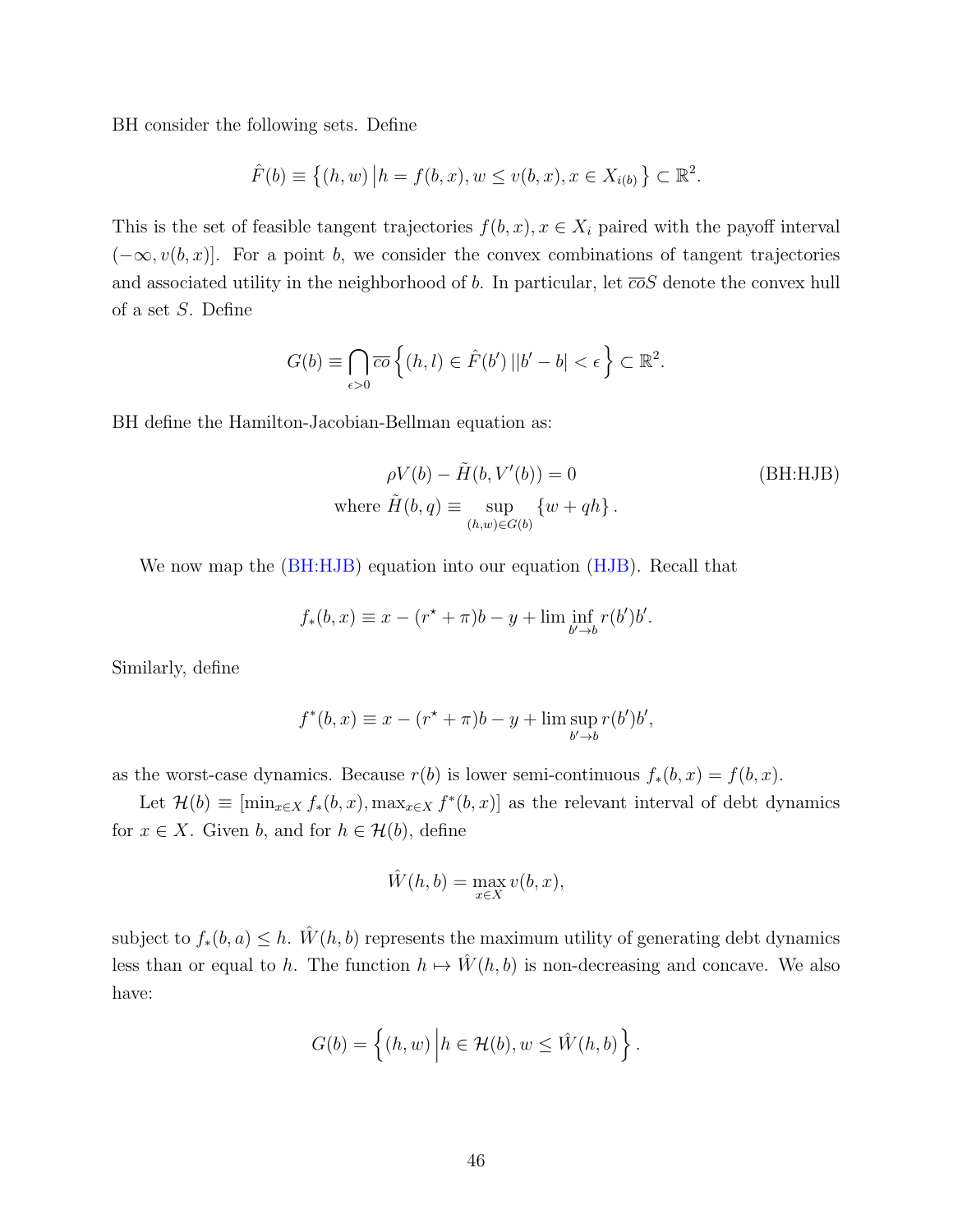Moreover, for  $q \leq 0$ , we have

$$
\tilde{H}(b,q) = \sup_{(h,w)\in G(b)} w + qh = \max_{x\in X} v(b,x) + qf_*(b,x) = H_*(b,q) = H(b,q).
$$

With this equivalence, the definition of a viscosity solution given in the text corresponds to that used in  $BH.^{21}$  $BH.^{21}$  $BH.^{21}$ 

Given this mapping from our environment into that of BH, we now verify the BH assumptions. The definition of the set  $\mathcal R$  ensure that conditions H1 in BH hold on  $\Omega$ , and our extension to the entire real line also satisfies the conditions on the extended domain. BH assumption  $H2$  holds in our environment as the tangent trajectories are either all trajectories (on the open sets of continuity) or the steady-state dynamics on the points of discontinuity. Condition H3 in BH requires a weaker form of continuity than Lipschitz continuity, so our requirement of Lipschitz continuity for the viscosity solution satisfies this condition. Condition H4 of BH requires that  $V(b)$  is globally bounded. This is satisfied in our environment as  $\frac{\bar{u}}{\rho} \ge V(b) \ge V$  for all b. Finally, equation (46) in BH requires that the flow utility function be Lipschitz continuous with respect to b. As  $v(x)$  is independent of b in our environment, this is satisfied trivially. Under these conditions, Corollary 1 in BH states that the value function is the unique viscosity solution to  $(HJB)$  satisfying these regularity properties.  $\Box$ 

#### Proof of Lemma [1](#page-13-1) and Proposition [2](#page-14-1)

We begin with the first claim in lemma [1:](#page-13-1)

# **Claim.** In any equilibrium,  $r(b) \in \{r^*, r^* + \overline{\pi}\}.$

*Proof.* Suppose not. Then there exists an open set  $(b', b'')$  such that  $r(b) \in (r^*, r^* + \overline{\pi})$ for all  $b \in (b_1, b_2)$ . This follows from the lower semi-continuity requirement of equilibrium r.<sup>[22](#page-46-1)</sup>Equilibrium requires that  $\Pi(b) \in (0, \bar{\pi})$  for  $b \in (b', b'')$ . As V is Lipschitz continuous, it is differentiable almost everywhere. The optimization step in the Hamilton-Jacobi-Bellman equation implies that  $-V'(b)b = u'(c)b = \psi_0$  for almost all  $b \in (b', b'')$ . Therefore  $C(b)$  is increasing a.e. on  $(b', b'')$ , which implies  $C(b) \neq y - r * b$  a.e., which in turn implies that  $f(b, (C(b), \Pi(b))) \neq 0$ , *a.e.* for  $b \in (b', b'')$ . That is, debt and consumption are not constant over time outside a set of measure zero for  $b \in (b', b'')$ . Recall as well that  $r(b)$  is continuous almost everywhere. For some initial  $b \in (b', b'')$ , we can thus find a non-negligible interval

<span id="page-46-0"></span> $^{21}$ BH define the concept of a viscosity solution in the context of a cost minimization problem. We redefine their definition to conform to a utility maximization problem.

<span id="page-46-1"></span><sup>&</sup>lt;sup>22</sup>In particular, suppose the set  $A = \{b|r^* < r(b) < r^* + \overline{\pi}\}\)$  contained no open set; that is, it consisted of a finite set of points  $\{b^1, b^2, ..., b^N\}$ , then the set  $\{b|r(b) > r^{\star}\}$  would be closed, contradicting lower semi-continuity.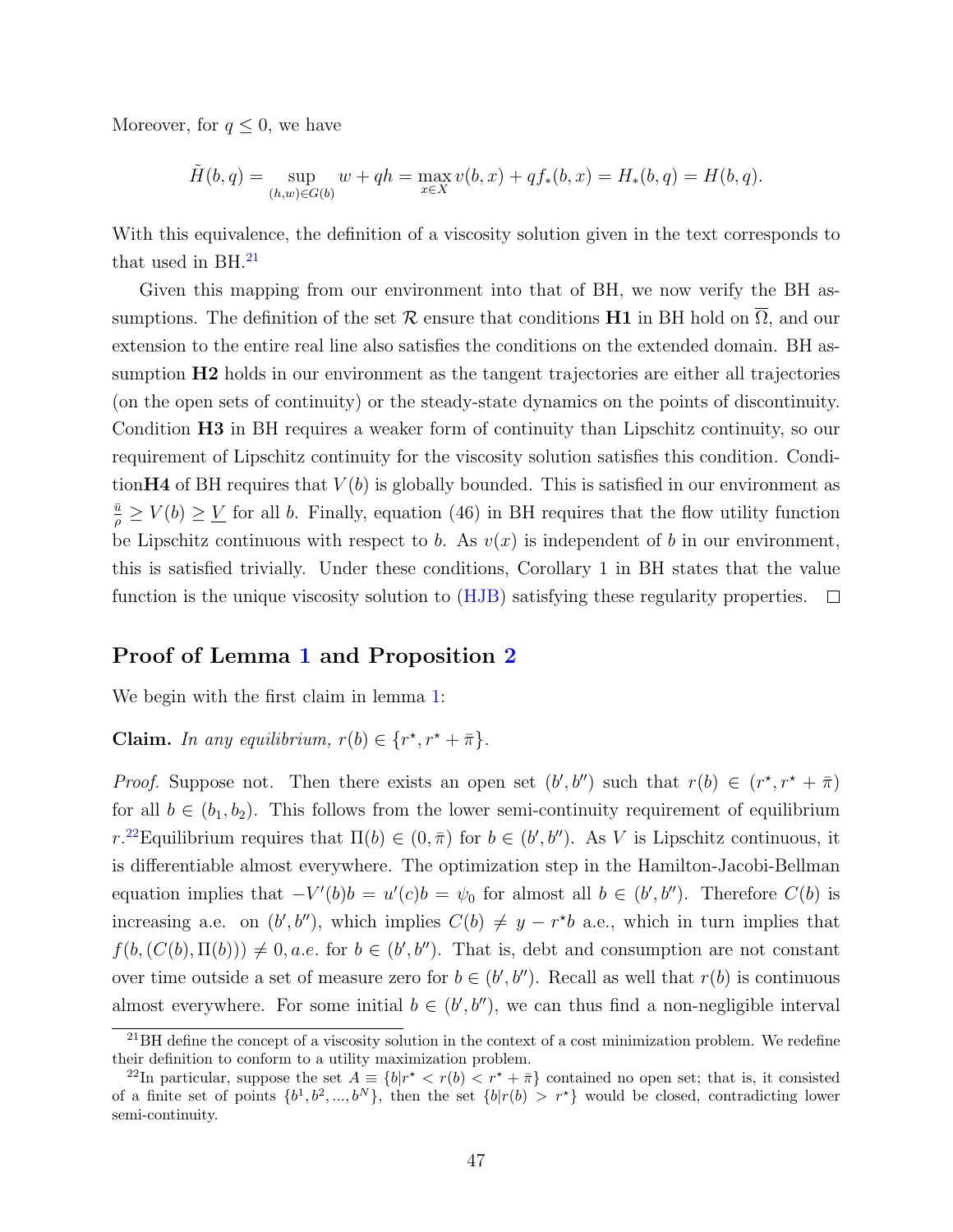of time  $[0, \tau]$  such that  $c(t)$  is not constant,  $r(b(t))$  is continuous, but  $r(b(t)) - \pi(t) = \rho$ , a violation of optimality. Therefore, the candidate  $r(b)$  cannot be an equilibrium.  $\Box$ 

The second part of lemma [1](#page-13-1) concerns monotonicity:

**Claim.** All equilibria are monotone. That is,  $r(b)$  is non-decreasing in b.

*Proof.* We proceed by considering a non-monotone  $r(b)$ , impose the equilibrium choice of inflation implied by  $r(b)$ , and solve for the government's optimal consumption. We then show that this generates a contradiction if  $r(b)$  is not monotone.

Consider a non-monotone  $r(b)$  with domain  $\overline{\Omega}$ . Specifically, let  $I \equiv \{i | r(b) = r^* + \overline{\pi}, \forall b \in \mathbb{R}\}$  $\Omega_i$ , denote the intervals for which  $r(b) = r^* + \bar{\pi}$ . Equilibrium requires that  $r(b) \in \{r^*, r^* + \bar{\pi}\}\$ for all  $b \in \overline{\Omega}$ . Lower-semicontinuity of  $r \in \mathcal{R}$  implies that high-interest domains are open sets. It is straightforward to show that  $\Pi(b) = 0$  for  $b \leq 0$  in any equilibrium, and so we can rule out  $0 \in I$ . Therefore, any non-monotone equilibria has  $1 \in I$ , implying that I is the set of odd integers less than or equal to N.

The proof proceeds by first characterizing the value function and consumption policy function on  $\Omega_i, i \in I$ , imposing equilibrium conditions regarding the inflation policy function. We then derive a contradiction regarding optimal inflation policy. Let V denote our candidate equilibrium value function, and  $\Pi$  and  $C$  the corresponding policy functions. We impose that  $\Pi(b) = \bar{\pi}$  for all  $b \in \Omega_i$ ,  $i \in I$ , and that  $\Pi(b) = 0$  otherwise. This is a requirement of equilibrium.

We construct a candidate V as follows. Let  $V(b) = u(y - r^*b)/\rho$  for all  $b \in \overline{\Omega}_j$ ,  $j \notin I$ . That is, when  $r(b) = r^* = \rho$ , the optimal consumption policy is to set  $\dot{b} = 0$ . For  $i \in I$ , we construct the value function piecewise on the domain  $\Omega_i = (b_i, b_{i+1})$ . We consider the case of  $i < N$  first; that is, intervals of high interest that do no include the upper bound debt m. This case is depicted in figure ??.

Starting from the upper end point of  $(b_i, b_{i+1})$ , let  $c_{i+1}^- > y - r^*b_{i+1}$  solve

$$
\rho V(b_{i+1}) = u(c_{i+1}) - \psi_0 \bar{\pi} - u'(c_{i+1}) (c_{i+1}^- + r^* b_{i+1} - y).
$$

The "−" reflects that we are considering a neighborhood to the left of  $b_{i+1}$ . Note that  $V(b_{i+1})$  is the low-interest, low-inflation steady state, and the  $HJB$  that defines  $c_{i+1}^-$  imposes the equilibrium condition  $\pi = \bar{\pi}$ . Define  $V_{i+1}(b) = V(b_{i+1}) - u'(c_{i+1})(b - b_{i+1})$  for  $b \in$  $[(y-c_{i+1}^-)/r^*,b_{i+1})$  and  $V_{i+1}(b) = (u(y-r^*b) - \psi_0\bar{\pi})/\rho$  for  $b \in (b_i, (y-c_{i+1}^-)/r^*)$ . Let  $C_{i+1}(b)$ be the consumption policy function associated with  $V_{i+1}$ . Note that by construction  $c_{i+1}^$ satisfies the HJB at  $b_{i+1}$  with  $\pi = \bar{\pi}$ . In particular, it is the solution that implies borrowing towards the low-interest zone  $\overline{\Omega}_{i+1}$ . This function is depicted as  $V_{i+1}$  in figure ??, panel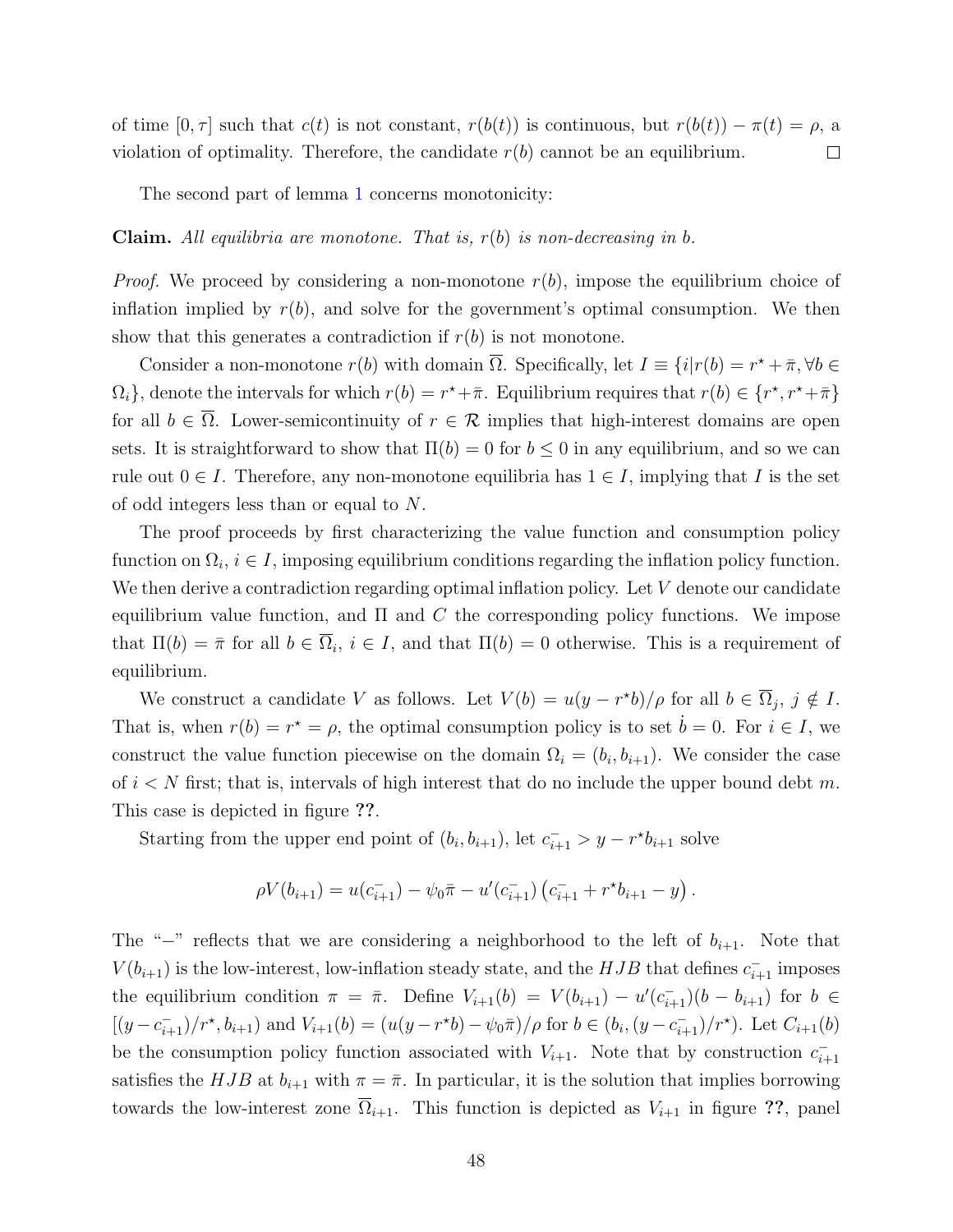(a), in the case that there is no steady state between  $b_i$  and  $b_{i+1}$ . The consumption policy function  $c_{i+1}^-$  is depicted as in panel (c).

Turning to the neighborhood above  $b_i$ , let  $c_i^+ \in (0, y - r^*b_i)$  solve

$$
\rho V(b_n) = u(c_i^+) - \psi_0 \bar{\pi} - u'(c_i^+) (c_i^+ + r^*b_i - y).
$$

The "+" reflects that this will be optimal consumption in the neighborhood above  $b_n$ . Define  $V_i(b) = V(b_i) - u'(c_i^-)(b - b_i)$  for  $b \in (b_i, (y - c_i^+)$  $\int_{i}^{+}$  $\int$ / $r^*$ ] and  $V_i(b) = (u(y - r^*b) - \psi_0 \bar{\pi})/\rho$  for  $b \in ((y - c_i^+)$ <sup>+</sup> $\frac{1}{i}$   $\left(r^*, b_{i+1}\right)$ . Let  $C_i(b)$  be the consumption policy function associated with  $V_i$ . Note that by construction  $c_i^+$ <sup>+</sup> satisfies the  $HJB$  at  $b_i$  with  $\pi = \bar{\pi}$ . In particular, it is the solution that implies saving towards the low-interest zone  $\Omega_{i-1}$ . (See  $V_i$  in figure ?? panel (a) and  $c_1^+$  in panel (c)).

Note that  $V_i'(b) < V_{i+1}'(b)$ . Moreover, there exists  $\tilde{b} \in \Omega_i$  such that  $V_i(\tilde{b}) = V_{i+1}(\tilde{b})$ . To see this, note that  $V_i(b_i) = u(y - r^*b_i)/\rho$ . Moreover for  $b \in \Omega_i$ ,  $V'_i(b) = -u'(C_i(b)) \le$  $u'(y - r^*b)$ , as  $C_i(b) \leq y - r^*b$ , with the inequality strict in the neighborhood of  $b_i$ . This implies that  $V_i(b_{i+1}) \langle V(b_{i+1}) - V_{i+1}(b_{i+1}) \rangle$ . Similarly,  $C_{i+1}(b) \ge y - r^*b$  for  $b \in \Omega_i$ . This implies that  $V'_{i+1}(b) \ge u'(y - r^*b)$ , with the inequality strict in the neighborhood of  $b_{i+1}$ . As  $V_{i+1}(b_{i+1}) = u(y - r^{*}b_{i+1})/\rho$ , we have that  $V_{i+1}(b_{i}) < V(b_{i}) = V_{i}(b_{i})$ . By continuity, the two curves  $V_i$  and  $V_{i+1}$  must intersect in the interior of  $\Omega_i$ .

Our candidate value function becomes  $V(b) = V_i(b)$  for  $b \in (b_i, \tilde{b}]$  and  $V(b) = V_{i+1}(b)$  for  $b \in (\tilde{b}, b_{i+1})$ . The consumption policy function is defined accordingly. We can repeat these steps for all  $i \in I$  such that  $i < N$ . That is, for all high-interest zones excluding  $(b_N, m]$ , where  $m$  is the upper bound on equilibrium debt.

If  $N \in I$ , that is, the final segment  $(b_N, m]$  is also a high-interest rate zone, we proceed as follows.  $c_{N+1}^-$  is the solution to the  $HJB$  at  $b = m$  replacing  $V(m)$  with  $(u(y - r^*m) \psi_0\bar{\pi}/\rho$ , the high-inflation, high-interest steady state value function. The segment  $v_{N+1}(b)$  is constructed accordingly. The segment  $v_N(b)$  is constructed as before, by picking the saving solution to the HJB at  $b = b_N$ . However, there is no guarantee that  $v_N(m) \le v_{N+1}(m)$ , as the latter is the high-inflation steady state value function and it may be optimal to save towards  $b_N$  from all  $b \in \Omega_N$ . If  $v_N(m) \le v_{N+1}(m)$ , there exists an intersection point  $\tilde{b}$  and we proceed as before. If not, then  $V(b) = v<sub>N</sub>(b)$  for all  $b \in (b<sub>N</sub>, m]$ .

The value function  $V(b)$  so constructed is a viscosity solution to  $HJB$ , assuming the policy function  $\Pi = r(b) - r^*$  implied by equilibrium is indeed optimal. It is therefore the only possible value function consistent with equilibrium. The contradiction arises as follows. Note that  $C(b_{i+1}) = y - r^*b_{i+1}$ , for  $i \in I$  and  $i < N$ , consistent with the low-interest, lowinflation steady state value at the end point of a high inflation zone. Optimality of inflation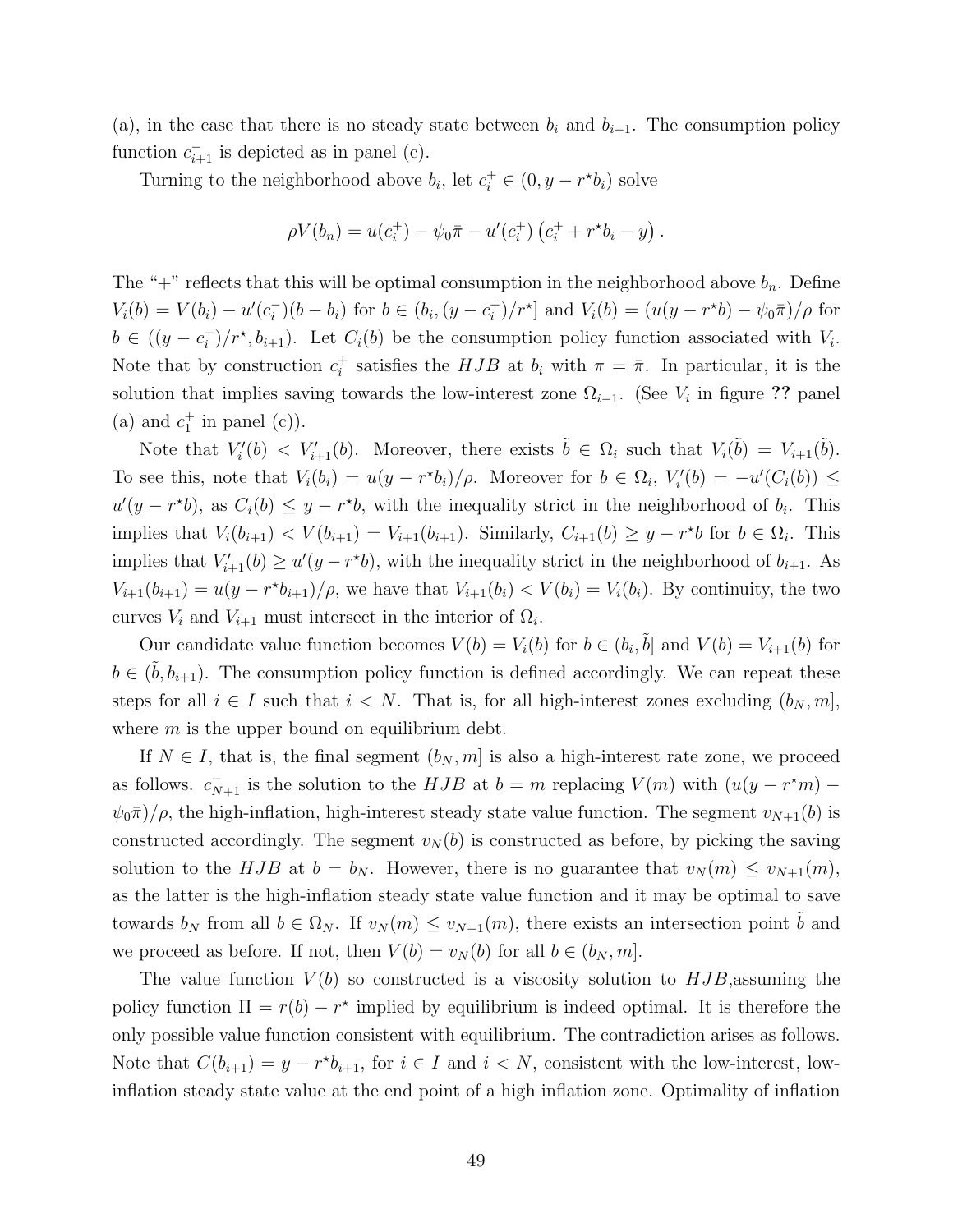requires that  $u'(y - r^*b_{i+1})b_{i+1} \leq \psi_0$ . However,  $\lim_{b \uparrow b_{i+1}} C(b) = c_{i+1}^- > y - r^*b_{i+1}$ , the latter inequality following from the definition of  $c_{i+1}^-$  as the borrowing solution to the  $HJB$  at  $b_{i+1}$ . Optimality of high inflation as we approach  $b_{i+1}$  from below requires that  $u'(c_{i+1})b_{i+1} < \psi_0$ . The combined implication that  $\psi_0 \leq u'(y - r^* b_{i+1})b_{i+1} < u'(c_{i+1})b_{i+1} < \psi_0$  generates the contradiction.

The proof of proposition [2:](#page-14-1)

*Proof.* The proposition characterizes by construction all equilibria with  $b_{\pi} \in [\underline{b}_{\pi}, b_{\pi}]$ . Equilibria for  $b_{\pi}$  outside this interval can be ruled out using the definition of the intervals. In particular, equilibrium requires that  $\Pi(b) = r(b) - r^*$ . Impose this condition on the government's problem and solve for optimal consumption. At  $b_{\pi}$ , implied inflation is zero and  $r(b) = r^* = \rho$ . The government's optimal policy response is to set  $C(b_{\pi}) = y - r^*b_{\pi}$ , so that  $\dot{b} = 0$  and  $V(b_{\pi}) = u(y - r^*b)/\rho$ . We now check whether consumption is consistent with implied inflation using the HJB equation at  $b_{\pi}$ . Optimal consumption in the neighborhood above  $b_{\pi}$  is given by  $C_{\pi}(b_{\pi})$  from equation [\(4\)](#page-14-0). If  $b_{\pi} < \underline{b}_{\pi}$ , this consumption is inconsistent with high inflation, violating the equilibrium requirement to the right of  $b_{\pi}$ . Conversely, if  $b_\pi > \bar{b}_\pi$ , then zero inflation is inconsistent with the steady state consumption at  $b_\pi$ , violating the equilibrium requirement that  $\Pi(b_\pi) = 0$ .  $\Box$ 

#### Proof of Proposition [3](#page-23-3)

<span id="page-49-0"></span>Proof. The proof follows directly from [Bressan and Hong](#page-50-12) [\(2007\)](#page-50-12). See the proof of Proposition [1](#page-12-2) for details.  $\Box$ 

#### Proof of Lemma [2](#page-24-0)

Proof. The proof of this lemma is the same as the proof of the part of lemma [1.](#page-13-1) Namely,  $\Pi(b) = \{0, \bar{\pi}\}.$  $\Box$ 

#### Proofs of Propositions [4,](#page-33-2) [5,](#page-36-0) [6](#page-37-0) and [7](#page-39-0)

Proof. These propositions follow by construction.

 $\Box$ 

 $\Box$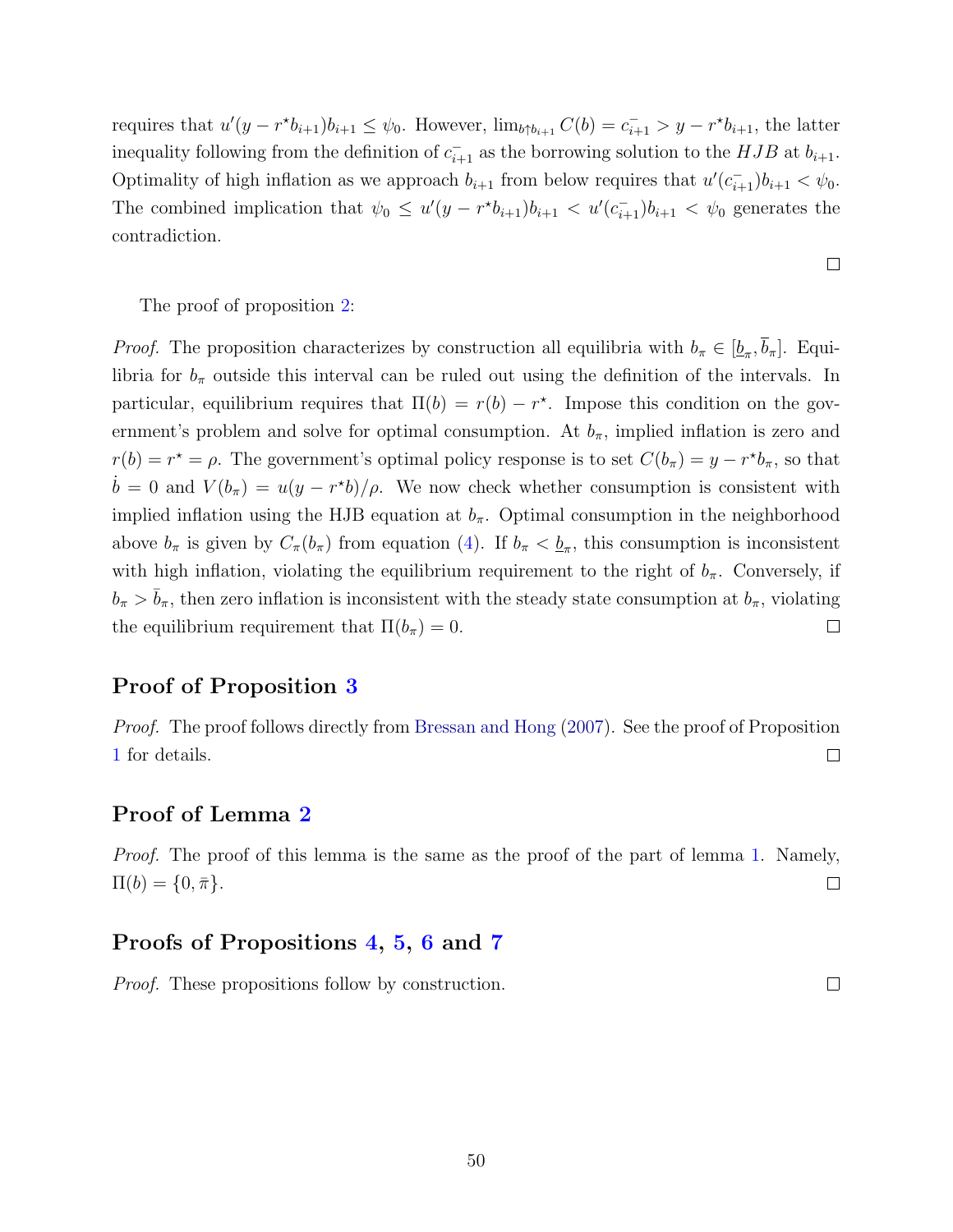# References

- <span id="page-50-4"></span>Aguiar, Mark and Manuel Amador, "Sovereign Debt," in Gita Gopinath, Elhanan Helpman, and Kenneth Rogoff, eds., Handbook of International Economics Volume 4, in progress. [2](#page-1-1)
- <span id="page-50-6"></span>Araujo, Aloisio, Marcia Leon, and Rafael Santos, "Welfare Analysis of Currency Regimes with Defaultable Debts," Journal of International Economics, 2012. [2](#page-1-1)
- <span id="page-50-12"></span>Bressan, Alberto and Yunho Hong, "Optimal Control Problems on Stratified Domains," Newtorks and Heterogeneous Media, 2007, 2, 313–331. [3,](#page-10-0) [A.1,](#page-44-0) [A.1](#page-49-0)
- <span id="page-50-0"></span>Calvo, Guillermo, "Servicing the Public Debt: The Role of Expectations," American Economic Review, 1988, 78, 647–661. [1,](#page-1-2) [2](#page-1-1)
- <span id="page-50-1"></span>Cole, Harold and Timothy Kehoe, "Self-Fulfilling Debt Crises," The Review of Eco-nomic Studies, 2000, 67, 91–116. [1,](#page-1-2) [2,](#page-1-1) [4,](#page-19-0) [4.2,](#page-22-0) [4.8](#page-43-0)
- <span id="page-50-7"></span>Corsetti, Giancarlo and Luca Dedola, "The Mystery of the Printing Press: Self-Fulfilling Debt Crises and Monetary Sovereignty," workin, 2013. [2,](#page-1-1) [19](#page-33-0)
- <span id="page-50-5"></span>Da-Rocha, Jose-Maria, Eduardo-Luis Gimenez, and Francisco-Xavier Lores, "Self-fulfilling Crises with Default and Devaluation," Economic Theory, forthcoming. [2](#page-1-1)
- <span id="page-50-2"></span>Grauwe, Paul De, "Only A More Active ECB Can Solve the Euro Crisis," The Center for Economic Policy Studies Policy Brief, 2011, 250, 1–8. [1](#page-1-0)
- <span id="page-50-11"></span>He, Zhiguo and Wei Xiong, "Dynamic Debt Runs," Review of Financial Studies, 2012, 67, 1799–1843. [7](#page-7-1)
- <span id="page-50-8"></span>Jeanne, Olivier, "Monetary Dominance and Government Default," 2011. Johns Hopkins University. [2,](#page-1-1) [19](#page-33-0)
- <span id="page-50-9"></span>- and Hou Wang, "Fiscal Challenges to Monetary Dominance," Johns Hopkins University working paper, 2013. [2](#page-1-1)
- <span id="page-50-10"></span>**Kocherlakota, N.,** "Central bank independence and sovereign default," Financial Stability Review, April 2011, (16), 151–154. [2](#page-1-1)
- <span id="page-50-3"></span>Krugman, Paul, "Wonking Out About the Euro Crisis (Very Wonkish)," 2011. http://krugman.blogs.nytimes.com/2011/08/08/wonking-out-about-the-euro-crisis-verywonkish/. [1](#page-1-0)